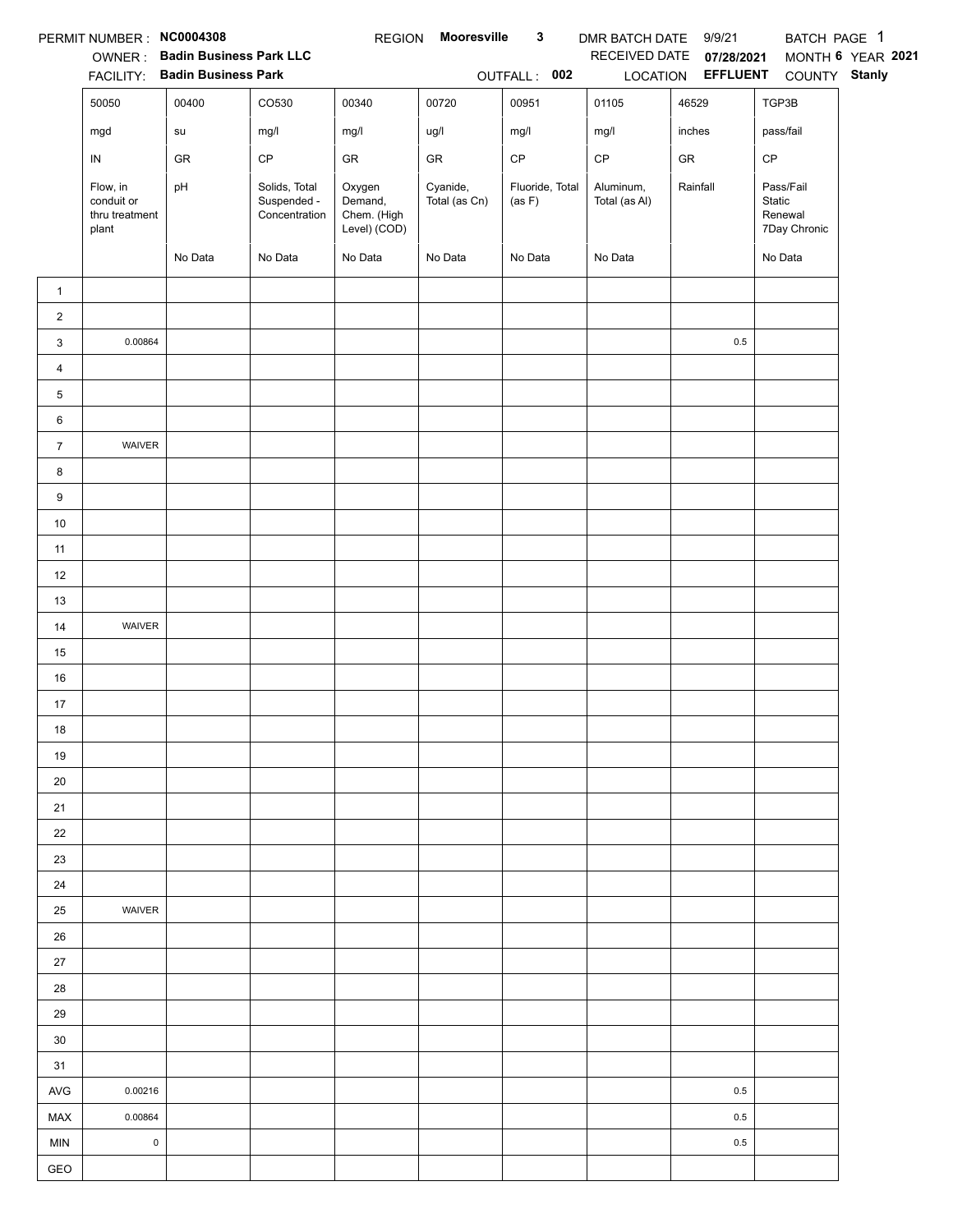|                | PERMIT NUMBER : NC0004308                         |                                |                                               | <b>REGION</b>                                    | Mooresville               | 3                         | DMR BATCH DATE 9/9/21      |                   | BATCH PAGE 2                                   |                   |
|----------------|---------------------------------------------------|--------------------------------|-----------------------------------------------|--------------------------------------------------|---------------------------|---------------------------|----------------------------|-------------------|------------------------------------------------|-------------------|
|                |                                                   | OWNER: Badin Business Park LLC |                                               |                                                  |                           |                           | RECEIVED DATE              | 07/28/2021        |                                                | MONTH 6 YEAR 2021 |
|                |                                                   | FACILITY: Badin Business Park  |                                               |                                                  |                           | OUTFALL: 004              |                            | LOCATION EFFLUENT | COUNTY Stanly                                  |                   |
|                | 50050                                             | 00400                          | CO530                                         | 00340                                            | 00720                     | 00951                     | 01105                      | 46529             | TGP3B                                          |                   |
|                | mgd                                               | su                             | mg/l                                          | mg/l                                             | ug/l                      | mg/l                      | mg/l                       | inches            | pass/fail                                      |                   |
|                | IN                                                | GR                             | $\mathsf{CP}$                                 | GR                                               | GR                        | $\mathsf{CP}$             | $\mathsf{CP}$              | ${\sf GR}$        | CP                                             |                   |
|                | Flow, in<br>conduit or<br>thru treatment<br>plant | pH                             | Solids, Total<br>Suspended -<br>Concentration | Oxygen<br>Demand,<br>Chem. (High<br>Level) (COD) | Cyanide,<br>Total (as Cn) | Fluoride, Total<br>(as F) | Aluminum,<br>Total (as Al) | Rainfall          | Pass/Fail<br>Static<br>Renewal<br>7Day Chronic |                   |
|                |                                                   | No Data                        | No Data                                       | No Data                                          | No Data                   | No Data                   | No Data                    |                   | No Data                                        |                   |
| $\mathbf{1}$   |                                                   |                                |                                               |                                                  |                           |                           |                            |                   |                                                |                   |
| $\overline{2}$ |                                                   |                                |                                               |                                                  |                           |                           |                            |                   |                                                |                   |
| 3              | 0.0864                                            |                                |                                               |                                                  |                           |                           |                            | $0.5\,$           |                                                |                   |
| 4              |                                                   |                                |                                               |                                                  |                           |                           |                            |                   |                                                |                   |
| 5              |                                                   |                                |                                               |                                                  |                           |                           |                            |                   |                                                |                   |
| 6              |                                                   |                                |                                               |                                                  |                           |                           |                            |                   |                                                |                   |
| $\overline{7}$ | <b>WAIVER</b>                                     |                                |                                               |                                                  |                           |                           |                            |                   |                                                |                   |
| 8              |                                                   |                                |                                               |                                                  |                           |                           |                            |                   |                                                |                   |
| 9              |                                                   |                                |                                               |                                                  |                           |                           |                            |                   |                                                |                   |
| $10\,$         |                                                   |                                |                                               |                                                  |                           |                           |                            |                   |                                                |                   |
| 11             |                                                   |                                |                                               |                                                  |                           |                           |                            |                   |                                                |                   |
| 12             |                                                   |                                |                                               |                                                  |                           |                           |                            |                   |                                                |                   |
| 13             |                                                   |                                |                                               |                                                  |                           |                           |                            |                   |                                                |                   |
| 14             | WAIVER                                            |                                |                                               |                                                  |                           |                           |                            |                   |                                                |                   |
| 15             |                                                   |                                |                                               |                                                  |                           |                           |                            |                   |                                                |                   |
| 16             |                                                   |                                |                                               |                                                  |                           |                           |                            |                   |                                                |                   |
| 17             |                                                   |                                |                                               |                                                  |                           |                           |                            |                   |                                                |                   |
| 18             |                                                   |                                |                                               |                                                  |                           |                           |                            |                   |                                                |                   |
| 19             |                                                   |                                |                                               |                                                  |                           |                           |                            |                   |                                                |                   |
| 20             |                                                   |                                |                                               |                                                  |                           |                           |                            |                   |                                                |                   |
| 21             |                                                   |                                |                                               |                                                  |                           |                           |                            |                   |                                                |                   |
| 22             |                                                   |                                |                                               |                                                  |                           |                           |                            |                   |                                                |                   |
| 23             |                                                   |                                |                                               |                                                  |                           |                           |                            |                   |                                                |                   |
| 24             |                                                   |                                |                                               |                                                  |                           |                           |                            |                   |                                                |                   |
| 25             | WAIVER                                            |                                |                                               |                                                  |                           |                           |                            |                   |                                                |                   |
| 26             |                                                   |                                |                                               |                                                  |                           |                           |                            |                   |                                                |                   |
| $27\,$         |                                                   |                                |                                               |                                                  |                           |                           |                            |                   |                                                |                   |
| 28             |                                                   |                                |                                               |                                                  |                           |                           |                            |                   |                                                |                   |
| 29             | WAIVER                                            |                                |                                               |                                                  |                           |                           |                            |                   |                                                |                   |
| 30             |                                                   |                                |                                               |                                                  |                           |                           |                            |                   |                                                |                   |
| 31             |                                                   |                                |                                               |                                                  |                           |                           |                            |                   |                                                |                   |
| <b>AVG</b>     | 0.01728                                           |                                |                                               |                                                  |                           |                           |                            | 0.5               |                                                |                   |
| <b>MAX</b>     | 0.0864                                            |                                |                                               |                                                  |                           |                           |                            | 0.5               |                                                |                   |
| <b>MIN</b>     | $\mathsf 0$                                       |                                |                                               |                                                  |                           |                           |                            | 0.5               |                                                |                   |
| GEO            |                                                   |                                |                                               |                                                  |                           |                           |                            |                   |                                                |                   |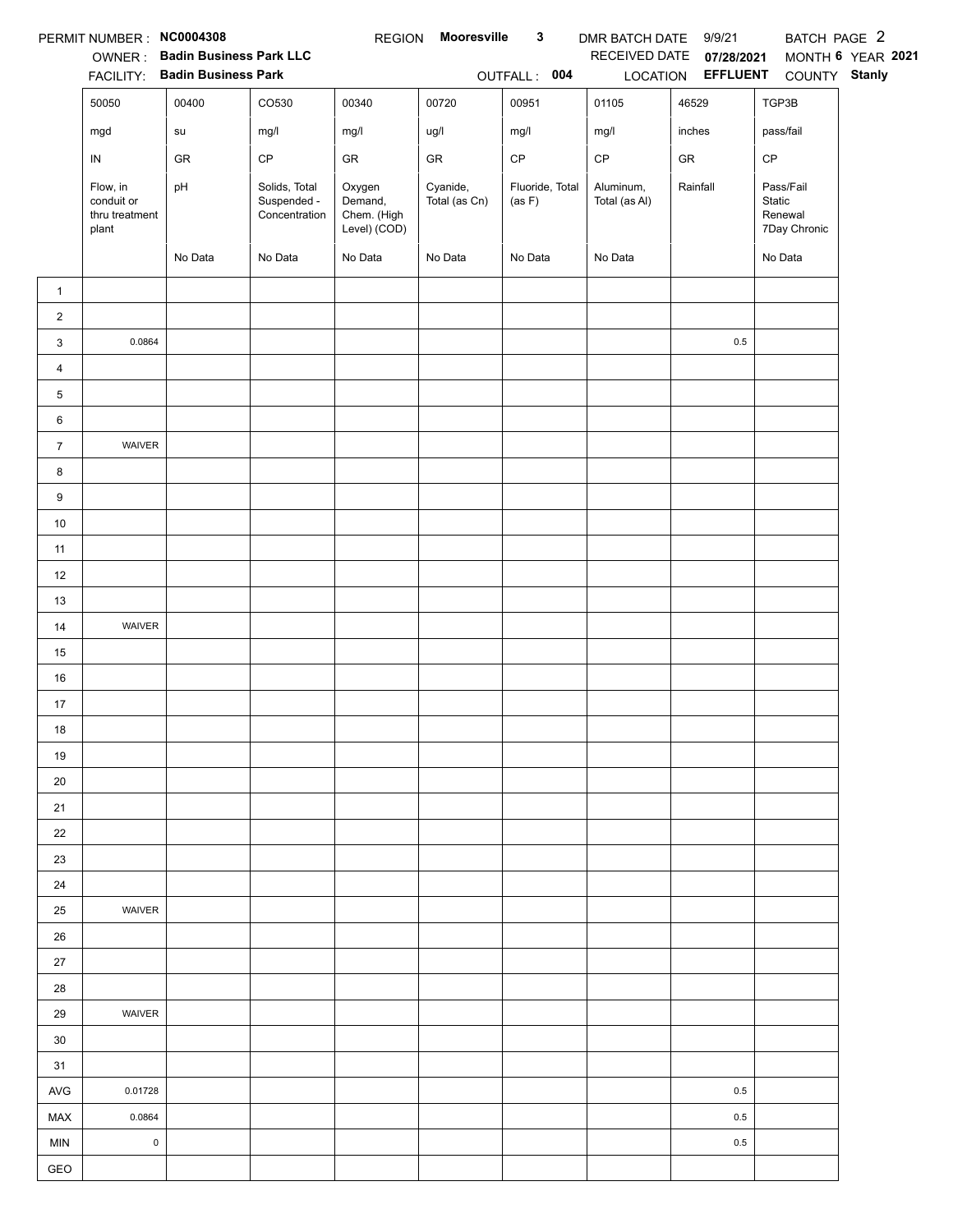|                  | PERMIT NUMBER : NC0004308                         |                                                                 |            | <b>REGION</b>               | Mooresville                                   | $\mathbf{3}$              | DMR BATCH DATE 9/9/21     |                                        | BATCH PAGE 3                                    |                   |
|------------------|---------------------------------------------------|-----------------------------------------------------------------|------------|-----------------------------|-----------------------------------------------|---------------------------|---------------------------|----------------------------------------|-------------------------------------------------|-------------------|
|                  |                                                   | OWNER: Badin Business Park LLC<br>FACILITY: Badin Business Park |            |                             |                                               | OUTFALL: 005              | RECEIVED DATE             | 07/28/2021<br>LOCATION <b>EFFLUENT</b> | COUNTY Stanly                                   | MONTH 6 YEAR 2021 |
|                  | 50050                                             | 00010                                                           | 00400      | 50060                       | CO530                                         | 00720                     | 00951                     | 01105                                  | TGE6C                                           |                   |
|                  |                                                   |                                                                 |            |                             |                                               |                           |                           |                                        |                                                 |                   |
|                  | mgd                                               | $\deg$ $\mathtt{c}$                                             | su         | ug/l                        | mg/l                                          | ug/l                      | mg/l                      | ug/l                                   | pass/fail                                       |                   |
|                  | IN                                                | GR                                                              | ${\sf GR}$ | ${\sf GR}$                  | $\mathsf{CP}$                                 | ${\sf GR}$                | $\mathsf{CP}$             | $\mathsf{CP}$                          | CP                                              |                   |
|                  | Flow, in<br>conduit or<br>thru treatment<br>plant | Temperature,<br>Water Deg.<br>Centigrade                        | pH         | Chlorine, Total<br>Residual | Solids, Total<br>Suspended -<br>Concentration | Cyanide,<br>Total (as Cn) | Fluoride, Total<br>(as F) | Aluminum,<br>Total (as Al)             | Pass/Fail<br>Static 24hr<br>Acute<br>Pimephales |                   |
|                  |                                                   | No Data                                                         |            |                             | No Data                                       |                           |                           | No Data                                | No Data                                         |                   |
| $\mathbf{1}$     |                                                   |                                                                 |            |                             |                                               |                           |                           |                                        |                                                 |                   |
| $\boldsymbol{2}$ |                                                   |                                                                 |            |                             |                                               |                           |                           |                                        |                                                 |                   |
| 3                | 0.4176                                            |                                                                 | $7.6\,$    | 32                          |                                               | < 6                       |                           |                                        |                                                 |                   |
| $\overline{4}$   | 0.04896                                           |                                                                 |            |                             |                                               |                           | $2.1$                     |                                        |                                                 |                   |
| 5                |                                                   |                                                                 |            |                             |                                               |                           |                           |                                        |                                                 |                   |
| 6                |                                                   |                                                                 |            |                             |                                               |                           |                           |                                        |                                                 |                   |
| $\overline{7}$   | 0.04032                                           |                                                                 |            |                             |                                               |                           |                           |                                        |                                                 |                   |
| 8                |                                                   |                                                                 |            |                             |                                               |                           |                           |                                        |                                                 |                   |
| 9                |                                                   |                                                                 |            |                             |                                               |                           |                           |                                        |                                                 |                   |
| $10\,$           |                                                   |                                                                 |            |                             |                                               |                           |                           |                                        |                                                 |                   |
| 11               |                                                   |                                                                 |            |                             |                                               |                           |                           |                                        |                                                 |                   |
| 12               |                                                   |                                                                 |            |                             |                                               |                           |                           |                                        |                                                 |                   |
| 13               |                                                   |                                                                 |            |                             |                                               |                           |                           |                                        |                                                 |                   |
| $14$             | 0.063504                                          |                                                                 |            |                             |                                               |                           |                           |                                        |                                                 |                   |
| 15               | 0.0576                                            |                                                                 |            |                             |                                               |                           | $2.5\,$                   |                                        |                                                 |                   |
| $16\,$           |                                                   |                                                                 |            |                             |                                               |                           |                           |                                        |                                                 |                   |
| 17               |                                                   |                                                                 |            |                             |                                               |                           |                           |                                        |                                                 |                   |
| 18               |                                                   |                                                                 |            |                             |                                               |                           |                           |                                        |                                                 |                   |
| 19               |                                                   |                                                                 |            |                             |                                               |                           |                           |                                        |                                                 |                   |
| 20               |                                                   |                                                                 |            |                             |                                               |                           |                           |                                        |                                                 |                   |
| 21               |                                                   |                                                                 |            |                             |                                               |                           |                           |                                        |                                                 |                   |
| 22               |                                                   |                                                                 |            |                             |                                               |                           |                           |                                        |                                                 |                   |
| 23               |                                                   |                                                                 |            |                             |                                               |                           |                           |                                        |                                                 |                   |
| 24               |                                                   |                                                                 |            |                             |                                               |                           |                           |                                        |                                                 |                   |
| 25               | 0.101088                                          |                                                                 |            |                             |                                               |                           |                           |                                        |                                                 |                   |
| $26\,$           |                                                   |                                                                 |            |                             |                                               |                           |                           |                                        |                                                 |                   |
| 27               |                                                   |                                                                 |            |                             |                                               |                           |                           |                                        |                                                 |                   |
| 28               |                                                   |                                                                 |            |                             |                                               |                           |                           |                                        |                                                 |                   |
| 29               | 0.058032                                          |                                                                 |            |                             |                                               |                           |                           |                                        |                                                 |                   |
| 30               | 0.5832                                            |                                                                 |            |                             |                                               |                           | $\overline{2}$            |                                        |                                                 |                   |
| 31               |                                                   |                                                                 |            |                             |                                               |                           |                           |                                        |                                                 |                   |
| AVG              | 0.171288                                          |                                                                 |            | 32                          |                                               | $\pmb{0}$                 | 2.2                       |                                        |                                                 |                   |
| MAX              | 0.5832                                            |                                                                 | 7.6        | 32                          |                                               | $\pmb{0}$                 | $2.5\,$                   |                                        |                                                 |                   |
| MIN              | 0.04032                                           |                                                                 | 7.6        | 32                          |                                               | $\pmb{0}$                 | $\overline{2}$            |                                        |                                                 |                   |
| GEO              |                                                   |                                                                 |            |                             |                                               |                           |                           |                                        |                                                 |                   |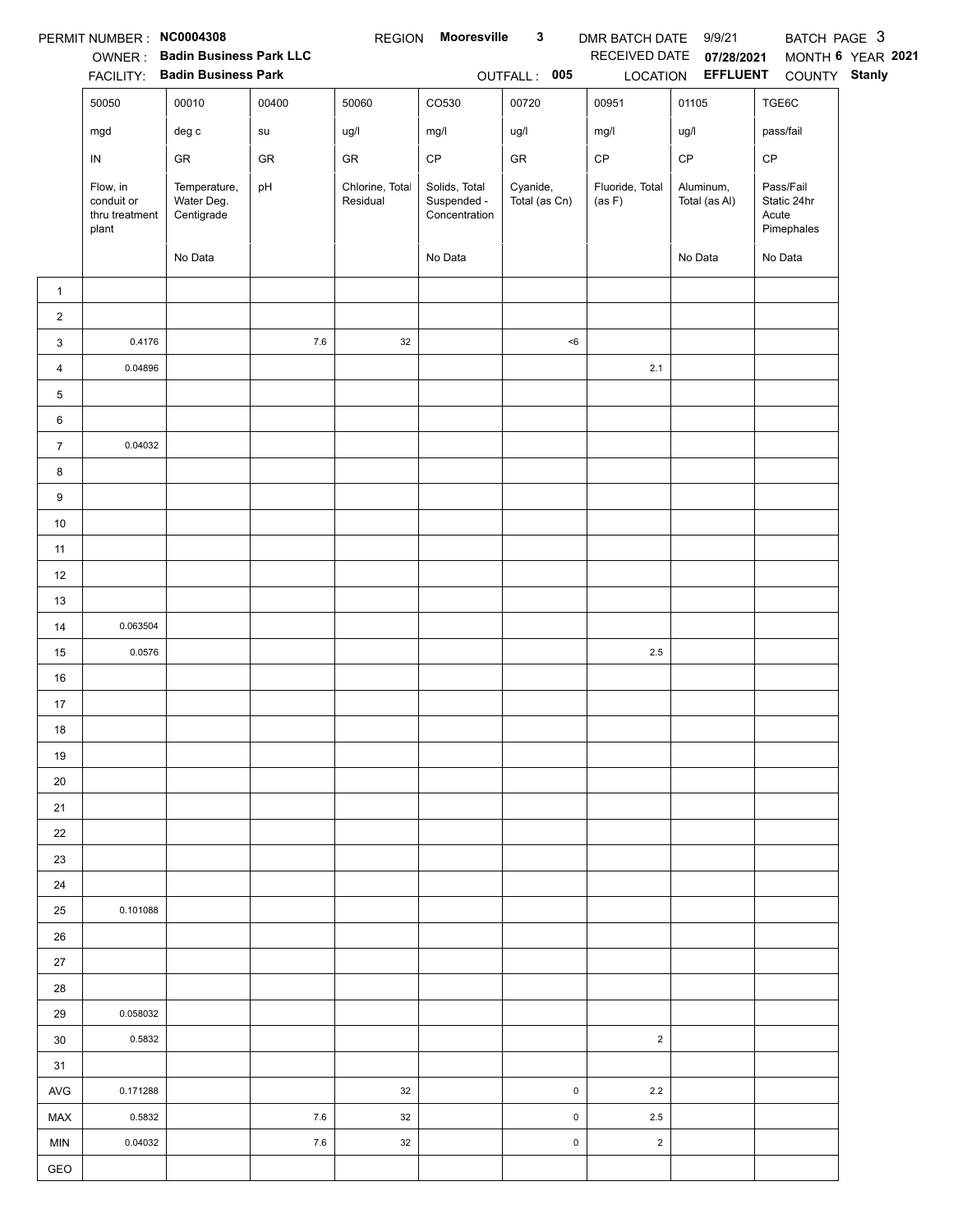|                | PERMIT NUMBER : NC0004308                         |                                                                 |                                               | <b>REGION</b>             | Mooresville               | $\mathbf{3}$                    | DMR BATCH DATE 9/9/21 |                          | BATCH PAGE 4                            |                   |
|----------------|---------------------------------------------------|-----------------------------------------------------------------|-----------------------------------------------|---------------------------|---------------------------|---------------------------------|-----------------------|--------------------------|-----------------------------------------|-------------------|
|                |                                                   | OWNER: Badin Business Park LLC<br>FACILITY: Badin Business Park |                                               |                           |                           | Not Discharging<br>OUTFALL: 011 |                       | RECEIVED DATE 07/28/2021 | LOCATION EFFLUENT COUNTY Stanly         | MONTH 6 YEAR 2021 |
|                | 50050                                             | 00400                                                           | CO530                                         | 00720                     | 00951                     | 01105                           | 39180                 | 46529                    | TAE6C                                   |                   |
|                | mgd                                               | su                                                              | mg/l                                          | ug/l                      | mg/l                      | mg/l                            | ug/l                  | inches                   | percent                                 |                   |
|                | IN                                                | GR                                                              | $\mathsf{CP}$                                 | GR                        | $\mathsf{CP}$             | $\mathsf{CP}$                   | ${\sf GR}$            | ${\sf GR}$               | CP                                      |                   |
|                | Flow, in<br>conduit or<br>thru treatment<br>plant | pH                                                              | Solids, Total<br>Suspended -<br>Concentration | Cyanide,<br>Total (as Cn) | Fluoride, Total<br>(as F) | Aluminum,<br>Total (as Al)      | Trichloroethyl<br>ene | Rainfall                 | LC50 Static<br>24hr Acute<br>Pimephales |                   |
|                |                                                   | No Data                                                         | No Data                                       | No Data                   | No Data                   | No Data                         | No Data               |                          | No Data                                 |                   |
| $\mathbf{1}$   |                                                   |                                                                 |                                               |                           |                           |                                 |                       |                          |                                         |                   |
| $\overline{2}$ |                                                   |                                                                 |                                               |                           |                           |                                 |                       |                          |                                         |                   |
| 3              | WAIVER                                            |                                                                 |                                               |                           |                           |                                 |                       | $0.5\,$                  |                                         |                   |
| 4              |                                                   |                                                                 |                                               |                           |                           |                                 |                       |                          |                                         |                   |
| 5              |                                                   |                                                                 |                                               |                           |                           |                                 |                       |                          |                                         |                   |
| 6              |                                                   |                                                                 |                                               |                           |                           |                                 |                       |                          |                                         |                   |
| $\overline{7}$ | WAIVER                                            |                                                                 |                                               |                           |                           |                                 |                       |                          |                                         |                   |
| 8              |                                                   |                                                                 |                                               |                           |                           |                                 |                       |                          |                                         |                   |
| 9              |                                                   |                                                                 |                                               |                           |                           |                                 |                       |                          |                                         |                   |
| $10\,$         |                                                   |                                                                 |                                               |                           |                           |                                 |                       |                          |                                         |                   |
| 11             |                                                   |                                                                 |                                               |                           |                           |                                 |                       |                          |                                         |                   |
| 12             |                                                   |                                                                 |                                               |                           |                           |                                 |                       |                          |                                         |                   |
| 13             |                                                   |                                                                 |                                               |                           |                           |                                 |                       |                          |                                         |                   |
| 14             | WAIVER                                            |                                                                 |                                               |                           |                           |                                 |                       |                          |                                         |                   |
| 15             |                                                   |                                                                 |                                               |                           |                           |                                 |                       |                          |                                         |                   |
| 16             |                                                   |                                                                 |                                               |                           |                           |                                 |                       |                          |                                         |                   |
| 17             |                                                   |                                                                 |                                               |                           |                           |                                 |                       |                          |                                         |                   |
| 18             |                                                   |                                                                 |                                               |                           |                           |                                 |                       |                          |                                         |                   |
| 19             |                                                   |                                                                 |                                               |                           |                           |                                 |                       |                          |                                         |                   |
| 20             |                                                   |                                                                 |                                               |                           |                           |                                 |                       |                          |                                         |                   |
| 21             |                                                   |                                                                 |                                               |                           |                           |                                 |                       |                          |                                         |                   |
| 22             |                                                   |                                                                 |                                               |                           |                           |                                 |                       |                          |                                         |                   |
| 23             |                                                   |                                                                 |                                               |                           |                           |                                 |                       |                          |                                         |                   |
| 24             | WAIVER                                            |                                                                 |                                               |                           |                           |                                 |                       |                          |                                         |                   |
| 25             |                                                   |                                                                 |                                               |                           |                           |                                 |                       |                          |                                         |                   |
| 26<br>$27\,$   |                                                   |                                                                 |                                               |                           |                           |                                 |                       |                          |                                         |                   |
| 28             |                                                   |                                                                 |                                               |                           |                           |                                 |                       |                          |                                         |                   |
| 29             | WAIVER                                            |                                                                 |                                               |                           |                           |                                 |                       |                          |                                         |                   |
| 30             |                                                   |                                                                 |                                               |                           |                           |                                 |                       |                          |                                         |                   |
| 31             |                                                   |                                                                 |                                               |                           |                           |                                 |                       |                          |                                         |                   |
| AVG            | $\mathsf 0$                                       |                                                                 |                                               |                           |                           |                                 |                       | 0.5                      |                                         |                   |
| MAX            | $\mathsf 0$                                       |                                                                 |                                               |                           |                           |                                 |                       | 0.5                      |                                         |                   |
| <b>MIN</b>     | $\mathsf 0$                                       |                                                                 |                                               |                           |                           |                                 |                       | $0.5\,$                  |                                         |                   |
| GEO            |                                                   |                                                                 |                                               |                           |                           |                                 |                       |                          |                                         |                   |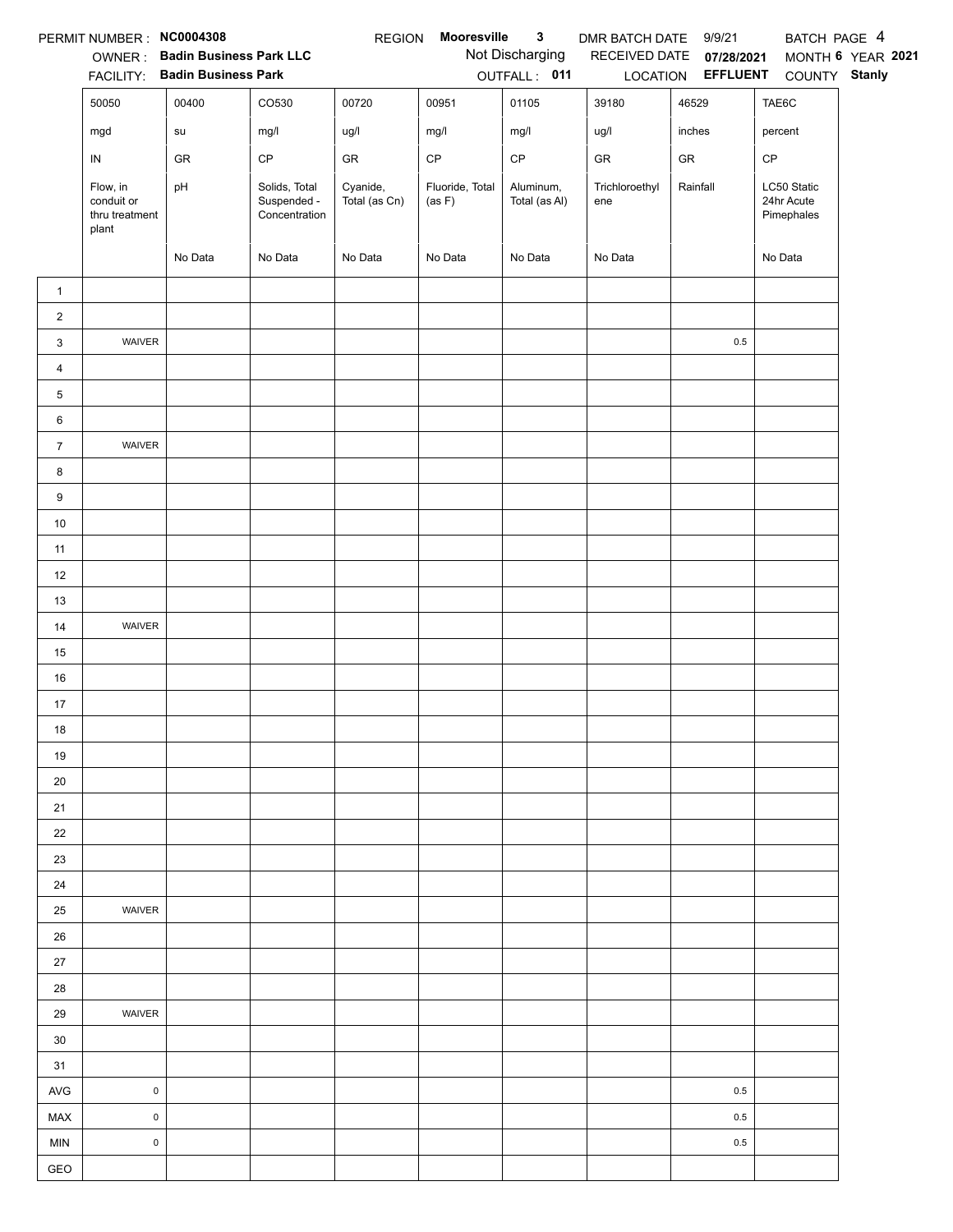|                         | PERMIT NUMBER: NC0004308                          | <b>OWNER: Badin Business Park LLC</b><br>FACILITY: Badin Business Park |                                               |                           | REGION Mooresville        | $\mathbf{3}$<br>OUTFALL: 012 | DMR BATCH DATE 9/9/21<br>LOCATION | RECEIVED DATE 07/28/2021<br><b>EFFLUENT</b>    | BATCH PAGE 5<br>MONTH 6 YEAR 2021<br>COUNTY Stanly |
|-------------------------|---------------------------------------------------|------------------------------------------------------------------------|-----------------------------------------------|---------------------------|---------------------------|------------------------------|-----------------------------------|------------------------------------------------|----------------------------------------------------|
|                         | 50050                                             | 00400                                                                  | CO530                                         | 00720                     | 00951                     | 01105                        | 39180                             | TGP3B                                          |                                                    |
|                         | mgd                                               | su                                                                     | mg/l                                          | ug/l                      | mg/l                      | ug/l                         | ug/l                              | pass/fail                                      |                                                    |
|                         | ${\sf IN}$                                        | GR                                                                     | $\mathsf{CP}$                                 | ${\sf GR}$                | $\mathsf{CP}$             | $\mathsf{CP}$                | ${\sf GR}$                        | $\mathsf{CP}$                                  |                                                    |
|                         | Flow, in<br>conduit or<br>thru treatment<br>plant | pH                                                                     | Solids, Total<br>Suspended -<br>Concentration | Cyanide,<br>Total (as Cn) | Fluoride, Total<br>(as F) | Aluminum,<br>Total (as Al)   | Trichloroethyl<br>ene             | Pass/Fail<br>Static<br>Renewal<br>7Day Chronic |                                                    |
|                         |                                                   |                                                                        | No Data                                       |                           | No Data                   | No Data                      |                                   | No Data                                        |                                                    |
| $\mathbf{1}$            |                                                   |                                                                        |                                               |                           |                           |                              |                                   |                                                |                                                    |
| $\overline{a}$          |                                                   |                                                                        |                                               |                           |                           |                              |                                   |                                                |                                                    |
| 3                       | 0.000001                                          | $7.8$                                                                  |                                               | < 6                       |                           |                              | <1                                |                                                |                                                    |
| $\overline{\mathbf{4}}$ |                                                   |                                                                        |                                               |                           |                           |                              |                                   |                                                |                                                    |
| 5                       |                                                   |                                                                        |                                               |                           |                           |                              |                                   |                                                |                                                    |
| 6                       |                                                   |                                                                        |                                               |                           |                           |                              |                                   |                                                |                                                    |
| $\boldsymbol{7}$        | 0.000018                                          |                                                                        |                                               |                           |                           |                              |                                   |                                                |                                                    |
| 8                       |                                                   |                                                                        |                                               |                           |                           |                              |                                   |                                                |                                                    |
| 9                       |                                                   |                                                                        |                                               |                           |                           |                              |                                   |                                                |                                                    |
| $10$                    |                                                   |                                                                        |                                               |                           |                           |                              |                                   |                                                |                                                    |
| 11                      |                                                   |                                                                        |                                               |                           |                           |                              |                                   |                                                |                                                    |
| 12                      |                                                   |                                                                        |                                               |                           |                           |                              |                                   |                                                |                                                    |
| 13                      |                                                   |                                                                        |                                               |                           |                           |                              |                                   |                                                |                                                    |
| 14                      | 0.000963                                          |                                                                        |                                               |                           |                           |                              |                                   |                                                |                                                    |
| 15                      |                                                   |                                                                        |                                               |                           |                           |                              |                                   |                                                |                                                    |
| 16                      |                                                   |                                                                        |                                               |                           |                           |                              |                                   |                                                |                                                    |
| 17                      |                                                   |                                                                        |                                               |                           |                           |                              |                                   |                                                |                                                    |
| 18                      |                                                   |                                                                        |                                               |                           |                           |                              |                                   |                                                |                                                    |
| 19                      |                                                   |                                                                        |                                               |                           |                           |                              |                                   |                                                |                                                    |
| 20<br>21                |                                                   |                                                                        |                                               |                           |                           |                              |                                   |                                                |                                                    |
| 22                      |                                                   |                                                                        |                                               |                           |                           |                              |                                   |                                                |                                                    |
| 23                      |                                                   |                                                                        |                                               |                           |                           |                              |                                   |                                                |                                                    |
| 24                      |                                                   |                                                                        |                                               |                           |                           |                              |                                   |                                                |                                                    |
| 25                      | 0.016574                                          |                                                                        |                                               |                           |                           |                              |                                   |                                                |                                                    |
| 26                      |                                                   |                                                                        |                                               |                           |                           |                              |                                   |                                                |                                                    |
| 27                      |                                                   |                                                                        |                                               |                           |                           |                              |                                   |                                                |                                                    |
| 28                      |                                                   |                                                                        |                                               |                           |                           |                              |                                   |                                                |                                                    |
| 29                      | WAIVER                                            |                                                                        |                                               |                           |                           |                              |                                   |                                                |                                                    |
| 30                      |                                                   |                                                                        |                                               |                           |                           |                              |                                   |                                                |                                                    |
| 31                      |                                                   |                                                                        |                                               |                           |                           |                              |                                   |                                                |                                                    |
| AVG                     | 0.003511                                          |                                                                        |                                               | $\pmb{0}$                 |                           |                              | $\pmb{0}$                         |                                                |                                                    |
| MAX                     | 0.016574                                          | $7.8$                                                                  |                                               | $\pmb{0}$                 |                           |                              | 0                                 |                                                |                                                    |
| <b>MIN</b>              | $\mathsf{O}$                                      | $7.8$                                                                  |                                               | $\pmb{0}$                 |                           |                              | $\pmb{0}$                         |                                                |                                                    |
| GEO                     |                                                   |                                                                        |                                               |                           |                           |                              |                                   |                                                |                                                    |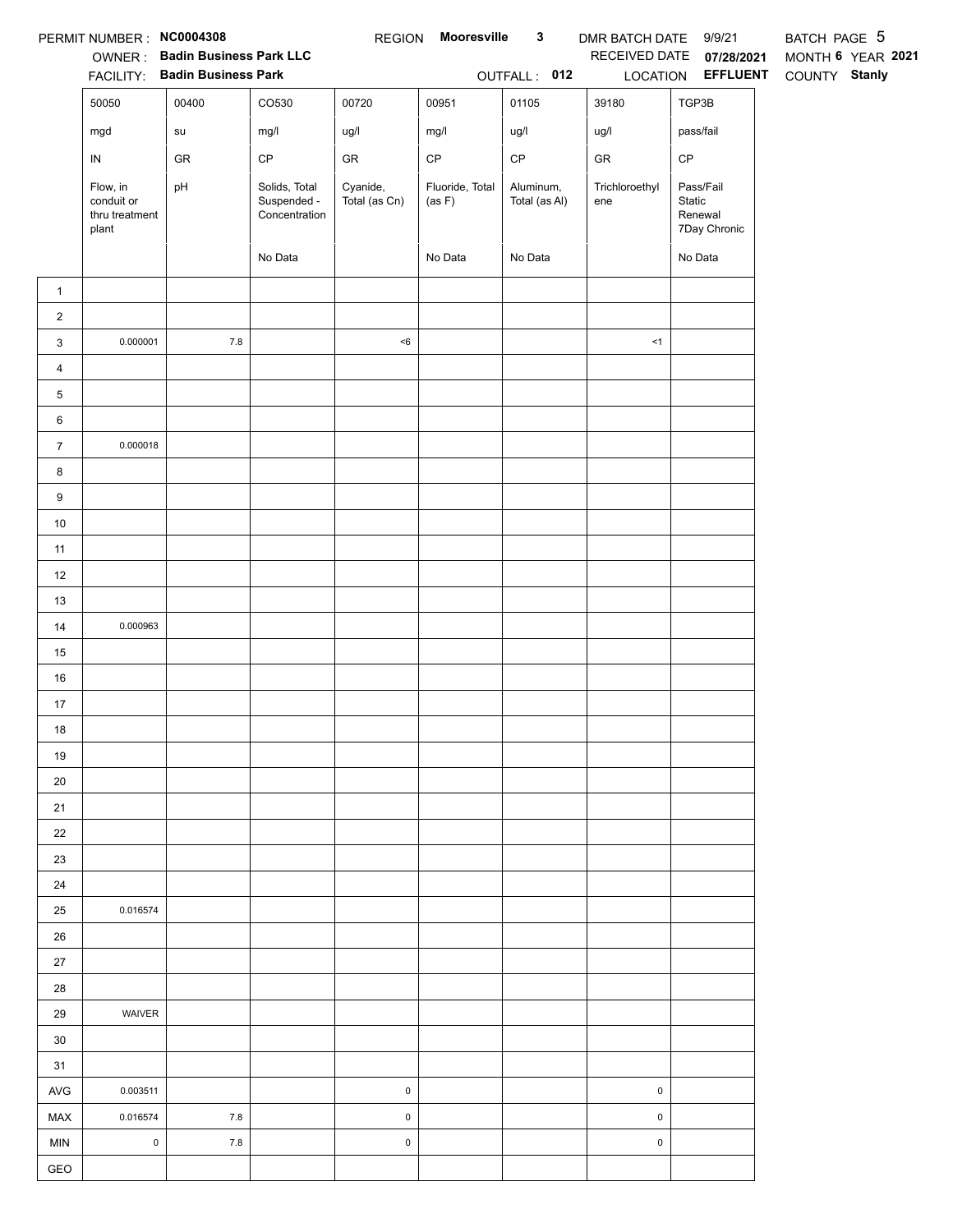|                         | PERMIT NUMBER : NC0004308                         |                                          |            | <b>REGION</b>               | Mooresville                                   | $\mathbf{3}$              | DMR BATCH DATE 9/9/21     |                                   | BATCH PAGE 6                            |                   |
|-------------------------|---------------------------------------------------|------------------------------------------|------------|-----------------------------|-----------------------------------------------|---------------------------|---------------------------|-----------------------------------|-----------------------------------------|-------------------|
|                         |                                                   | OWNER: Badin Business Park LLC           |            |                             |                                               |                           | RECEIVED DATE             | 07/28/2021                        |                                         | MONTH 6 YEAR 2021 |
|                         | 50050                                             | FACILITY: Badin Business Park<br>00010   | 00400      | 50060                       | CO530                                         | OUTFALL: 013<br>00720     | 00951                     | LOCATION <b>EFFLUENT</b><br>01105 | COUNTY Stanly<br>TAE6C                  |                   |
|                         |                                                   |                                          |            |                             |                                               |                           |                           |                                   |                                         |                   |
|                         | mgd                                               | $\deg$ $\mathtt{c}$                      | ${\sf su}$ | ug/l                        | mg/l                                          | ug/l                      | mg/l                      | ug/l                              | percent                                 |                   |
|                         | IN                                                | GR                                       | ${\sf GR}$ | GR                          | $\mathsf{CP}$                                 | ${\sf GR}$                | $\mathsf{CP}$             | $\mathsf{CP}$                     | CP                                      |                   |
|                         | Flow, in<br>conduit or<br>thru treatment<br>plant | Temperature,<br>Water Deg.<br>Centigrade | pH         | Chlorine, Total<br>Residual | Solids, Total<br>Suspended -<br>Concentration | Cyanide,<br>Total (as Cn) | Fluoride, Total<br>(as F) | Aluminum,<br>Total (as Al)        | LC50 Static<br>24hr Acute<br>Pimephales |                   |
|                         |                                                   | No Data                                  |            | No Data                     | No Data                                       |                           | No Data                   | No Data                           | No Data                                 |                   |
| $\mathbf{1}$            |                                                   |                                          |            |                             |                                               |                           |                           |                                   |                                         |                   |
| $\overline{\mathbf{c}}$ |                                                   |                                          |            |                             |                                               |                           |                           |                                   |                                         |                   |
| 3                       | 0.009994                                          |                                          | $8.3\,$    |                             |                                               | < 6                       |                           |                                   |                                         |                   |
| $\overline{4}$          |                                                   |                                          |            |                             |                                               |                           |                           |                                   |                                         |                   |
| 5                       |                                                   |                                          |            |                             |                                               |                           |                           |                                   |                                         |                   |
| 6                       |                                                   |                                          |            |                             |                                               |                           |                           |                                   |                                         |                   |
| $\overline{7}$          | 0.004896                                          |                                          |            |                             |                                               |                           |                           |                                   |                                         |                   |
| 8                       |                                                   |                                          |            |                             |                                               |                           |                           |                                   |                                         |                   |
| 9                       |                                                   |                                          |            |                             |                                               |                           |                           |                                   |                                         |                   |
| $10\,$                  |                                                   |                                          |            |                             |                                               |                           |                           |                                   |                                         |                   |
| 11                      |                                                   |                                          |            |                             |                                               |                           |                           |                                   |                                         |                   |
| 12                      |                                                   |                                          |            |                             |                                               |                           |                           |                                   |                                         |                   |
| 13                      |                                                   |                                          |            |                             |                                               |                           |                           |                                   |                                         |                   |
| $14$                    | 0.009994                                          |                                          |            |                             |                                               |                           |                           |                                   |                                         |                   |
| 15                      |                                                   |                                          |            |                             |                                               |                           |                           |                                   |                                         |                   |
| $16\,$                  |                                                   |                                          |            |                             |                                               |                           |                           |                                   |                                         |                   |
| 17                      |                                                   |                                          |            |                             |                                               |                           |                           |                                   |                                         |                   |
| 18                      |                                                   |                                          |            |                             |                                               |                           |                           |                                   |                                         |                   |
| 19                      |                                                   |                                          |            |                             |                                               |                           |                           |                                   |                                         |                   |
| 20                      |                                                   |                                          |            |                             |                                               |                           |                           |                                   |                                         |                   |
| 21                      |                                                   |                                          |            |                             |                                               |                           |                           |                                   |                                         |                   |
| 22                      |                                                   |                                          |            |                             |                                               |                           |                           |                                   |                                         |                   |
| 23                      |                                                   |                                          |            |                             |                                               |                           |                           |                                   |                                         |                   |
| 24                      |                                                   |                                          |            |                             |                                               |                           |                           |                                   |                                         |                   |
| 25<br>$26\,$            | 0.009994                                          |                                          |            |                             |                                               |                           |                           |                                   |                                         |                   |
|                         |                                                   |                                          |            |                             |                                               |                           |                           |                                   |                                         |                   |
| $27\,$<br>28            |                                                   |                                          |            |                             |                                               |                           |                           |                                   |                                         |                   |
| 29                      | 0.009994                                          |                                          |            |                             |                                               |                           |                           |                                   |                                         |                   |
| 30                      |                                                   |                                          |            |                             |                                               |                           |                           |                                   |                                         |                   |
| 31                      |                                                   |                                          |            |                             |                                               |                           |                           |                                   |                                         |                   |
| AVG                     | 0.008974                                          |                                          |            |                             |                                               | $\pmb{0}$                 |                           |                                   |                                         |                   |
| MAX                     | 0.009994                                          |                                          | 8.3        |                             |                                               | 0                         |                           |                                   |                                         |                   |
| MIN                     | 0.004896                                          |                                          | 8.3        |                             |                                               | 0                         |                           |                                   |                                         |                   |
| GEO                     |                                                   |                                          |            |                             |                                               |                           |                           |                                   |                                         |                   |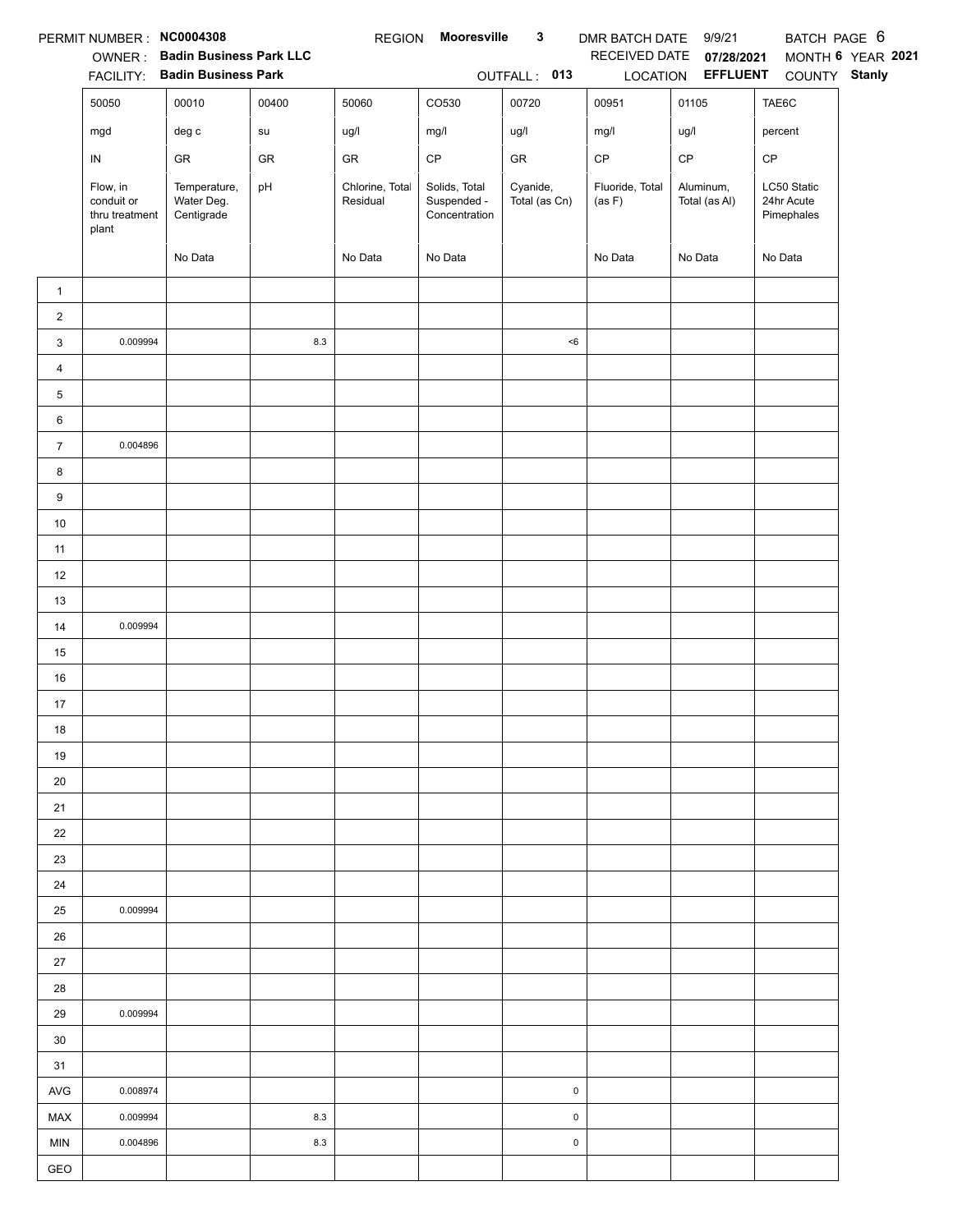|                | PERMIT NUMBER : NC0004308                         |                                        |                                               | <b>REGION</b>                                    | Mooresville               | $\mathbf{3}$              | DMR BATCH DATE 9/9/21      |                          | BATCH PAGE 7                                   |                   |
|----------------|---------------------------------------------------|----------------------------------------|-----------------------------------------------|--------------------------------------------------|---------------------------|---------------------------|----------------------------|--------------------------|------------------------------------------------|-------------------|
|                |                                                   | OWNER: Badin Business Park LLC         |                                               |                                                  |                           |                           |                            | RECEIVED DATE 07/28/2021 |                                                | MONTH 6 YEAR 2021 |
|                |                                                   | FACILITY: Badin Business Park<br>00400 | CO530                                         |                                                  |                           | OUTFALL: 017<br>00951     |                            | LOCATION <b>EFFLUENT</b> | COUNTY Stanly                                  |                   |
|                | 50050                                             |                                        |                                               | 00340                                            | 00720                     |                           | 01105                      | 46529                    | TGP3B                                          |                   |
|                | mgd                                               | su                                     | mg/l                                          | mg/l                                             | ug/l                      | mg/l                      | mg/l                       | inches                   | pass/fail                                      |                   |
|                | IN                                                | GR                                     | $\mathsf{CP}$                                 | GR                                               | ${\sf GR}$                | $\mathsf{CP}$             | $\mathsf{CP}$              | ${\sf GR}$               | CP                                             |                   |
|                | Flow, in<br>conduit or<br>thru treatment<br>plant | pH                                     | Solids, Total<br>Suspended -<br>Concentration | Oxygen<br>Demand,<br>Chem. (High<br>Level) (COD) | Cyanide,<br>Total (as Cn) | Fluoride, Total<br>(as F) | Aluminum,<br>Total (as Al) | Rainfall                 | Pass/Fail<br>Static<br>Renewal<br>7Day Chronic |                   |
|                |                                                   | No Data                                | No Data                                       | No Data                                          | No Data                   | No Data                   | No Data                    |                          | No Data                                        |                   |
| $\mathbf{1}$   |                                                   |                                        |                                               |                                                  |                           |                           |                            |                          |                                                |                   |
| $\overline{a}$ |                                                   |                                        |                                               |                                                  |                           |                           |                            |                          |                                                |                   |
| 3              | 0.033                                             |                                        |                                               |                                                  |                           |                           |                            | 0.5                      |                                                |                   |
| $\overline{4}$ |                                                   |                                        |                                               |                                                  |                           |                           |                            |                          |                                                |                   |
| 5              |                                                   |                                        |                                               |                                                  |                           |                           |                            |                          |                                                |                   |
| 6              |                                                   |                                        |                                               |                                                  |                           |                           |                            |                          |                                                |                   |
| $\overline{7}$ | WAIVER                                            |                                        |                                               |                                                  |                           |                           |                            |                          |                                                |                   |
| 8              |                                                   |                                        |                                               |                                                  |                           |                           |                            |                          |                                                |                   |
| 9              |                                                   |                                        |                                               |                                                  |                           |                           |                            |                          |                                                |                   |
| $10\,$         |                                                   |                                        |                                               |                                                  |                           |                           |                            |                          |                                                |                   |
| 11             |                                                   |                                        |                                               |                                                  |                           |                           |                            |                          |                                                |                   |
| 12             |                                                   |                                        |                                               |                                                  |                           |                           |                            |                          |                                                |                   |
| 13             |                                                   |                                        |                                               |                                                  |                           |                           |                            |                          |                                                |                   |
| $14$           | WAIVER                                            |                                        |                                               |                                                  |                           |                           |                            |                          |                                                |                   |
| 15             |                                                   |                                        |                                               |                                                  |                           |                           |                            |                          |                                                |                   |
| $16\,$         |                                                   |                                        |                                               |                                                  |                           |                           |                            |                          |                                                |                   |
| 17             |                                                   |                                        |                                               |                                                  |                           |                           |                            |                          |                                                |                   |
| 18             |                                                   |                                        |                                               |                                                  |                           |                           |                            |                          |                                                |                   |
| 19             |                                                   |                                        |                                               |                                                  |                           |                           |                            |                          |                                                |                   |
| 20             |                                                   |                                        |                                               |                                                  |                           |                           |                            |                          |                                                |                   |
| 21             |                                                   |                                        |                                               |                                                  |                           |                           |                            |                          |                                                |                   |
| 22             |                                                   |                                        |                                               |                                                  |                           |                           |                            |                          |                                                |                   |
| 23             |                                                   |                                        |                                               |                                                  |                           |                           |                            |                          |                                                |                   |
| 24             |                                                   |                                        |                                               |                                                  |                           |                           |                            |                          |                                                |                   |
| 25             | WAIVER                                            |                                        |                                               |                                                  |                           |                           |                            |                          |                                                |                   |
| 26             |                                                   |                                        |                                               |                                                  |                           |                           |                            |                          |                                                |                   |
| $27\,$         |                                                   |                                        |                                               |                                                  |                           |                           |                            |                          |                                                |                   |
| 28             |                                                   |                                        |                                               |                                                  |                           |                           |                            |                          |                                                |                   |
| 29             | WAIVER                                            |                                        |                                               |                                                  |                           |                           |                            |                          |                                                |                   |
| 30             |                                                   |                                        |                                               |                                                  |                           |                           |                            |                          |                                                |                   |
| 31             |                                                   |                                        |                                               |                                                  |                           |                           |                            |                          |                                                |                   |
| $\mathsf{AVG}$ | 0.0066                                            |                                        |                                               |                                                  |                           |                           |                            | 0.5                      |                                                |                   |
| MAX            | 0.033                                             |                                        |                                               |                                                  |                           |                           |                            | 0.5                      |                                                |                   |
| MIN            | $\pmb{0}$                                         |                                        |                                               |                                                  |                           |                           |                            | 0.5                      |                                                |                   |
| GEO            |                                                   |                                        |                                               |                                                  |                           |                           |                            |                          |                                                |                   |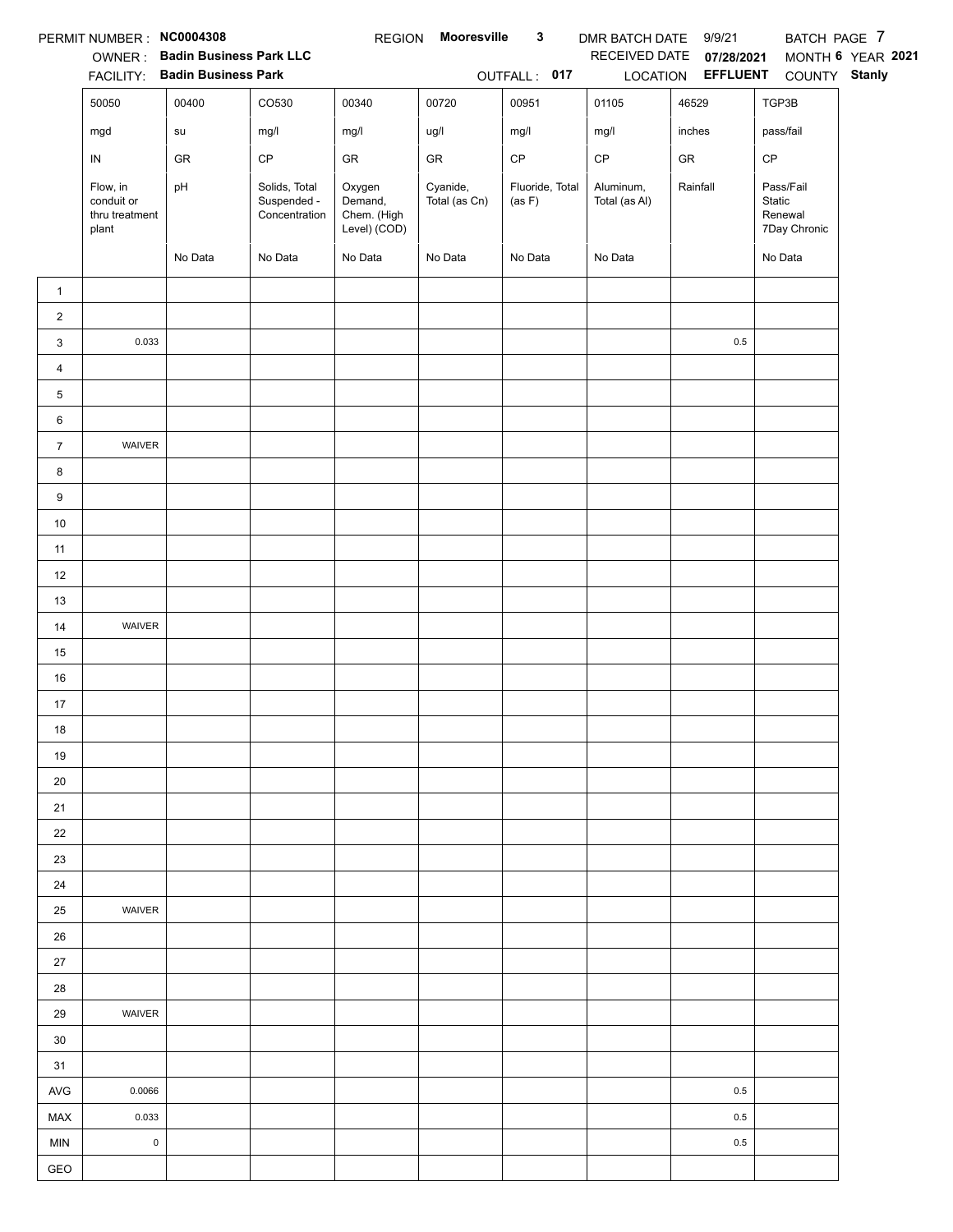|                | PERMIT NUMBER : NC0004308                         |                                        |                                               | <b>REGION</b>                                    | Mooresville               | $\mathbf{3}$              | DMR BATCH DATE 9/9/21      |                                   | BATCH PAGE 8                                   |                   |
|----------------|---------------------------------------------------|----------------------------------------|-----------------------------------------------|--------------------------------------------------|---------------------------|---------------------------|----------------------------|-----------------------------------|------------------------------------------------|-------------------|
|                |                                                   | OWNER: Badin Business Park LLC         |                                               |                                                  |                           |                           |                            | RECEIVED DATE 07/28/2021          |                                                | MONTH 6 YEAR 2021 |
|                | 50050                                             | FACILITY: Badin Business Park<br>00400 | CO530                                         | 00340                                            | 00720                     | OUTFALL: 018<br>00951     | 01105                      | LOCATION <b>EFFLUENT</b><br>46529 | COUNTY Stanly<br>TGP3B                         |                   |
|                |                                                   |                                        |                                               |                                                  |                           |                           |                            |                                   |                                                |                   |
|                | mgd                                               | su                                     | mg/l                                          | mg/l                                             | ug/l                      | mg/l                      | mg/l                       | inches                            | pass/fail                                      |                   |
|                | IN                                                | GR                                     | $\mathsf{CP}$                                 | GR                                               | ${\sf GR}$                | $\mathsf{CP}$             | $\mathsf{CP}$              | ${\sf GR}$                        | CP                                             |                   |
|                | Flow, in<br>conduit or<br>thru treatment<br>plant | pH                                     | Solids, Total<br>Suspended -<br>Concentration | Oxygen<br>Demand,<br>Chem. (High<br>Level) (COD) | Cyanide,<br>Total (as Cn) | Fluoride, Total<br>(as F) | Aluminum,<br>Total (as Al) | Rainfall                          | Pass/Fail<br>Static<br>Renewal<br>7Day Chronic |                   |
|                |                                                   | No Data                                | No Data                                       | No Data                                          | No Data                   | No Data                   | No Data                    |                                   | No Data                                        |                   |
| $\mathbf{1}$   |                                                   |                                        |                                               |                                                  |                           |                           |                            |                                   |                                                |                   |
| $\overline{a}$ |                                                   |                                        |                                               |                                                  |                           |                           |                            |                                   |                                                |                   |
| 3              | 0.011                                             |                                        |                                               |                                                  |                           |                           |                            | 0.5                               |                                                |                   |
| $\overline{4}$ |                                                   |                                        |                                               |                                                  |                           |                           |                            |                                   |                                                |                   |
| 5              |                                                   |                                        |                                               |                                                  |                           |                           |                            |                                   |                                                |                   |
| 6              |                                                   |                                        |                                               |                                                  |                           |                           |                            |                                   |                                                |                   |
| $\overline{7}$ | WAIVER                                            |                                        |                                               |                                                  |                           |                           |                            |                                   |                                                |                   |
| 8              |                                                   |                                        |                                               |                                                  |                           |                           |                            |                                   |                                                |                   |
| 9              |                                                   |                                        |                                               |                                                  |                           |                           |                            |                                   |                                                |                   |
| $10\,$         |                                                   |                                        |                                               |                                                  |                           |                           |                            |                                   |                                                |                   |
| 11             |                                                   |                                        |                                               |                                                  |                           |                           |                            |                                   |                                                |                   |
| 12             |                                                   |                                        |                                               |                                                  |                           |                           |                            |                                   |                                                |                   |
| 13             |                                                   |                                        |                                               |                                                  |                           |                           |                            |                                   |                                                |                   |
| $14$           | WAIVER                                            |                                        |                                               |                                                  |                           |                           |                            |                                   |                                                |                   |
| 15             |                                                   |                                        |                                               |                                                  |                           |                           |                            |                                   |                                                |                   |
| $16\,$         |                                                   |                                        |                                               |                                                  |                           |                           |                            |                                   |                                                |                   |
| 17             |                                                   |                                        |                                               |                                                  |                           |                           |                            |                                   |                                                |                   |
| 18             |                                                   |                                        |                                               |                                                  |                           |                           |                            |                                   |                                                |                   |
| 19             |                                                   |                                        |                                               |                                                  |                           |                           |                            |                                   |                                                |                   |
| 20             |                                                   |                                        |                                               |                                                  |                           |                           |                            |                                   |                                                |                   |
| 21             |                                                   |                                        |                                               |                                                  |                           |                           |                            |                                   |                                                |                   |
| 22             |                                                   |                                        |                                               |                                                  |                           |                           |                            |                                   |                                                |                   |
| 23             |                                                   |                                        |                                               |                                                  |                           |                           |                            |                                   |                                                |                   |
| 24             |                                                   |                                        |                                               |                                                  |                           |                           |                            |                                   |                                                |                   |
| 25             | WAIVER                                            |                                        |                                               |                                                  |                           |                           |                            |                                   |                                                |                   |
| 26             |                                                   |                                        |                                               |                                                  |                           |                           |                            |                                   |                                                |                   |
| $27\,$         |                                                   |                                        |                                               |                                                  |                           |                           |                            |                                   |                                                |                   |
| 28             |                                                   |                                        |                                               |                                                  |                           |                           |                            |                                   |                                                |                   |
| 29             | WAIVER                                            |                                        |                                               |                                                  |                           |                           |                            |                                   |                                                |                   |
| 30             |                                                   |                                        |                                               |                                                  |                           |                           |                            |                                   |                                                |                   |
| 31             |                                                   |                                        |                                               |                                                  |                           |                           |                            |                                   |                                                |                   |
| $\mathsf{AVG}$ | 0.0022                                            |                                        |                                               |                                                  |                           |                           |                            | 0.5                               |                                                |                   |
| MAX            | 0.011<br>$\pmb{0}$                                |                                        |                                               |                                                  |                           |                           |                            | 0.5                               |                                                |                   |
| MIN<br>GEO     |                                                   |                                        |                                               |                                                  |                           |                           |                            | 0.5                               |                                                |                   |
|                |                                                   |                                        |                                               |                                                  |                           |                           |                            |                                   |                                                |                   |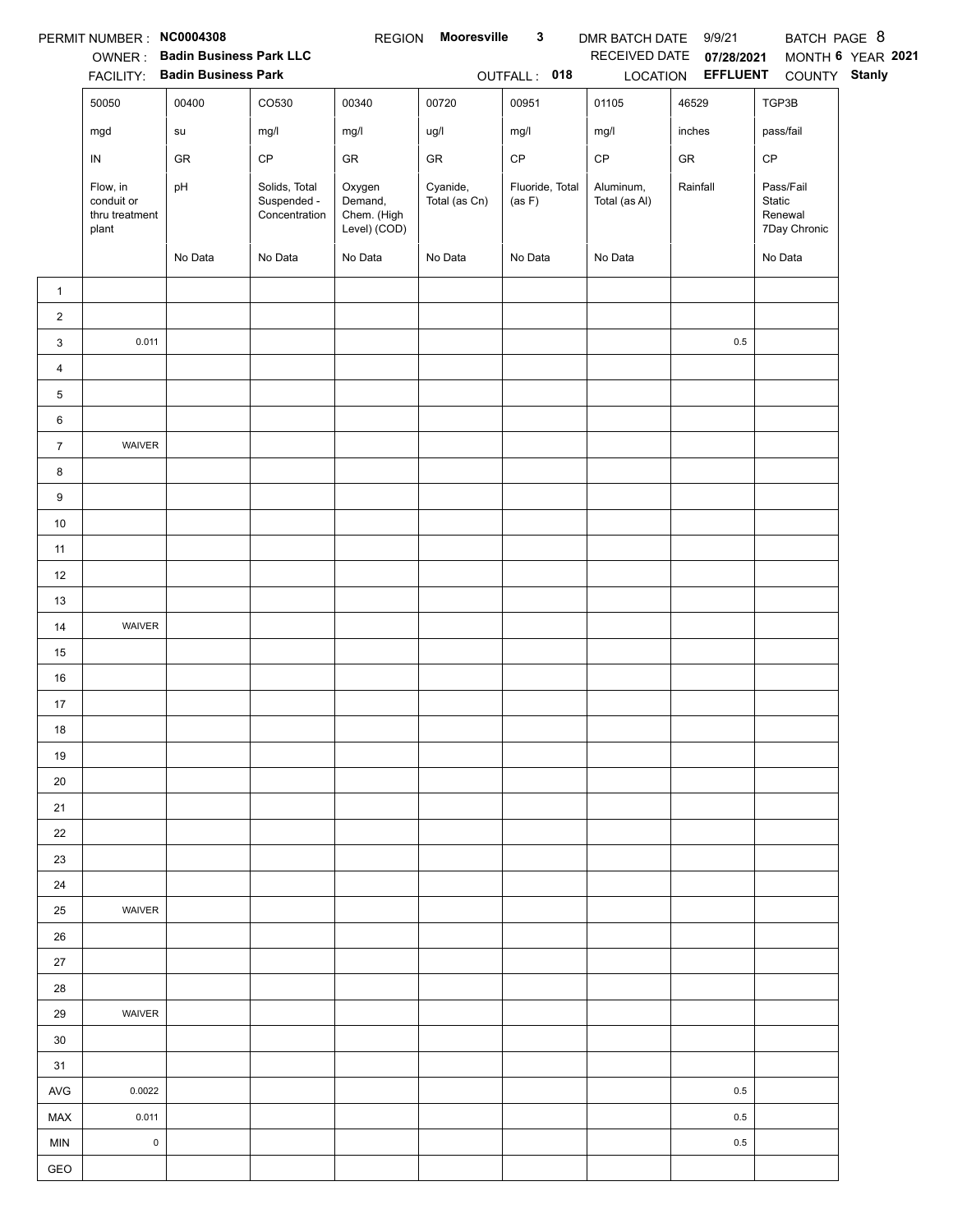|                         | PERMIT NUMBER: NC0004308                          |                                |                                               | <b>REGION</b>                                    | Mooresville               | 3                         | DMR BATCH DATE             | 9/9/21                   | BATCH PAGE 9                            |                                                |
|-------------------------|---------------------------------------------------|--------------------------------|-----------------------------------------------|--------------------------------------------------|---------------------------|---------------------------|----------------------------|--------------------------|-----------------------------------------|------------------------------------------------|
|                         | OWNER:                                            | <b>Badin Business Park LLC</b> |                                               |                                                  |                           | Not Discharging           |                            | RECEIVED DATE 07/28/2021 |                                         | MONTH 6 YEAR 2021                              |
|                         | <b>FACILITY:</b>                                  | <b>Badin Business Park</b>     |                                               |                                                  |                           | OUTFALL: 019              |                            | LOCATION <b>EFFLUENT</b> | COUNTY Stanly                           |                                                |
|                         | 50050                                             | 00400                          | CO530                                         | 00340                                            | 00720                     | 00951                     | 01105                      | 46529                    | TAE6C                                   | TGP3B                                          |
|                         | mgd                                               | su                             | mg/l                                          | mg/l                                             | ug/l                      | mg/l                      | mg/l                       | inches                   | percent                                 | pass/fail                                      |
|                         | IN                                                | GR                             | CP                                            | GR                                               | GR                        | CP                        | CP                         | GR                       | GR                                      | $\mathsf{CP}$                                  |
|                         | Flow, in<br>conduit or<br>thru treatment<br>plant | pH                             | Solids, Total<br>Suspended -<br>Concentration | Oxygen<br>Demand,<br>Chem. (High<br>Level) (COD) | Cyanide,<br>Total (as Cn) | Fluoride, Total<br>(as F) | Aluminum,<br>Total (as Al) | Rainfall                 | LC50 Static<br>24hr Acute<br>Pimephales | Pass/Fail<br>Static<br>Renewal<br>7Day Chronic |
|                         |                                                   | No Data                        | No Data                                       | No Data                                          | No Data                   | No Data                   | No Data                    |                          | No Data                                 | No Data                                        |
| $\mathbf{1}$            |                                                   |                                |                                               |                                                  |                           |                           |                            |                          |                                         |                                                |
| $\overline{\mathbf{c}}$ |                                                   |                                |                                               |                                                  |                           |                           |                            |                          |                                         |                                                |
| 3                       | WAIVER                                            |                                |                                               |                                                  |                           |                           |                            | $0.5\,$                  |                                         |                                                |
| $\overline{4}$          |                                                   |                                |                                               |                                                  |                           |                           |                            |                          |                                         |                                                |
| 5                       |                                                   |                                |                                               |                                                  |                           |                           |                            |                          |                                         |                                                |
| 6                       |                                                   |                                |                                               |                                                  |                           |                           |                            |                          |                                         |                                                |
| $\overline{7}$          | WAIVER                                            |                                |                                               |                                                  |                           |                           |                            |                          |                                         |                                                |
| 8                       |                                                   |                                |                                               |                                                  |                           |                           |                            |                          |                                         |                                                |
| 9                       |                                                   |                                |                                               |                                                  |                           |                           |                            |                          |                                         |                                                |
| 10                      |                                                   |                                |                                               |                                                  |                           |                           |                            |                          |                                         |                                                |
| 11                      |                                                   |                                |                                               |                                                  |                           |                           |                            |                          |                                         |                                                |
| 12                      |                                                   |                                |                                               |                                                  |                           |                           |                            |                          |                                         |                                                |
| 13                      |                                                   |                                |                                               |                                                  |                           |                           |                            |                          |                                         |                                                |
| 14                      | WAIVER                                            |                                |                                               |                                                  |                           |                           |                            |                          |                                         |                                                |
| 15                      |                                                   |                                |                                               |                                                  |                           |                           |                            |                          |                                         |                                                |
| 16                      |                                                   |                                |                                               |                                                  |                           |                           |                            |                          |                                         |                                                |
| 17                      |                                                   |                                |                                               |                                                  |                           |                           |                            |                          |                                         |                                                |
| 18                      |                                                   |                                |                                               |                                                  |                           |                           |                            |                          |                                         |                                                |
| 19                      |                                                   |                                |                                               |                                                  |                           |                           |                            |                          |                                         |                                                |
| 20                      |                                                   |                                |                                               |                                                  |                           |                           |                            |                          |                                         |                                                |
| 21                      |                                                   |                                |                                               |                                                  |                           |                           |                            |                          |                                         |                                                |
| 22                      |                                                   |                                |                                               |                                                  |                           |                           |                            |                          |                                         |                                                |
| 23                      |                                                   |                                |                                               |                                                  |                           |                           |                            |                          |                                         |                                                |
| 24                      |                                                   |                                |                                               |                                                  |                           |                           |                            |                          |                                         |                                                |
| 25                      | WAIVER                                            |                                |                                               |                                                  |                           |                           |                            |                          |                                         |                                                |
| $26\,$                  |                                                   |                                |                                               |                                                  |                           |                           |                            |                          |                                         |                                                |
| 27                      |                                                   |                                |                                               |                                                  |                           |                           |                            |                          |                                         |                                                |
| 28                      |                                                   |                                |                                               |                                                  |                           |                           |                            |                          |                                         |                                                |
| 29                      |                                                   |                                |                                               |                                                  |                           |                           |                            |                          |                                         |                                                |
| 30                      |                                                   |                                |                                               |                                                  |                           |                           |                            |                          |                                         |                                                |
| 31                      |                                                   |                                |                                               |                                                  |                           |                           |                            |                          |                                         |                                                |
| <b>AVG</b>              | $\mathsf 0$                                       |                                |                                               |                                                  |                           |                           |                            | 0.5                      |                                         |                                                |
| MAX                     | $\mathsf 0$                                       |                                |                                               |                                                  |                           |                           |                            | 0.5                      |                                         |                                                |
| MIN                     | $\pmb{0}$                                         |                                |                                               |                                                  |                           |                           |                            | $0.5\,$                  |                                         |                                                |
| GEO                     |                                                   |                                |                                               |                                                  |                           |                           |                            |                          |                                         |                                                |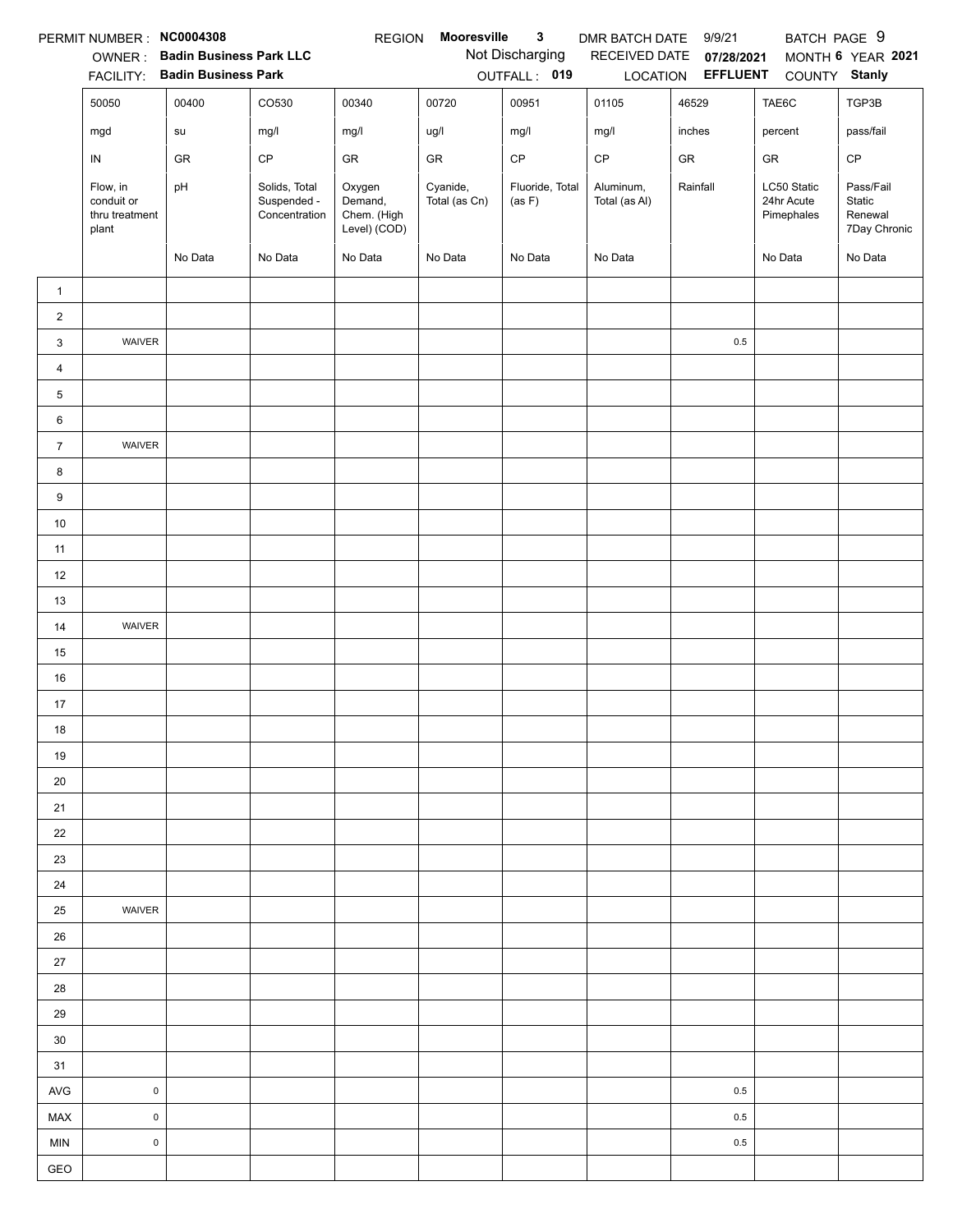|                | PERMIT NUMBER : NC0004308                         |                                |                                               | <b>REGION</b>                                    | Mooresville               | $\mathbf{3}$              | DMR BATCH DATE 9/9/21      |                          |                                                | BATCH PAGE 10     |
|----------------|---------------------------------------------------|--------------------------------|-----------------------------------------------|--------------------------------------------------|---------------------------|---------------------------|----------------------------|--------------------------|------------------------------------------------|-------------------|
|                |                                                   | OWNER: Badin Business Park LLC |                                               |                                                  |                           |                           |                            | RECEIVED DATE 07/28/2021 |                                                | MONTH 6 YEAR 2021 |
|                |                                                   | FACILITY: Badin Business Park  |                                               |                                                  |                           | OUTFALL: 020              |                            |                          | LOCATION EFFLUENT COUNTY Stanly                |                   |
|                | 50050                                             | 00400                          | CO530                                         | 00340                                            | 00720                     | 00951                     | 01105                      | 46529                    | TGP3B                                          |                   |
|                | mgd                                               | su                             | mg/l                                          | mg/l                                             | ug/l                      | mg/l                      | mg/l                       | inches                   | pass/fail                                      |                   |
|                | IN                                                | GR                             | $\mathsf{CP}$                                 | GR                                               | ${\sf GR}$                | $\mathsf{CP}$             | $\mathsf{CP}$              | ${\sf GR}$               | CP                                             |                   |
|                | Flow, in<br>conduit or<br>thru treatment<br>plant | pH                             | Solids, Total<br>Suspended -<br>Concentration | Oxygen<br>Demand,<br>Chem. (High<br>Level) (COD) | Cyanide,<br>Total (as Cn) | Fluoride, Total<br>(as F) | Aluminum,<br>Total (as Al) | Rainfall                 | Pass/Fail<br>Static<br>Renewal<br>7Day Chronic |                   |
|                |                                                   | No Data                        | No Data                                       | No Data                                          | No Data                   | No Data                   | No Data                    |                          | No Data                                        |                   |
| $\mathbf{1}$   |                                                   |                                |                                               |                                                  |                           |                           |                            |                          |                                                |                   |
| $\overline{a}$ |                                                   |                                |                                               |                                                  |                           |                           |                            |                          |                                                |                   |
| 3              | 0.36                                              |                                |                                               |                                                  |                           |                           |                            | 0.5                      |                                                |                   |
| $\overline{4}$ |                                                   |                                |                                               |                                                  |                           |                           |                            |                          |                                                |                   |
| 5              |                                                   |                                |                                               |                                                  |                           |                           |                            |                          |                                                |                   |
| 6              |                                                   |                                |                                               |                                                  |                           |                           |                            |                          |                                                |                   |
| $\overline{7}$ | WAIVER                                            |                                |                                               |                                                  |                           |                           |                            |                          |                                                |                   |
| 8              |                                                   |                                |                                               |                                                  |                           |                           |                            |                          |                                                |                   |
| 9              |                                                   |                                |                                               |                                                  |                           |                           |                            |                          |                                                |                   |
| $10\,$         |                                                   |                                |                                               |                                                  |                           |                           |                            |                          |                                                |                   |
| 11             |                                                   |                                |                                               |                                                  |                           |                           |                            |                          |                                                |                   |
| 12             |                                                   |                                |                                               |                                                  |                           |                           |                            |                          |                                                |                   |
| 13             |                                                   |                                |                                               |                                                  |                           |                           |                            |                          |                                                |                   |
| $14$           | WAIVER                                            |                                |                                               |                                                  |                           |                           |                            |                          |                                                |                   |
| 15             |                                                   |                                |                                               |                                                  |                           |                           |                            |                          |                                                |                   |
| $16\,$         |                                                   |                                |                                               |                                                  |                           |                           |                            |                          |                                                |                   |
| 17             |                                                   |                                |                                               |                                                  |                           |                           |                            |                          |                                                |                   |
| 18             |                                                   |                                |                                               |                                                  |                           |                           |                            |                          |                                                |                   |
| 19             |                                                   |                                |                                               |                                                  |                           |                           |                            |                          |                                                |                   |
| 20             |                                                   |                                |                                               |                                                  |                           |                           |                            |                          |                                                |                   |
| 21             |                                                   |                                |                                               |                                                  |                           |                           |                            |                          |                                                |                   |
| 22             |                                                   |                                |                                               |                                                  |                           |                           |                            |                          |                                                |                   |
| 23             |                                                   |                                |                                               |                                                  |                           |                           |                            |                          |                                                |                   |
| 24<br>25       | WAIVER                                            |                                |                                               |                                                  |                           |                           |                            |                          |                                                |                   |
| 26             |                                                   |                                |                                               |                                                  |                           |                           |                            |                          |                                                |                   |
| $27\,$         |                                                   |                                |                                               |                                                  |                           |                           |                            |                          |                                                |                   |
| 28             |                                                   |                                |                                               |                                                  |                           |                           |                            |                          |                                                |                   |
| 29             | WAIVER                                            |                                |                                               |                                                  |                           |                           |                            |                          |                                                |                   |
| 30             |                                                   |                                |                                               |                                                  |                           |                           |                            |                          |                                                |                   |
| 31             |                                                   |                                |                                               |                                                  |                           |                           |                            |                          |                                                |                   |
| AVG            | 0.072                                             |                                |                                               |                                                  |                           |                           |                            | 0.5                      |                                                |                   |
| MAX            | 0.36                                              |                                |                                               |                                                  |                           |                           |                            | 0.5                      |                                                |                   |
| MIN            | $\pmb{0}$                                         |                                |                                               |                                                  |                           |                           |                            | 0.5                      |                                                |                   |
| GEO            |                                                   |                                |                                               |                                                  |                           |                           |                            |                          |                                                |                   |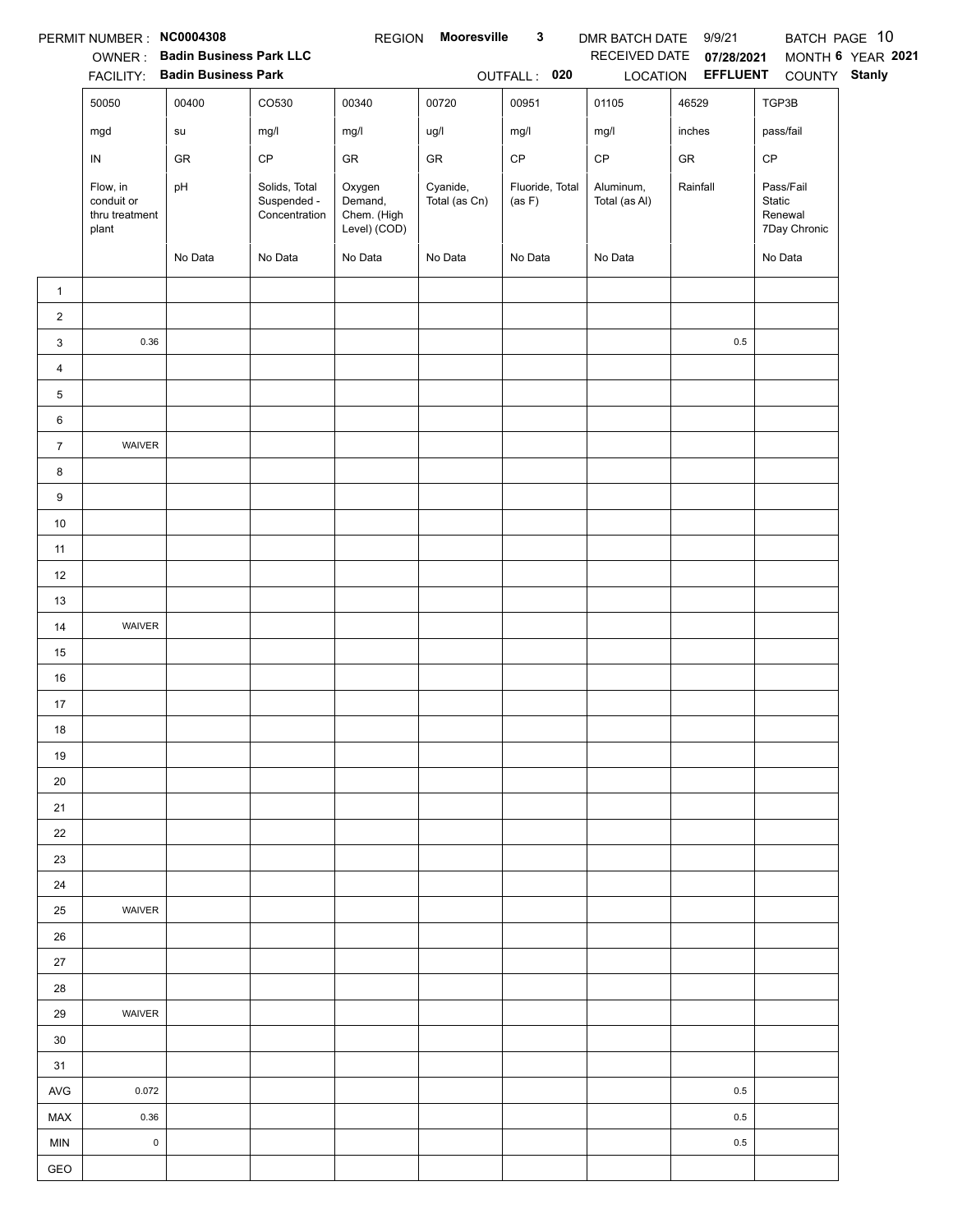|                | PERMIT NUMBER : NC0004308                         |                                        |                                               | <b>REGION</b>                                    | Mooresville               | $\mathbf{3}$              | DMR BATCH DATE 9/9/21      |                          | BATCH PAGE 11                                  |                   |
|----------------|---------------------------------------------------|----------------------------------------|-----------------------------------------------|--------------------------------------------------|---------------------------|---------------------------|----------------------------|--------------------------|------------------------------------------------|-------------------|
|                |                                                   | OWNER: Badin Business Park LLC         |                                               |                                                  |                           |                           |                            | RECEIVED DATE 07/28/2021 |                                                | MONTH 6 YEAR 2021 |
|                |                                                   | FACILITY: Badin Business Park<br>00400 | CO530                                         |                                                  |                           | OUTFALL: 022<br>00951     |                            | LOCATION <b>EFFLUENT</b> | COUNTY Stanly                                  |                   |
|                | 50050                                             |                                        |                                               | 00340                                            | 00720                     |                           | 01105                      | 46529                    | TGP3B                                          |                   |
|                | mgd                                               | su                                     | mg/l                                          | mg/l                                             | ug/l                      | mg/l                      | ug/l                       | inches                   | pass/fail                                      |                   |
|                | IN                                                | GR                                     | $\mathsf{CP}$                                 | GR                                               | ${\sf GR}$                | $\mathsf{CP}$             | $\mathsf{CP}$              | ${\sf GR}$               | CP                                             |                   |
|                | Flow, in<br>conduit or<br>thru treatment<br>plant | pH                                     | Solids, Total<br>Suspended -<br>Concentration | Oxygen<br>Demand,<br>Chem. (High<br>Level) (COD) | Cyanide,<br>Total (as Cn) | Fluoride, Total<br>(as F) | Aluminum,<br>Total (as Al) | Rainfall                 | Pass/Fail<br>Static<br>Renewal<br>7Day Chronic |                   |
|                |                                                   | No Data                                |                                               |                                                  |                           |                           |                            |                          | No Data                                        |                   |
| $\mathbf{1}$   |                                                   |                                        |                                               |                                                  |                           |                           |                            |                          |                                                |                   |
| $\overline{a}$ |                                                   |                                        |                                               |                                                  |                           |                           |                            |                          |                                                |                   |
| 3              | 0.004                                             |                                        | 12                                            | 56                                               | $<\!6$                    | 0.24                      | $200$                      | 0.5                      |                                                |                   |
| 4              |                                                   |                                        |                                               |                                                  |                           |                           |                            |                          |                                                |                   |
| 5              |                                                   |                                        |                                               |                                                  |                           |                           |                            |                          |                                                |                   |
| 6              |                                                   |                                        |                                               |                                                  |                           |                           |                            |                          |                                                |                   |
| $\overline{7}$ | WAIVER                                            |                                        |                                               |                                                  |                           |                           |                            |                          |                                                |                   |
| 8              |                                                   |                                        |                                               |                                                  |                           |                           |                            |                          |                                                |                   |
| 9              |                                                   |                                        |                                               |                                                  |                           |                           |                            |                          |                                                |                   |
| $10\,$         |                                                   |                                        |                                               |                                                  |                           |                           |                            |                          |                                                |                   |
| 11             |                                                   |                                        |                                               |                                                  |                           |                           |                            |                          |                                                |                   |
| 12             |                                                   |                                        |                                               |                                                  |                           |                           |                            |                          |                                                |                   |
| 13<br>$14$     | WAIVER                                            |                                        |                                               |                                                  |                           |                           |                            |                          |                                                |                   |
| 15             |                                                   |                                        |                                               |                                                  |                           |                           |                            |                          |                                                |                   |
| 16             |                                                   |                                        |                                               |                                                  |                           |                           |                            |                          |                                                |                   |
| 17             |                                                   |                                        |                                               |                                                  |                           |                           |                            |                          |                                                |                   |
| 18             |                                                   |                                        |                                               |                                                  |                           |                           |                            |                          |                                                |                   |
| 19             |                                                   |                                        |                                               |                                                  |                           |                           |                            |                          |                                                |                   |
| 20             |                                                   |                                        |                                               |                                                  |                           |                           |                            |                          |                                                |                   |
| 21             |                                                   |                                        |                                               |                                                  |                           |                           |                            |                          |                                                |                   |
| 22             |                                                   |                                        |                                               |                                                  |                           |                           |                            |                          |                                                |                   |
| 23             |                                                   |                                        |                                               |                                                  |                           |                           |                            |                          |                                                |                   |
| 24             |                                                   |                                        |                                               |                                                  |                           |                           |                            |                          |                                                |                   |
| 25             | WAIVER                                            |                                        |                                               |                                                  |                           |                           |                            |                          |                                                |                   |
| 26             |                                                   |                                        |                                               |                                                  |                           |                           |                            |                          |                                                |                   |
| 27             |                                                   |                                        |                                               |                                                  |                           |                           |                            |                          |                                                |                   |
| 28             |                                                   |                                        |                                               |                                                  |                           |                           |                            |                          |                                                |                   |
| 29             | WAIVER                                            |                                        |                                               |                                                  |                           |                           |                            |                          |                                                |                   |
| 30             |                                                   |                                        |                                               |                                                  |                           |                           |                            |                          |                                                |                   |
| 31             |                                                   |                                        |                                               |                                                  |                           |                           |                            |                          |                                                |                   |
| $\mathsf{AVG}$ | 0.0008                                            |                                        | 12                                            | 56                                               | $\pmb{0}$                 | 0.24                      | $\mathsf 0$                | 0.5                      |                                                |                   |
| MAX            | 0.004                                             |                                        | 12                                            | 56                                               | $\pmb{0}$                 | 0.24                      | $\mathsf 0$                | 0.5                      |                                                |                   |
| MIN            | $\pmb{0}$                                         |                                        | 12                                            | 56                                               | $\mathsf 0$               | 0.24                      | $\mathsf 0$                | 0.5                      |                                                |                   |
| GEO            |                                                   |                                        |                                               |                                                  |                           |                           |                            |                          |                                                |                   |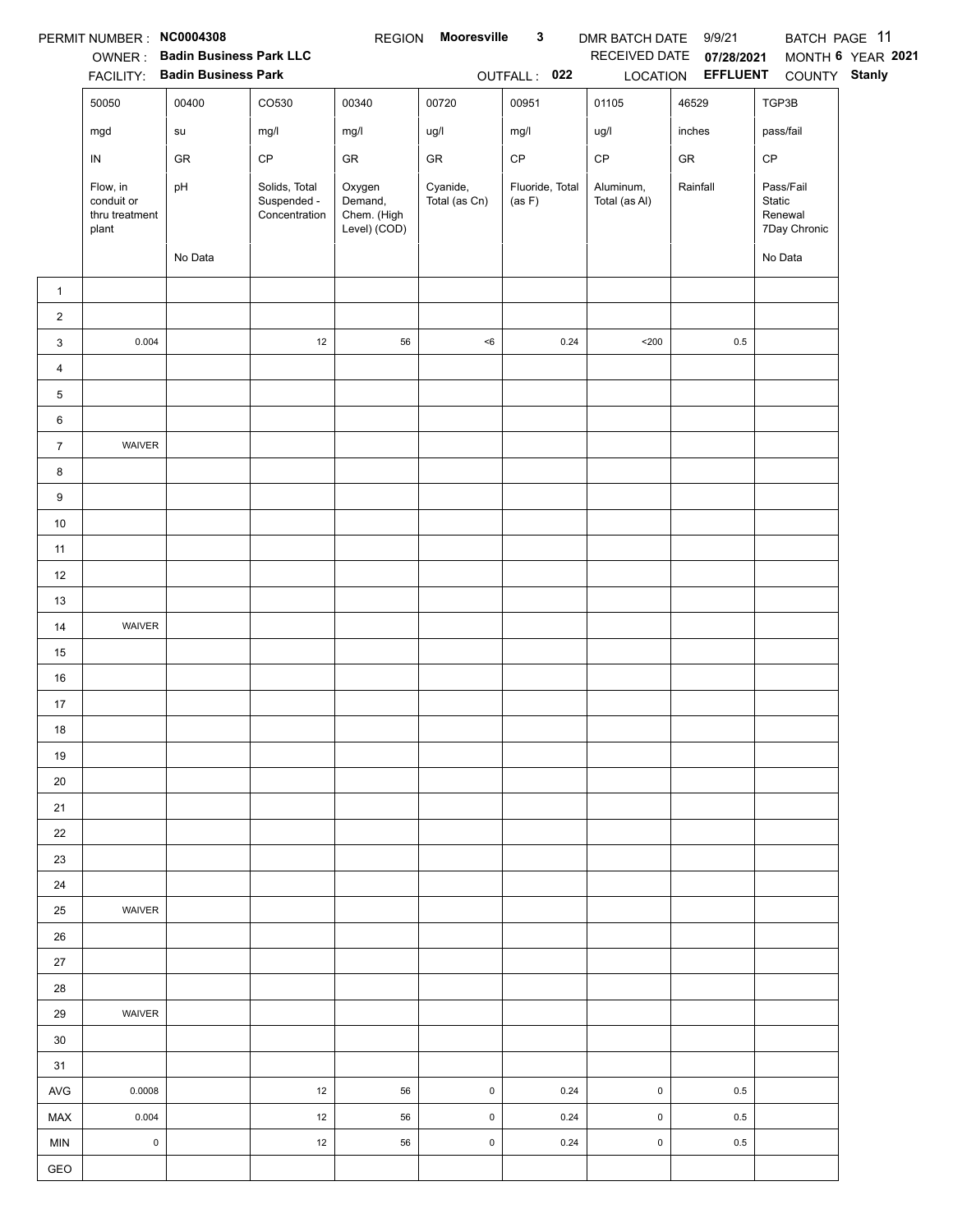| RECEIVED DATE 07/28/2021<br>OWNER: Badin Business Park LLC<br>LOCATION DOWNSTRE COUNTY Stanly<br>FACILITY: Badin Business Park<br>OUTFALL: MZ1<br>00400<br>00720<br>00951<br>39180<br>ug/l<br>mg/l<br>ug/l<br>$\operatorname{\mathsf{su}}\nolimits$<br>${\sf GR}$<br>${\sf GR}$<br>${\sf GR}$<br>${\sf GR}$<br>Cyanide,<br>Fluoride, Total<br>Trichloroethyl<br>pH<br>Total (as Cn)<br>(as F)<br>ene<br>$\mathbf{1}$<br>$\overline{2}$<br>$\mathbf{3}$<br>$\overline{4}$<br>$\,$ 5 $\,$<br>$\,6$<br>$\overline{7}$<br>$\bf8$<br>$7.5\,$<br>$<\!6$<br>50.1<br>$\boldsymbol{9}$<br>$\leq$ 1<br>10<br>11<br>12<br>13<br>14<br>15<br>16<br>$17$<br>18<br>19<br>$20\,$<br>21<br>$22\,$<br>23<br>24<br>$25\,$<br>26<br>27<br>28<br>29<br>$30\,$<br>31<br>$\mathsf 0$<br>$\mathbf 0$<br>$\pmb{0}$<br>AVG<br>$\pmb{0}$<br>$\mathsf 0$<br>$\mathsf 0$<br>$7.5\,$<br>MAX<br>$\mathbf 0$<br>$\mathsf 0$<br>$\mathsf 0$<br>$7.5\,$<br>MIN |     | PERMIT NUMBER : NC0004308 |  | REGION Mooresville | $\mathbf{3}$ | DMR BATCH DATE 9/9/21 |  |  |  |  | BATCH PAGE 12     |
|-------------------------------------------------------------------------------------------------------------------------------------------------------------------------------------------------------------------------------------------------------------------------------------------------------------------------------------------------------------------------------------------------------------------------------------------------------------------------------------------------------------------------------------------------------------------------------------------------------------------------------------------------------------------------------------------------------------------------------------------------------------------------------------------------------------------------------------------------------------------------------------------------------------------------------|-----|---------------------------|--|--------------------|--------------|-----------------------|--|--|--|--|-------------------|
|                                                                                                                                                                                                                                                                                                                                                                                                                                                                                                                                                                                                                                                                                                                                                                                                                                                                                                                               |     |                           |  |                    |              |                       |  |  |  |  | MONTH 6 YEAR 2021 |
|                                                                                                                                                                                                                                                                                                                                                                                                                                                                                                                                                                                                                                                                                                                                                                                                                                                                                                                               |     |                           |  |                    |              |                       |  |  |  |  |                   |
|                                                                                                                                                                                                                                                                                                                                                                                                                                                                                                                                                                                                                                                                                                                                                                                                                                                                                                                               |     |                           |  |                    |              |                       |  |  |  |  |                   |
|                                                                                                                                                                                                                                                                                                                                                                                                                                                                                                                                                                                                                                                                                                                                                                                                                                                                                                                               |     |                           |  |                    |              |                       |  |  |  |  |                   |
|                                                                                                                                                                                                                                                                                                                                                                                                                                                                                                                                                                                                                                                                                                                                                                                                                                                                                                                               |     |                           |  |                    |              |                       |  |  |  |  |                   |
|                                                                                                                                                                                                                                                                                                                                                                                                                                                                                                                                                                                                                                                                                                                                                                                                                                                                                                                               |     |                           |  |                    |              |                       |  |  |  |  |                   |
|                                                                                                                                                                                                                                                                                                                                                                                                                                                                                                                                                                                                                                                                                                                                                                                                                                                                                                                               |     |                           |  |                    |              |                       |  |  |  |  |                   |
|                                                                                                                                                                                                                                                                                                                                                                                                                                                                                                                                                                                                                                                                                                                                                                                                                                                                                                                               |     |                           |  |                    |              |                       |  |  |  |  |                   |
|                                                                                                                                                                                                                                                                                                                                                                                                                                                                                                                                                                                                                                                                                                                                                                                                                                                                                                                               |     |                           |  |                    |              |                       |  |  |  |  |                   |
|                                                                                                                                                                                                                                                                                                                                                                                                                                                                                                                                                                                                                                                                                                                                                                                                                                                                                                                               |     |                           |  |                    |              |                       |  |  |  |  |                   |
|                                                                                                                                                                                                                                                                                                                                                                                                                                                                                                                                                                                                                                                                                                                                                                                                                                                                                                                               |     |                           |  |                    |              |                       |  |  |  |  |                   |
|                                                                                                                                                                                                                                                                                                                                                                                                                                                                                                                                                                                                                                                                                                                                                                                                                                                                                                                               |     |                           |  |                    |              |                       |  |  |  |  |                   |
|                                                                                                                                                                                                                                                                                                                                                                                                                                                                                                                                                                                                                                                                                                                                                                                                                                                                                                                               |     |                           |  |                    |              |                       |  |  |  |  |                   |
|                                                                                                                                                                                                                                                                                                                                                                                                                                                                                                                                                                                                                                                                                                                                                                                                                                                                                                                               |     |                           |  |                    |              |                       |  |  |  |  |                   |
|                                                                                                                                                                                                                                                                                                                                                                                                                                                                                                                                                                                                                                                                                                                                                                                                                                                                                                                               |     |                           |  |                    |              |                       |  |  |  |  |                   |
|                                                                                                                                                                                                                                                                                                                                                                                                                                                                                                                                                                                                                                                                                                                                                                                                                                                                                                                               |     |                           |  |                    |              |                       |  |  |  |  |                   |
|                                                                                                                                                                                                                                                                                                                                                                                                                                                                                                                                                                                                                                                                                                                                                                                                                                                                                                                               |     |                           |  |                    |              |                       |  |  |  |  |                   |
|                                                                                                                                                                                                                                                                                                                                                                                                                                                                                                                                                                                                                                                                                                                                                                                                                                                                                                                               |     |                           |  |                    |              |                       |  |  |  |  |                   |
|                                                                                                                                                                                                                                                                                                                                                                                                                                                                                                                                                                                                                                                                                                                                                                                                                                                                                                                               |     |                           |  |                    |              |                       |  |  |  |  |                   |
|                                                                                                                                                                                                                                                                                                                                                                                                                                                                                                                                                                                                                                                                                                                                                                                                                                                                                                                               |     |                           |  |                    |              |                       |  |  |  |  |                   |
|                                                                                                                                                                                                                                                                                                                                                                                                                                                                                                                                                                                                                                                                                                                                                                                                                                                                                                                               |     |                           |  |                    |              |                       |  |  |  |  |                   |
|                                                                                                                                                                                                                                                                                                                                                                                                                                                                                                                                                                                                                                                                                                                                                                                                                                                                                                                               |     |                           |  |                    |              |                       |  |  |  |  |                   |
|                                                                                                                                                                                                                                                                                                                                                                                                                                                                                                                                                                                                                                                                                                                                                                                                                                                                                                                               |     |                           |  |                    |              |                       |  |  |  |  |                   |
|                                                                                                                                                                                                                                                                                                                                                                                                                                                                                                                                                                                                                                                                                                                                                                                                                                                                                                                               |     |                           |  |                    |              |                       |  |  |  |  |                   |
|                                                                                                                                                                                                                                                                                                                                                                                                                                                                                                                                                                                                                                                                                                                                                                                                                                                                                                                               |     |                           |  |                    |              |                       |  |  |  |  |                   |
|                                                                                                                                                                                                                                                                                                                                                                                                                                                                                                                                                                                                                                                                                                                                                                                                                                                                                                                               |     |                           |  |                    |              |                       |  |  |  |  |                   |
|                                                                                                                                                                                                                                                                                                                                                                                                                                                                                                                                                                                                                                                                                                                                                                                                                                                                                                                               |     |                           |  |                    |              |                       |  |  |  |  |                   |
|                                                                                                                                                                                                                                                                                                                                                                                                                                                                                                                                                                                                                                                                                                                                                                                                                                                                                                                               |     |                           |  |                    |              |                       |  |  |  |  |                   |
|                                                                                                                                                                                                                                                                                                                                                                                                                                                                                                                                                                                                                                                                                                                                                                                                                                                                                                                               |     |                           |  |                    |              |                       |  |  |  |  |                   |
|                                                                                                                                                                                                                                                                                                                                                                                                                                                                                                                                                                                                                                                                                                                                                                                                                                                                                                                               |     |                           |  |                    |              |                       |  |  |  |  |                   |
|                                                                                                                                                                                                                                                                                                                                                                                                                                                                                                                                                                                                                                                                                                                                                                                                                                                                                                                               |     |                           |  |                    |              |                       |  |  |  |  |                   |
|                                                                                                                                                                                                                                                                                                                                                                                                                                                                                                                                                                                                                                                                                                                                                                                                                                                                                                                               |     |                           |  |                    |              |                       |  |  |  |  |                   |
|                                                                                                                                                                                                                                                                                                                                                                                                                                                                                                                                                                                                                                                                                                                                                                                                                                                                                                                               |     |                           |  |                    |              |                       |  |  |  |  |                   |
|                                                                                                                                                                                                                                                                                                                                                                                                                                                                                                                                                                                                                                                                                                                                                                                                                                                                                                                               |     |                           |  |                    |              |                       |  |  |  |  |                   |
|                                                                                                                                                                                                                                                                                                                                                                                                                                                                                                                                                                                                                                                                                                                                                                                                                                                                                                                               |     |                           |  |                    |              |                       |  |  |  |  |                   |
|                                                                                                                                                                                                                                                                                                                                                                                                                                                                                                                                                                                                                                                                                                                                                                                                                                                                                                                               |     |                           |  |                    |              |                       |  |  |  |  |                   |
|                                                                                                                                                                                                                                                                                                                                                                                                                                                                                                                                                                                                                                                                                                                                                                                                                                                                                                                               |     |                           |  |                    |              |                       |  |  |  |  |                   |
|                                                                                                                                                                                                                                                                                                                                                                                                                                                                                                                                                                                                                                                                                                                                                                                                                                                                                                                               |     |                           |  |                    |              |                       |  |  |  |  |                   |
|                                                                                                                                                                                                                                                                                                                                                                                                                                                                                                                                                                                                                                                                                                                                                                                                                                                                                                                               |     |                           |  |                    |              |                       |  |  |  |  |                   |
|                                                                                                                                                                                                                                                                                                                                                                                                                                                                                                                                                                                                                                                                                                                                                                                                                                                                                                                               |     |                           |  |                    |              |                       |  |  |  |  |                   |
|                                                                                                                                                                                                                                                                                                                                                                                                                                                                                                                                                                                                                                                                                                                                                                                                                                                                                                                               |     |                           |  |                    |              |                       |  |  |  |  |                   |
|                                                                                                                                                                                                                                                                                                                                                                                                                                                                                                                                                                                                                                                                                                                                                                                                                                                                                                                               | GEO |                           |  |                    |              |                       |  |  |  |  |                   |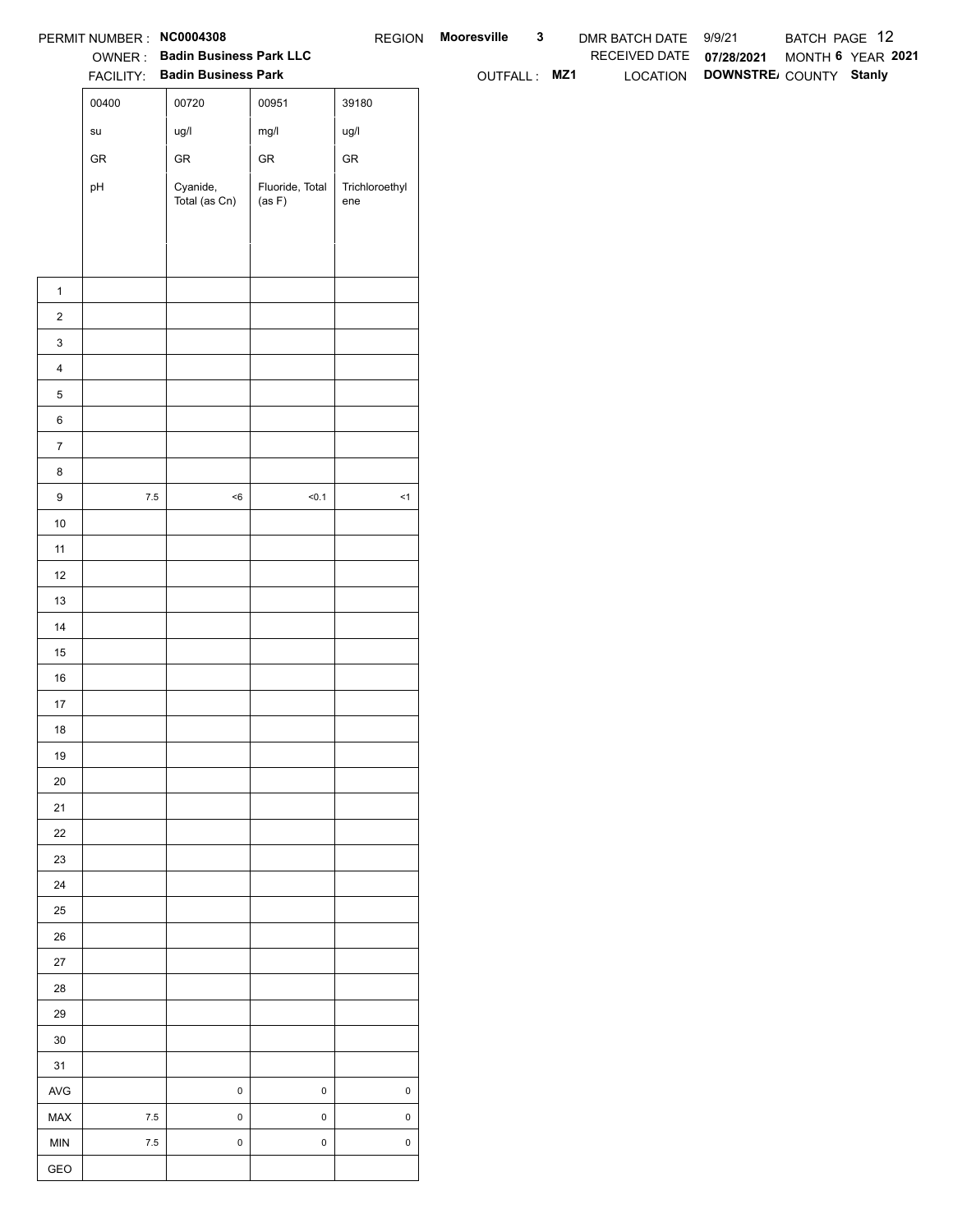|                  | PERMIT NUMBER : NC0004308             |                                                                 |                           |                       | REGION Mooresville | $\mathbf{3}$ | DMR BATCH DATE 9/9/21    |                                 | BATCH PAGE 13     |  |
|------------------|---------------------------------------|-----------------------------------------------------------------|---------------------------|-----------------------|--------------------|--------------|--------------------------|---------------------------------|-------------------|--|
|                  |                                       | OWNER: Badin Business Park LLC<br>FACILITY: Badin Business Park |                           |                       |                    |              | RECEIVED DATE 07/28/2021 | LOCATION DOWNSTRE COUNTY Stanly | MONTH 6 YEAR 2021 |  |
|                  | 00400                                 |                                                                 |                           |                       | OUTFALL: MZ2       |              |                          |                                 |                   |  |
|                  |                                       | 00720                                                           | 00951                     | 39180                 |                    |              |                          |                                 |                   |  |
|                  | $\operatorname{\mathsf{su}}\nolimits$ | ug/l                                                            | mg/l                      | ug/l                  |                    |              |                          |                                 |                   |  |
|                  | ${\sf GR}$                            | ${\sf GR}$                                                      | ${\sf GR}$                | ${\sf GR}$            |                    |              |                          |                                 |                   |  |
|                  | pH                                    | Cyanide,<br>Total (as Cn)                                       | Fluoride, Total<br>(as F) | Trichloroethyl<br>ene |                    |              |                          |                                 |                   |  |
|                  |                                       |                                                                 |                           |                       |                    |              |                          |                                 |                   |  |
|                  |                                       |                                                                 |                           |                       |                    |              |                          |                                 |                   |  |
|                  |                                       |                                                                 |                           |                       |                    |              |                          |                                 |                   |  |
| $\mathbf{1}$     |                                       |                                                                 |                           |                       |                    |              |                          |                                 |                   |  |
| $\overline{2}$   |                                       |                                                                 |                           |                       |                    |              |                          |                                 |                   |  |
| $\mathbf{3}$     |                                       |                                                                 |                           |                       |                    |              |                          |                                 |                   |  |
| $\overline{4}$   |                                       |                                                                 |                           |                       |                    |              |                          |                                 |                   |  |
| $\mathbf 5$      |                                       |                                                                 |                           |                       |                    |              |                          |                                 |                   |  |
| $\,6\,$          |                                       |                                                                 |                           |                       |                    |              |                          |                                 |                   |  |
| $\overline{7}$   |                                       |                                                                 |                           |                       |                    |              |                          |                                 |                   |  |
| 8                |                                       |                                                                 |                           |                       |                    |              |                          |                                 |                   |  |
| $\boldsymbol{9}$ | $7.5\,$                               | $<\!6$                                                          | 50.1                      | $\leq$ 1              |                    |              |                          |                                 |                   |  |
| 10               |                                       |                                                                 |                           |                       |                    |              |                          |                                 |                   |  |
| 11               |                                       |                                                                 |                           |                       |                    |              |                          |                                 |                   |  |
| 12<br>13         |                                       |                                                                 |                           |                       |                    |              |                          |                                 |                   |  |
| 14               |                                       |                                                                 |                           |                       |                    |              |                          |                                 |                   |  |
| 15               |                                       |                                                                 |                           |                       |                    |              |                          |                                 |                   |  |
| $16\,$           |                                       |                                                                 |                           |                       |                    |              |                          |                                 |                   |  |
| 17               |                                       |                                                                 |                           |                       |                    |              |                          |                                 |                   |  |
| 18               |                                       |                                                                 |                           |                       |                    |              |                          |                                 |                   |  |
| 19               |                                       |                                                                 |                           |                       |                    |              |                          |                                 |                   |  |
| $20\,$           |                                       |                                                                 |                           |                       |                    |              |                          |                                 |                   |  |
| 21               |                                       |                                                                 |                           |                       |                    |              |                          |                                 |                   |  |
| 22               |                                       |                                                                 |                           |                       |                    |              |                          |                                 |                   |  |
| 23               |                                       |                                                                 |                           |                       |                    |              |                          |                                 |                   |  |
| 24               |                                       |                                                                 |                           |                       |                    |              |                          |                                 |                   |  |
| 25               |                                       |                                                                 |                           |                       |                    |              |                          |                                 |                   |  |
| $26\,$           |                                       |                                                                 |                           |                       |                    |              |                          |                                 |                   |  |
| $27\,$           |                                       |                                                                 |                           |                       |                    |              |                          |                                 |                   |  |
| 28               |                                       |                                                                 |                           |                       |                    |              |                          |                                 |                   |  |
| 29               |                                       |                                                                 |                           |                       |                    |              |                          |                                 |                   |  |
| $30\,$           |                                       |                                                                 |                           |                       |                    |              |                          |                                 |                   |  |
| 31               |                                       |                                                                 |                           |                       |                    |              |                          |                                 |                   |  |
| $\mathsf{AVG}$   |                                       | $\,0\,$                                                         | $\mathbf 0$               | $\mathsf{O}\xspace$   |                    |              |                          |                                 |                   |  |
| MAX              | $7.5\,$                               | $\mathbf 0$                                                     | $\mathbf 0$               | $\mathsf 0$           |                    |              |                          |                                 |                   |  |
| MIN              | $7.5\,$                               | $\pmb{0}$                                                       | $\mathsf{O}\xspace$       | $\mathsf 0$           |                    |              |                          |                                 |                   |  |
| GEO              |                                       |                                                                 |                           |                       |                    |              |                          |                                 |                   |  |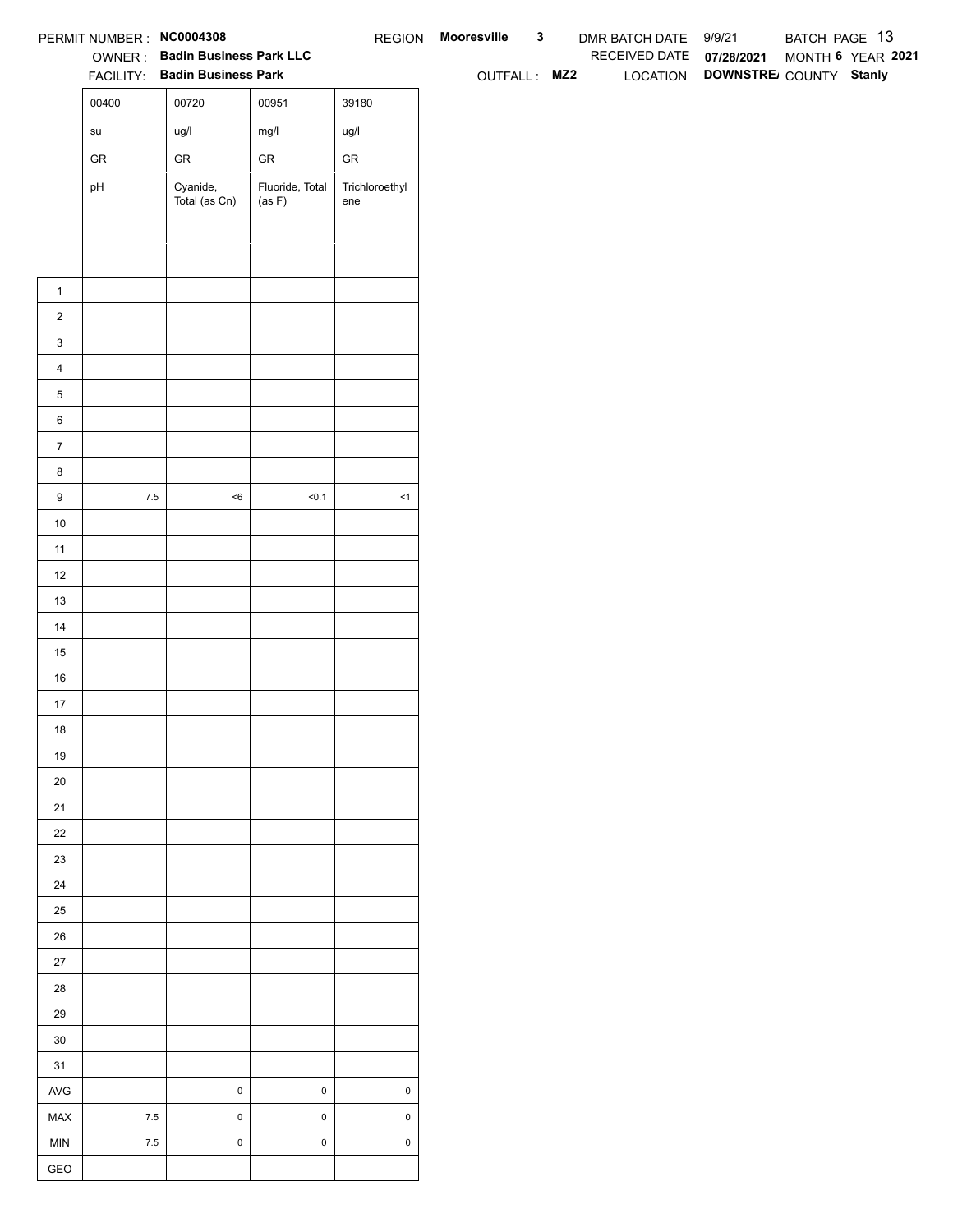|                       | PERMIT NUMBER : NC0004308             |                                                                 |                           |                       | REGION Mooresville | $\mathbf{3}$ | DMR BATCH DATE 9/9/21    |                                 | BATCH PAGE 14     |  |
|-----------------------|---------------------------------------|-----------------------------------------------------------------|---------------------------|-----------------------|--------------------|--------------|--------------------------|---------------------------------|-------------------|--|
|                       |                                       | OWNER: Badin Business Park LLC<br>FACILITY: Badin Business Park |                           |                       | OUTFALL: MZ3       |              | RECEIVED DATE 07/28/2021 | LOCATION DOWNSTRE COUNTY Stanly | MONTH 6 YEAR 2021 |  |
|                       | 00400                                 | 00720                                                           | 00951                     | 39180                 |                    |              |                          |                                 |                   |  |
|                       |                                       |                                                                 |                           |                       |                    |              |                          |                                 |                   |  |
|                       | $\operatorname{\mathsf{su}}\nolimits$ | ug/l                                                            | mg/l                      | ug/l                  |                    |              |                          |                                 |                   |  |
|                       | ${\sf GR}$                            | ${\sf GR}$                                                      | ${\sf GR}$                | ${\sf GR}$            |                    |              |                          |                                 |                   |  |
|                       | pH                                    | Cyanide,<br>Total (as Cn)                                       | Fluoride, Total<br>(as F) | Trichloroethyl<br>ene |                    |              |                          |                                 |                   |  |
|                       |                                       |                                                                 |                           |                       |                    |              |                          |                                 |                   |  |
|                       |                                       |                                                                 |                           |                       |                    |              |                          |                                 |                   |  |
|                       |                                       |                                                                 |                           |                       |                    |              |                          |                                 |                   |  |
| $\mathbf{1}$          |                                       |                                                                 |                           |                       |                    |              |                          |                                 |                   |  |
| $\overline{2}$        |                                       |                                                                 |                           |                       |                    |              |                          |                                 |                   |  |
| $\mathbf{3}$          |                                       |                                                                 |                           |                       |                    |              |                          |                                 |                   |  |
| $\overline{4}$        |                                       |                                                                 |                           |                       |                    |              |                          |                                 |                   |  |
| $\mathbf 5$           |                                       |                                                                 |                           |                       |                    |              |                          |                                 |                   |  |
| $\,6\,$               |                                       |                                                                 |                           |                       |                    |              |                          |                                 |                   |  |
| $\overline{7}$        |                                       |                                                                 |                           |                       |                    |              |                          |                                 |                   |  |
| 8<br>$\boldsymbol{9}$ | $7.5\,$                               | $<\!6$                                                          | 50.1                      | $\leq$ 1              |                    |              |                          |                                 |                   |  |
| 10                    |                                       |                                                                 |                           |                       |                    |              |                          |                                 |                   |  |
| 11                    |                                       |                                                                 |                           |                       |                    |              |                          |                                 |                   |  |
| 12                    |                                       |                                                                 |                           |                       |                    |              |                          |                                 |                   |  |
| 13                    |                                       |                                                                 |                           |                       |                    |              |                          |                                 |                   |  |
| 14                    |                                       |                                                                 |                           |                       |                    |              |                          |                                 |                   |  |
| 15                    |                                       |                                                                 |                           |                       |                    |              |                          |                                 |                   |  |
| $16\,$                |                                       |                                                                 |                           |                       |                    |              |                          |                                 |                   |  |
| 17                    |                                       |                                                                 |                           |                       |                    |              |                          |                                 |                   |  |
| 18                    |                                       |                                                                 |                           |                       |                    |              |                          |                                 |                   |  |
| 19                    |                                       |                                                                 |                           |                       |                    |              |                          |                                 |                   |  |
| $20\,$                |                                       |                                                                 |                           |                       |                    |              |                          |                                 |                   |  |
| 21                    |                                       |                                                                 |                           |                       |                    |              |                          |                                 |                   |  |
| $22\,$                |                                       |                                                                 |                           |                       |                    |              |                          |                                 |                   |  |
| 23                    |                                       |                                                                 |                           |                       |                    |              |                          |                                 |                   |  |
| 24                    |                                       |                                                                 |                           |                       |                    |              |                          |                                 |                   |  |
| $25\,$                |                                       |                                                                 |                           |                       |                    |              |                          |                                 |                   |  |
| $26\,$                |                                       |                                                                 |                           |                       |                    |              |                          |                                 |                   |  |
| $27\,$                |                                       |                                                                 |                           |                       |                    |              |                          |                                 |                   |  |
| 28                    |                                       |                                                                 |                           |                       |                    |              |                          |                                 |                   |  |
| 29                    |                                       |                                                                 |                           |                       |                    |              |                          |                                 |                   |  |
| $30\,$                |                                       |                                                                 |                           |                       |                    |              |                          |                                 |                   |  |
| 31                    |                                       |                                                                 |                           |                       |                    |              |                          |                                 |                   |  |
| $\mathsf{AVG}$        |                                       | $\,0\,$                                                         | $\mathsf 0$               | $\mathsf{O}\xspace$   |                    |              |                          |                                 |                   |  |
| MAX                   | $7.5\,$                               | $\mathbf 0$                                                     | $\mathbf 0$               | $\mathsf 0$           |                    |              |                          |                                 |                   |  |
| MIN                   | $7.5\,$                               | $\pmb{0}$                                                       | $\mathsf{O}\xspace$       | $\mathsf 0$           |                    |              |                          |                                 |                   |  |
| GEO                   |                                       |                                                                 |                           |                       |                    |              |                          |                                 |                   |  |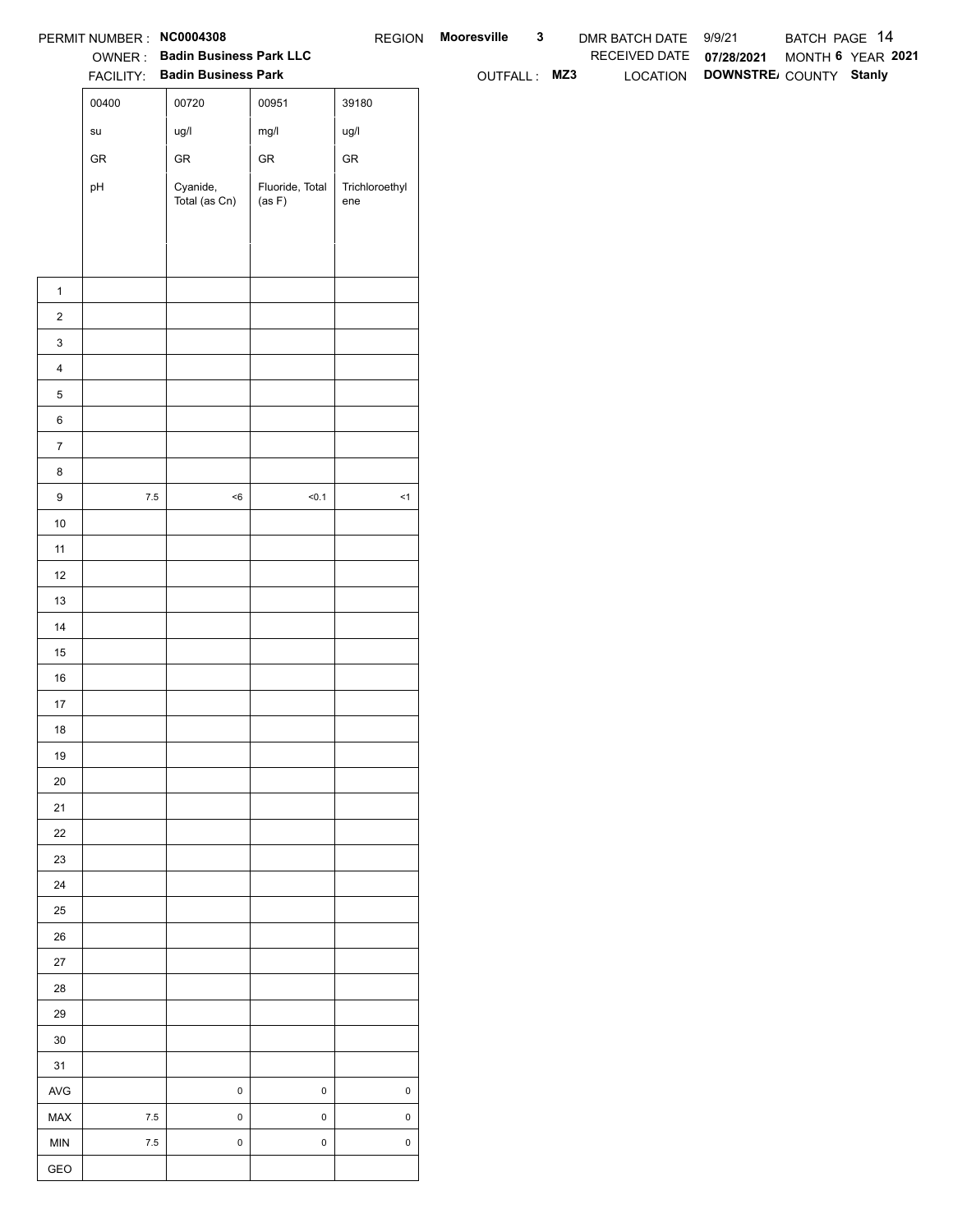|                | PERMIT NUMBER : NC0004308                         |                                |                                               | <b>REGION</b>                                    | Mooresville               | $\mathbf{3}$              | DMR BATCH DATE 9/9/21      |                          | BATCH PAGE 15                                  |                   |
|----------------|---------------------------------------------------|--------------------------------|-----------------------------------------------|--------------------------------------------------|---------------------------|---------------------------|----------------------------|--------------------------|------------------------------------------------|-------------------|
|                |                                                   | OWNER: Badin Business Park LLC |                                               |                                                  |                           | Not Discharging           |                            | RECEIVED DATE 08/28/2021 |                                                | MONTH 7 YEAR 2021 |
|                |                                                   | FACILITY: Badin Business Park  |                                               |                                                  |                           | OUTFALL: 002              |                            | LOCATION EFFLUENT        | COUNTY Stanly                                  |                   |
|                | 50050                                             | 00400                          | CO530                                         | 00340                                            | 00720                     | 00951                     | 01105                      | 46529                    | TGP3B                                          |                   |
|                | mgd                                               | su                             | mg/l                                          | mg/l                                             | ug/l                      | mg/l                      | mg/l                       | inches                   | pass/fail                                      |                   |
|                | IN                                                | GR                             | CP                                            | GR                                               | GR                        | CP                        | $\mathsf{CP}$              | ${\sf GR}$               | CP                                             |                   |
|                | Flow, in<br>conduit or<br>thru treatment<br>plant | pH                             | Solids, Total<br>Suspended -<br>Concentration | Oxygen<br>Demand,<br>Chem. (High<br>Level) (COD) | Cyanide,<br>Total (as Cn) | Fluoride, Total<br>(as F) | Aluminum,<br>Total (as Al) | Rainfall                 | Pass/Fail<br>Static<br>Renewal<br>7Day Chronic |                   |
|                |                                                   | No Data                        | No Data                                       | No Data                                          | No Data                   | No Data                   | No Data                    | No Data                  | No Data                                        |                   |
| $\mathbf{1}$   |                                                   |                                |                                               |                                                  |                           |                           |                            |                          |                                                |                   |
| $\overline{c}$ |                                                   |                                |                                               |                                                  |                           |                           |                            |                          |                                                |                   |
| $\mathbf{3}$   |                                                   |                                |                                               |                                                  |                           |                           |                            |                          |                                                |                   |
| $\overline{4}$ |                                                   |                                |                                               |                                                  |                           |                           |                            |                          |                                                |                   |
| 5              |                                                   |                                |                                               |                                                  |                           |                           |                            |                          |                                                |                   |
| 6              |                                                   |                                |                                               |                                                  |                           |                           |                            |                          |                                                |                   |
| $\overline{7}$ |                                                   |                                |                                               |                                                  |                           |                           |                            |                          |                                                |                   |
| 8              |                                                   |                                |                                               |                                                  |                           |                           |                            |                          |                                                |                   |
| 9              | WAIVER                                            |                                |                                               |                                                  |                           |                           |                            |                          |                                                |                   |
| $10$           |                                                   |                                |                                               |                                                  |                           |                           |                            |                          |                                                |                   |
| 11             |                                                   |                                |                                               |                                                  |                           |                           |                            |                          |                                                |                   |
| 12             | WAIVER                                            |                                |                                               |                                                  |                           |                           |                            |                          |                                                |                   |
| 13             |                                                   |                                |                                               |                                                  |                           |                           |                            |                          |                                                |                   |
| 14             |                                                   |                                |                                               |                                                  |                           |                           |                            |                          |                                                |                   |
| 15             |                                                   |                                |                                               |                                                  |                           |                           |                            |                          |                                                |                   |
| 16             |                                                   |                                |                                               |                                                  |                           |                           |                            |                          |                                                |                   |
| 17             |                                                   |                                |                                               |                                                  |                           |                           |                            |                          |                                                |                   |
| 18             |                                                   |                                |                                               |                                                  |                           |                           |                            |                          |                                                |                   |
| 19             |                                                   |                                |                                               |                                                  |                           |                           |                            |                          |                                                |                   |
| 20             | WAIVER                                            |                                |                                               |                                                  |                           |                           |                            |                          |                                                |                   |
| 21             |                                                   |                                |                                               |                                                  |                           |                           |                            |                          |                                                |                   |
| 22             |                                                   |                                |                                               |                                                  |                           |                           |                            |                          |                                                |                   |
| 23             |                                                   |                                |                                               |                                                  |                           |                           |                            |                          |                                                |                   |
| 24             |                                                   |                                |                                               |                                                  |                           |                           |                            |                          |                                                |                   |
| 25             |                                                   |                                |                                               |                                                  |                           |                           |                            |                          |                                                |                   |
| 26             | WAIVER                                            |                                |                                               |                                                  |                           |                           |                            |                          |                                                |                   |
| 27             |                                                   |                                |                                               |                                                  |                           |                           |                            |                          |                                                |                   |
| 28             |                                                   |                                |                                               |                                                  |                           |                           |                            |                          |                                                |                   |
| 29             |                                                   |                                |                                               |                                                  |                           |                           |                            |                          |                                                |                   |
| 30             |                                                   |                                |                                               |                                                  |                           |                           |                            |                          |                                                |                   |
| 31             |                                                   |                                |                                               |                                                  |                           |                           |                            |                          |                                                |                   |
| <b>AVG</b>     | $\pmb{0}$                                         |                                |                                               |                                                  |                           |                           |                            |                          |                                                |                   |
| MAX            | 0                                                 |                                |                                               |                                                  |                           |                           |                            |                          |                                                |                   |
| <b>MIN</b>     | $\pmb{0}$                                         |                                |                                               |                                                  |                           |                           |                            |                          |                                                |                   |
| GEO            |                                                   |                                |                                               |                                                  |                           |                           |                            |                          |                                                |                   |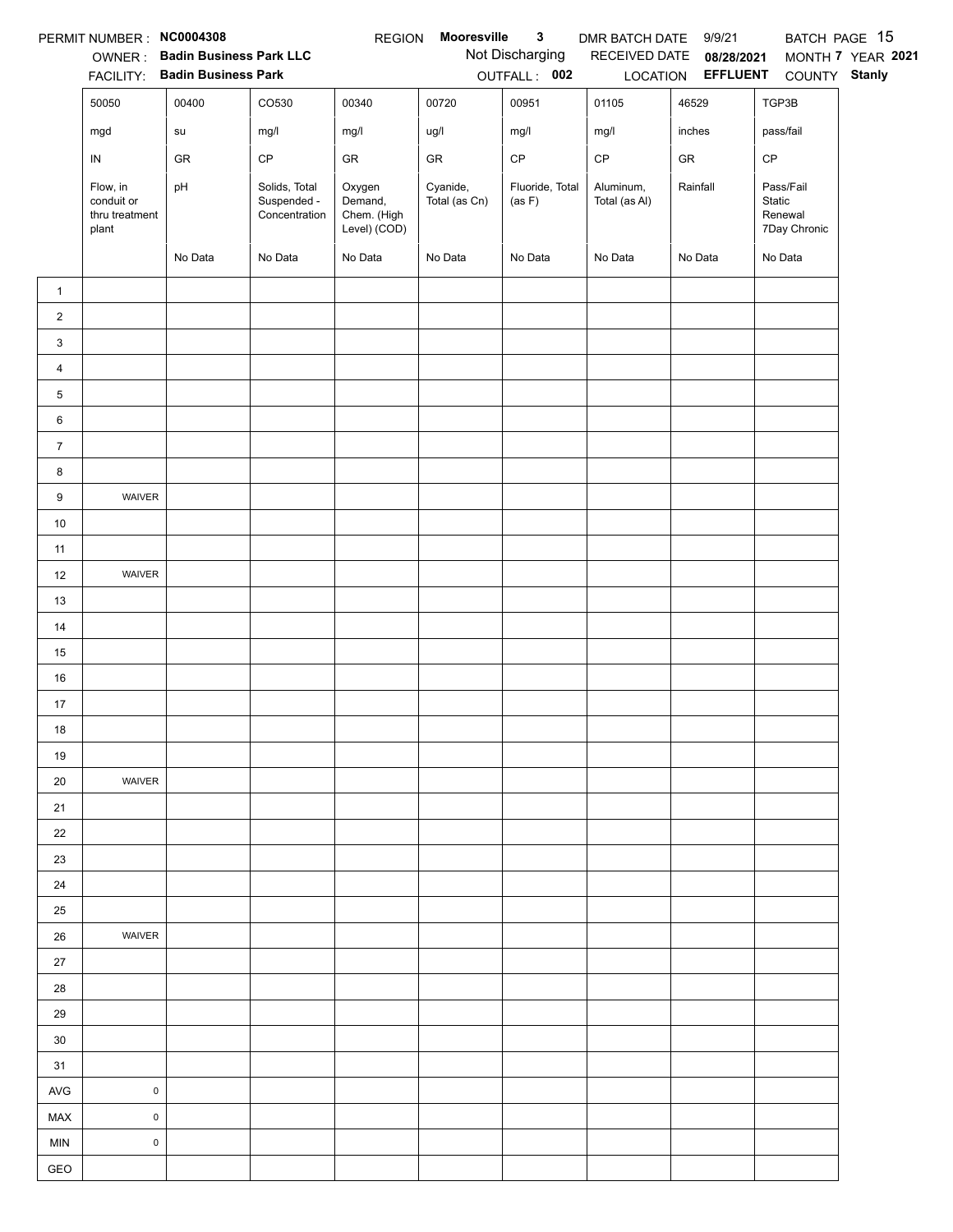|                | PERMIT NUMBER: NC0004308                          |                                                                 |                                               | <b>REGION</b>                                    | Mooresville               | $\mathbf{3}$              | DMR BATCH DATE 9/9/21      |                                   | BATCH PAGE 16                                  |                   |
|----------------|---------------------------------------------------|-----------------------------------------------------------------|-----------------------------------------------|--------------------------------------------------|---------------------------|---------------------------|----------------------------|-----------------------------------|------------------------------------------------|-------------------|
|                |                                                   | OWNER: Badin Business Park LLC<br>FACILITY: Badin Business Park |                                               |                                                  |                           | Not Discharging           |                            | RECEIVED DATE 08/28/2021          |                                                | MONTH 7 YEAR 2021 |
|                | 50050                                             | 00400                                                           | CO530                                         | 00340                                            | 00720                     | OUTFALL: 004<br>00951     | 01105                      | LOCATION <b>EFFLUENT</b><br>46529 | COUNTY Stanly<br>TGP3B                         |                   |
|                |                                                   |                                                                 |                                               |                                                  |                           |                           |                            |                                   |                                                |                   |
|                | mgd                                               | ${\sf su}$                                                      | mg/l                                          | mg/l                                             | ug/l                      | mg/l                      | mg/l                       | inches                            | pass/fail                                      |                   |
|                | IN                                                | GR                                                              | CP                                            | GR                                               | GR                        | CP                        | $\mathsf{CP}$              | ${\sf GR}$                        | CP                                             |                   |
|                | Flow, in<br>conduit or<br>thru treatment<br>plant | pH                                                              | Solids, Total<br>Suspended -<br>Concentration | Oxygen<br>Demand,<br>Chem. (High<br>Level) (COD) | Cyanide,<br>Total (as Cn) | Fluoride, Total<br>(as F) | Aluminum,<br>Total (as Al) | Rainfall                          | Pass/Fail<br>Static<br>Renewal<br>7Day Chronic |                   |
|                |                                                   | No Data                                                         | No Data                                       | No Data                                          | No Data                   | No Data                   | No Data                    | No Data                           | No Data                                        |                   |
| $\mathbf{1}$   |                                                   |                                                                 |                                               |                                                  |                           |                           |                            |                                   |                                                |                   |
| $\overline{2}$ |                                                   |                                                                 |                                               |                                                  |                           |                           |                            |                                   |                                                |                   |
| 3              |                                                   |                                                                 |                                               |                                                  |                           |                           |                            |                                   |                                                |                   |
| $\overline{4}$ |                                                   |                                                                 |                                               |                                                  |                           |                           |                            |                                   |                                                |                   |
| 5              |                                                   |                                                                 |                                               |                                                  |                           |                           |                            |                                   |                                                |                   |
| 6              |                                                   |                                                                 |                                               |                                                  |                           |                           |                            |                                   |                                                |                   |
| $\overline{7}$ |                                                   |                                                                 |                                               |                                                  |                           |                           |                            |                                   |                                                |                   |
| 8              |                                                   |                                                                 |                                               |                                                  |                           |                           |                            |                                   |                                                |                   |
| $9\,$          | WAIVER                                            |                                                                 |                                               |                                                  |                           |                           |                            |                                   |                                                |                   |
| $10$           |                                                   |                                                                 |                                               |                                                  |                           |                           |                            |                                   |                                                |                   |
| 11             |                                                   |                                                                 |                                               |                                                  |                           |                           |                            |                                   |                                                |                   |
| 12             | WAIVER                                            |                                                                 |                                               |                                                  |                           |                           |                            |                                   |                                                |                   |
| 13             |                                                   |                                                                 |                                               |                                                  |                           |                           |                            |                                   |                                                |                   |
| 14             |                                                   |                                                                 |                                               |                                                  |                           |                           |                            |                                   |                                                |                   |
| 15             |                                                   |                                                                 |                                               |                                                  |                           |                           |                            |                                   |                                                |                   |
| 16             |                                                   |                                                                 |                                               |                                                  |                           |                           |                            |                                   |                                                |                   |
| 17             |                                                   |                                                                 |                                               |                                                  |                           |                           |                            |                                   |                                                |                   |
| 18             |                                                   |                                                                 |                                               |                                                  |                           |                           |                            |                                   |                                                |                   |
| 19             |                                                   |                                                                 |                                               |                                                  |                           |                           |                            |                                   |                                                |                   |
| 20             | WAIVER                                            |                                                                 |                                               |                                                  |                           |                           |                            |                                   |                                                |                   |
| 21             |                                                   |                                                                 |                                               |                                                  |                           |                           |                            |                                   |                                                |                   |
| 22             |                                                   |                                                                 |                                               |                                                  |                           |                           |                            |                                   |                                                |                   |
| 23             |                                                   |                                                                 |                                               |                                                  |                           |                           |                            |                                   |                                                |                   |
| 24             |                                                   |                                                                 |                                               |                                                  |                           |                           |                            |                                   |                                                |                   |
| 25             |                                                   |                                                                 |                                               |                                                  |                           |                           |                            |                                   |                                                |                   |
| 26             | WAIVER                                            |                                                                 |                                               |                                                  |                           |                           |                            |                                   |                                                |                   |
| 27             |                                                   |                                                                 |                                               |                                                  |                           |                           |                            |                                   |                                                |                   |
| 28             |                                                   |                                                                 |                                               |                                                  |                           |                           |                            |                                   |                                                |                   |
| 29             |                                                   |                                                                 |                                               |                                                  |                           |                           |                            |                                   |                                                |                   |
| 30             |                                                   |                                                                 |                                               |                                                  |                           |                           |                            |                                   |                                                |                   |
| 31             |                                                   |                                                                 |                                               |                                                  |                           |                           |                            |                                   |                                                |                   |
| <b>AVG</b>     | $\pmb{0}$                                         |                                                                 |                                               |                                                  |                           |                           |                            |                                   |                                                |                   |
| MAX            | $\pmb{0}$                                         |                                                                 |                                               |                                                  |                           |                           |                            |                                   |                                                |                   |
| MIN            | $\pmb{0}$                                         |                                                                 |                                               |                                                  |                           |                           |                            |                                   |                                                |                   |
| GEO            |                                                   |                                                                 |                                               |                                                  |                           |                           |                            |                                   |                                                |                   |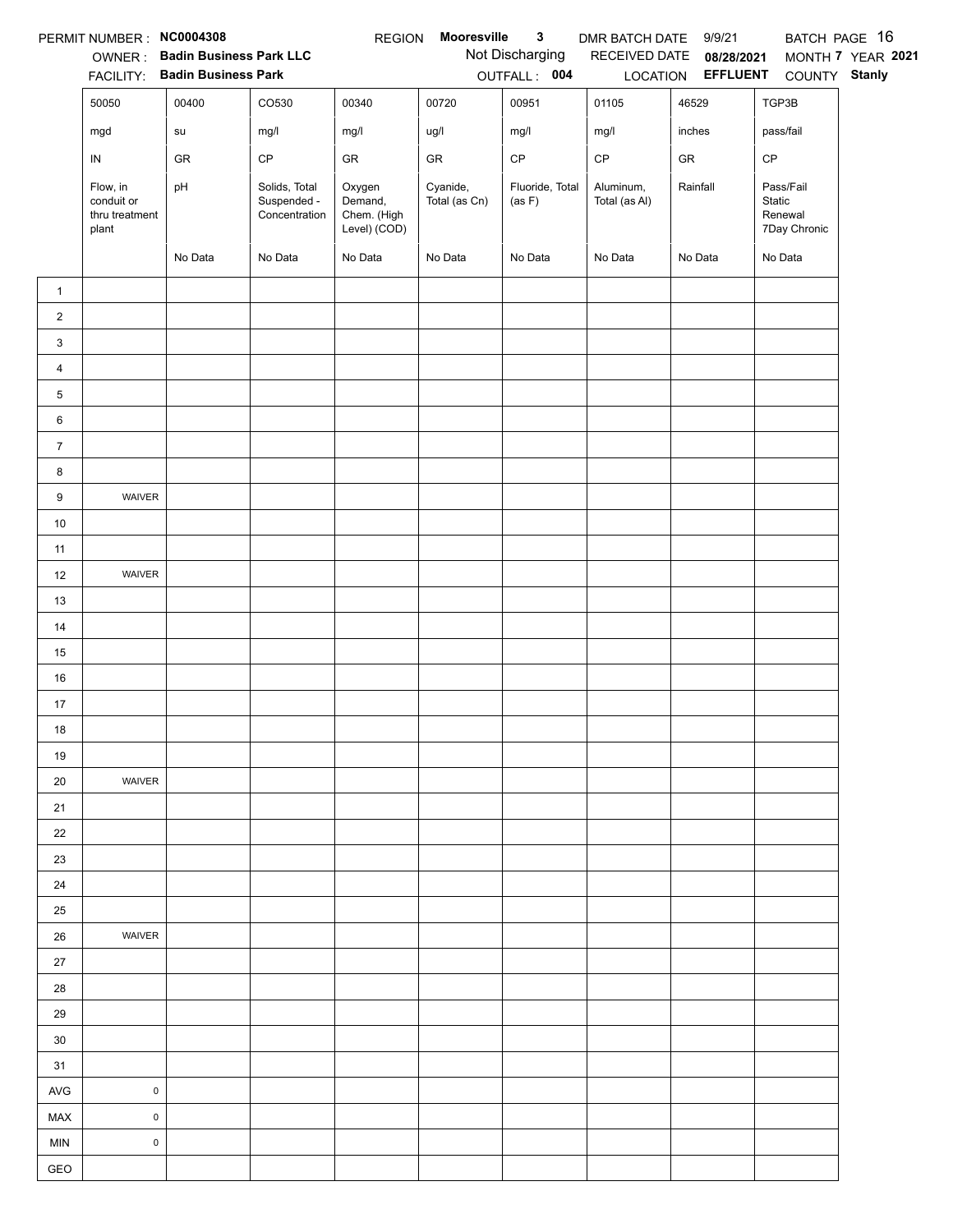|                | PERMIT NUMBER: NC0004308                          |                                          |       | <b>REGION</b>               | <b>Mooresville</b>                            | $\mathbf{3}$              | DMR BATCH DATE 9/9/21     |                            |                                                 | BATCH PAGE 17     |
|----------------|---------------------------------------------------|------------------------------------------|-------|-----------------------------|-----------------------------------------------|---------------------------|---------------------------|----------------------------|-------------------------------------------------|-------------------|
|                |                                                   | OWNER: Badin Business Park LLC           |       |                             |                                               |                           | RECEIVED DATE             | 08/28/2021                 |                                                 | MONTH 7 YEAR 2021 |
|                |                                                   | FACILITY: Badin Business Park            |       |                             |                                               | OUTFALL: 005              |                           | LOCATION EFFLUENT          | COUNTY Stanly                                   |                   |
|                | 50050                                             | 00010                                    | 00400 | 50060                       | CO530                                         | 00720                     | 00951                     | 01105                      | TGE6C                                           |                   |
|                | mgd                                               | deg c                                    | su    | ug/l                        | mg/l                                          | ug/l                      | mg/l                      | ug/l                       | pass/fail                                       |                   |
|                | IN                                                | GR                                       | GR    | GR                          | $\mathsf{CP}$                                 | ${\sf GR}$                | $\mathsf{CP}$             | CP                         | CP                                              |                   |
|                | Flow, in<br>conduit or<br>thru treatment<br>plant | Temperature,<br>Water Deg.<br>Centigrade | pH    | Chlorine, Total<br>Residual | Solids, Total<br>Suspended -<br>Concentration | Cyanide,<br>Total (as Cn) | Fluoride, Total<br>(as F) | Aluminum,<br>Total (as Al) | Pass/Fail<br>Static 24hr<br>Acute<br>Pimephales |                   |
|                |                                                   | No Data                                  |       |                             |                                               |                           |                           |                            | No Data                                         |                   |
| $\mathbf{1}$   |                                                   |                                          |       |                             |                                               |                           |                           |                            |                                                 |                   |
| $\overline{2}$ | 0.301536                                          |                                          |       |                             |                                               | < 6                       |                           |                            |                                                 |                   |
| 3              | 0.071136                                          |                                          |       |                             | < 2.5                                         |                           | $\overline{2}$            | $200$                      |                                                 |                   |
| 4              |                                                   |                                          |       |                             |                                               |                           |                           |                            |                                                 |                   |
| 5              |                                                   |                                          |       |                             |                                               |                           |                           |                            |                                                 |                   |
| 6              |                                                   |                                          |       |                             |                                               |                           |                           |                            |                                                 |                   |
| $\overline{7}$ | 0.03729                                           |                                          |       | $30\,$                      |                                               |                           |                           |                            |                                                 |                   |
| 8              | 0.7728                                            |                                          |       |                             |                                               |                           |                           |                            |                                                 |                   |
| 9              | 0.59328                                           |                                          | 7.4   |                             |                                               |                           | $\sqrt{2}$                |                            |                                                 |                   |
| $10\,$         |                                                   |                                          |       |                             |                                               |                           |                           |                            |                                                 |                   |
| 11             |                                                   |                                          |       |                             |                                               |                           |                           |                            |                                                 |                   |
| 12             | 0.0468                                            |                                          |       |                             |                                               |                           |                           |                            |                                                 |                   |
| 13             |                                                   |                                          |       |                             |                                               |                           |                           |                            |                                                 |                   |
| 14             |                                                   |                                          |       |                             |                                               |                           |                           |                            |                                                 |                   |
| 15             |                                                   |                                          |       |                             |                                               |                           |                           |                            |                                                 |                   |
| 16             |                                                   |                                          |       |                             |                                               |                           |                           |                            |                                                 |                   |
| 17             |                                                   |                                          |       |                             |                                               |                           |                           |                            |                                                 |                   |
| 18             |                                                   |                                          |       |                             |                                               |                           |                           |                            |                                                 |                   |
| 19             | 0.0468                                            |                                          |       |                             |                                               |                           |                           |                            |                                                 |                   |
| 20             | 0.128736                                          |                                          |       |                             |                                               |                           | $2.4\,$                   |                            |                                                 |                   |
| 21             |                                                   |                                          |       |                             |                                               |                           |                           |                            |                                                 |                   |
| 22             |                                                   |                                          |       |                             |                                               |                           |                           |                            |                                                 |                   |
| 23             |                                                   |                                          |       |                             |                                               |                           |                           |                            |                                                 |                   |
| 24             |                                                   |                                          |       |                             |                                               |                           |                           |                            |                                                 |                   |
| 25<br>26       | 0.048672                                          |                                          |       |                             |                                               |                           |                           |                            |                                                 |                   |
| 27             | 0.049824                                          |                                          |       |                             |                                               |                           | $\overline{2}$            |                            |                                                 |                   |
| 28             |                                                   |                                          |       |                             |                                               |                           |                           |                            |                                                 |                   |
| 29             |                                                   |                                          |       |                             |                                               |                           |                           |                            |                                                 |                   |
| 30             |                                                   |                                          |       |                             |                                               |                           |                           |                            |                                                 |                   |
| 31             |                                                   |                                          |       |                             |                                               |                           |                           |                            |                                                 |                   |
| AVG            | 0.209687                                          |                                          |       | 30                          | $\pmb{0}$                                     | $\pmb{0}$                 | 2.1                       | $\pmb{0}$                  |                                                 |                   |
| MAX            | 0.7728                                            |                                          | 7.4   | 30                          | $\pmb{0}$                                     | $\mathsf 0$               | $2.4\,$                   | $\pmb{0}$                  |                                                 |                   |
| MIN            | 0.03729                                           |                                          | $7.4$ | 30                          | $\pmb{0}$                                     | 0                         | $\overline{2}$            | $\pmb{0}$                  |                                                 |                   |
| GEO            |                                                   |                                          |       |                             |                                               |                           |                           |                            |                                                 |                   |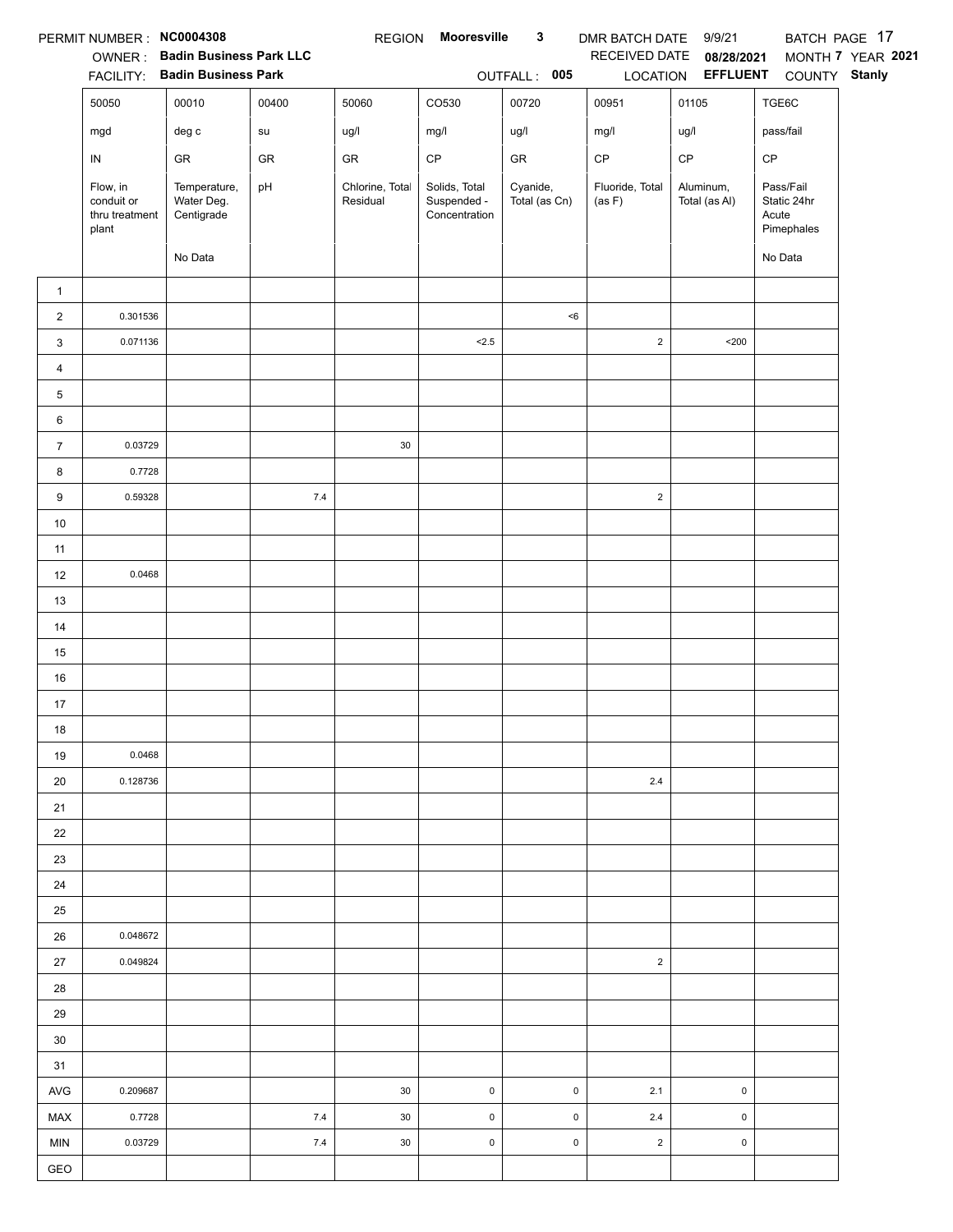|                | PERMIT NUMBER : NC0004308                         |                                        |                                               | <b>REGION</b>             | Mooresville               | $\mathbf{3}$               | DMR BATCH DATE 9/9/21 |                                   |                                         | BATCH PAGE 18     |
|----------------|---------------------------------------------------|----------------------------------------|-----------------------------------------------|---------------------------|---------------------------|----------------------------|-----------------------|-----------------------------------|-----------------------------------------|-------------------|
|                |                                                   | OWNER: Badin Business Park LLC         |                                               |                           |                           | Not Discharging            |                       | RECEIVED DATE 08/28/2021          |                                         | MONTH 7 YEAR 2021 |
|                | 50050                                             | FACILITY: Badin Business Park<br>00400 | CO530                                         | 00720                     | 00951                     | OUTFALL: 011<br>01105      | 39180                 | LOCATION <b>EFFLUENT</b><br>46529 | COUNTY Stanly<br>TAE6C                  |                   |
|                |                                                   |                                        |                                               |                           |                           |                            |                       |                                   |                                         |                   |
|                | mgd                                               | su                                     | mg/l                                          | ug/l                      | mg/l                      | mg/l                       | ug/l                  | inches                            | percent                                 |                   |
|                | ${\sf IN}$                                        | GR                                     | $\mathsf{CP}$                                 | GR                        | $\mathsf{CP}$             | $\mathsf{CP}$              | GR                    | GR                                | CP                                      |                   |
|                | Flow, in<br>conduit or<br>thru treatment<br>plant | pH                                     | Solids, Total<br>Suspended -<br>Concentration | Cyanide,<br>Total (as Cn) | Fluoride, Total<br>(as F) | Aluminum,<br>Total (as Al) | Trichloroethyl<br>ene | Rainfall                          | LC50 Static<br>24hr Acute<br>Pimephales |                   |
|                |                                                   | No Data                                | No Data                                       | No Data                   | No Data                   | No Data                    | No Data               | No Data                           | No Data                                 |                   |
| $\mathbf{1}$   |                                                   |                                        |                                               |                           |                           |                            |                       |                                   |                                         |                   |
| $\overline{2}$ |                                                   |                                        |                                               |                           |                           |                            |                       |                                   |                                         |                   |
| 3              |                                                   |                                        |                                               |                           |                           |                            |                       |                                   |                                         |                   |
| $\overline{4}$ |                                                   |                                        |                                               |                           |                           |                            |                       |                                   |                                         |                   |
| 5              |                                                   |                                        |                                               |                           |                           |                            |                       |                                   |                                         |                   |
| 6              |                                                   |                                        |                                               |                           |                           |                            |                       |                                   |                                         |                   |
| $\overline{7}$ |                                                   |                                        |                                               |                           |                           |                            |                       |                                   |                                         |                   |
| 8              |                                                   |                                        |                                               |                           |                           |                            |                       |                                   |                                         |                   |
| 9              | WAIVER                                            |                                        |                                               |                           |                           |                            |                       |                                   |                                         |                   |
| $10\,$         |                                                   |                                        |                                               |                           |                           |                            |                       |                                   |                                         |                   |
| 11             |                                                   |                                        |                                               |                           |                           |                            |                       |                                   |                                         |                   |
| 12             | WAIVER                                            |                                        |                                               |                           |                           |                            |                       |                                   |                                         |                   |
| 13             |                                                   |                                        |                                               |                           |                           |                            |                       |                                   |                                         |                   |
| 14             |                                                   |                                        |                                               |                           |                           |                            |                       |                                   |                                         |                   |
| 15             |                                                   |                                        |                                               |                           |                           |                            |                       |                                   |                                         |                   |
| 16             |                                                   |                                        |                                               |                           |                           |                            |                       |                                   |                                         |                   |
| 17             |                                                   |                                        |                                               |                           |                           |                            |                       |                                   |                                         |                   |
| 18             |                                                   |                                        |                                               |                           |                           |                            |                       |                                   |                                         |                   |
| 19             |                                                   |                                        |                                               |                           |                           |                            |                       |                                   |                                         |                   |
| 20             | WAIVER                                            |                                        |                                               |                           |                           |                            |                       |                                   |                                         |                   |
| 21             |                                                   |                                        |                                               |                           |                           |                            |                       |                                   |                                         |                   |
| 22             |                                                   |                                        |                                               |                           |                           |                            |                       |                                   |                                         |                   |
| 23             |                                                   |                                        |                                               |                           |                           |                            |                       |                                   |                                         |                   |
| 24             |                                                   |                                        |                                               |                           |                           |                            |                       |                                   |                                         |                   |
| 25             |                                                   |                                        |                                               |                           |                           |                            |                       |                                   |                                         |                   |
| 26             | WAIVER                                            |                                        |                                               |                           |                           |                            |                       |                                   |                                         |                   |
| 27             |                                                   |                                        |                                               |                           |                           |                            |                       |                                   |                                         |                   |
| 28             |                                                   |                                        |                                               |                           |                           |                            |                       |                                   |                                         |                   |
| 29             |                                                   |                                        |                                               |                           |                           |                            |                       |                                   |                                         |                   |
| 30             |                                                   |                                        |                                               |                           |                           |                            |                       |                                   |                                         |                   |
| 31             |                                                   |                                        |                                               |                           |                           |                            |                       |                                   |                                         |                   |
| AVG            | $\pmb{0}$                                         |                                        |                                               |                           |                           |                            |                       |                                   |                                         |                   |
| MAX            | $\mathsf 0$                                       |                                        |                                               |                           |                           |                            |                       |                                   |                                         |                   |
| <b>MIN</b>     | $\mathsf 0$                                       |                                        |                                               |                           |                           |                            |                       |                                   |                                         |                   |
| GEO            |                                                   |                                        |                                               |                           |                           |                            |                       |                                   |                                         |                   |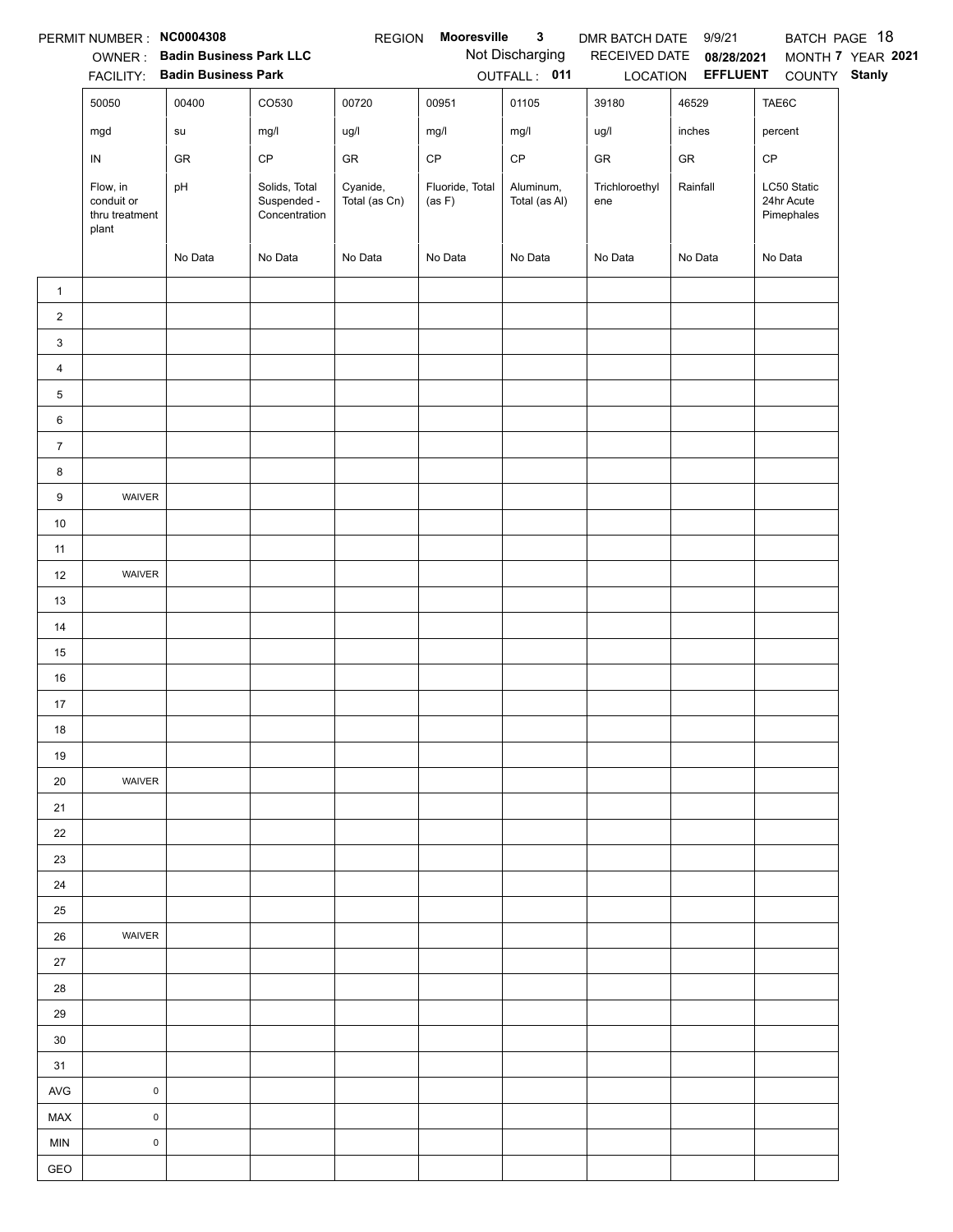|                | PERMIT NUMBER: NC0004308                          | OWNER: Badin Business Park LLC<br>FACILITY: Badin Business Park |                                               |                           | REGION Mooresville        | $\mathbf{3}$<br>OUTFALL: 012 | DMR BATCH DATE 9/9/21 | RECEIVED DATE 08/28/2021<br>LOCATION <b>EFFLUENT</b>      | BATCH PAGE 19<br>MONTH 7 YEAR 2021<br>COUNTY Stanly |
|----------------|---------------------------------------------------|-----------------------------------------------------------------|-----------------------------------------------|---------------------------|---------------------------|------------------------------|-----------------------|-----------------------------------------------------------|-----------------------------------------------------|
|                | 50050                                             | 00400                                                           | CO530                                         | 00720                     | 00951                     | 01105                        | 39180                 | TGP3B                                                     |                                                     |
|                | mgd                                               | su                                                              | mg/l                                          | ug/l                      | mg/l                      | ug/l                         | ug/l                  | pass/fail                                                 |                                                     |
|                | IN                                                | GR                                                              | $\mathsf{CP}$                                 | GR                        | $\mathsf{CP}$             | $\mathsf{CP}$                | GR                    | $\mathsf{CP}$                                             |                                                     |
|                | Flow, in<br>conduit or<br>thru treatment<br>plant | pH                                                              | Solids, Total<br>Suspended -<br>Concentration | Cyanide,<br>Total (as Cn) | Fluoride, Total<br>(as F) | Aluminum,<br>Total (as Al)   | Trichloroethyl<br>ene | Pass/Fail<br>Static<br>Renewal<br>7Day Chronic<br>No Data |                                                     |
| $\mathbf{1}$   |                                                   |                                                                 |                                               |                           |                           |                              |                       |                                                           |                                                     |
| $\overline{2}$ | 0.00001                                           |                                                                 |                                               | $6$                       |                           |                              | <1                    |                                                           |                                                     |
| 3              |                                                   |                                                                 |                                               |                           |                           |                              |                       |                                                           |                                                     |
| 4              |                                                   |                                                                 |                                               |                           |                           |                              |                       |                                                           |                                                     |
| 5              |                                                   |                                                                 |                                               |                           |                           |                              |                       |                                                           |                                                     |
| 6              |                                                   |                                                                 |                                               |                           |                           |                              |                       |                                                           |                                                     |
| $\overline{7}$ |                                                   |                                                                 |                                               |                           |                           |                              |                       |                                                           |                                                     |
| 8              |                                                   |                                                                 |                                               |                           |                           |                              |                       |                                                           |                                                     |
| 9              | 0.000103                                          | $7.6\,$                                                         |                                               |                           |                           |                              |                       |                                                           |                                                     |
| 10             |                                                   |                                                                 |                                               |                           |                           |                              |                       |                                                           |                                                     |
| 11             |                                                   |                                                                 |                                               |                           |                           |                              |                       |                                                           |                                                     |
| 12             | 0.00008                                           |                                                                 |                                               |                           |                           |                              |                       |                                                           |                                                     |
| 13             |                                                   |                                                                 |                                               |                           |                           |                              |                       |                                                           |                                                     |
| 14             |                                                   |                                                                 |                                               |                           |                           |                              |                       |                                                           |                                                     |
| 15             |                                                   |                                                                 |                                               |                           |                           |                              |                       |                                                           |                                                     |
| 16             |                                                   |                                                                 |                                               |                           |                           |                              |                       |                                                           |                                                     |
| 17             |                                                   |                                                                 |                                               |                           |                           |                              |                       |                                                           |                                                     |
| 18             |                                                   |                                                                 |                                               |                           |                           |                              |                       |                                                           |                                                     |
| 19             |                                                   |                                                                 |                                               |                           |                           |                              |                       |                                                           |                                                     |
| 20             | 0.000139                                          |                                                                 |                                               |                           |                           |                              |                       |                                                           |                                                     |
| 21             | 0.000093                                          |                                                                 | 31                                            |                           | $\mathbf{1}$              | 580                          |                       |                                                           |                                                     |
| 22             |                                                   |                                                                 |                                               |                           |                           |                              |                       |                                                           |                                                     |
| 23             |                                                   |                                                                 |                                               |                           |                           |                              |                       |                                                           |                                                     |
| 24             |                                                   |                                                                 |                                               |                           |                           |                              |                       |                                                           |                                                     |
| 25             | WAIVER                                            |                                                                 |                                               |                           |                           |                              |                       |                                                           |                                                     |
| 26<br>27       |                                                   |                                                                 |                                               |                           |                           |                              |                       |                                                           |                                                     |
| 28             |                                                   |                                                                 |                                               |                           |                           |                              |                       |                                                           |                                                     |
| 29             |                                                   |                                                                 |                                               |                           |                           |                              |                       |                                                           |                                                     |
| 30             |                                                   |                                                                 |                                               |                           |                           |                              |                       |                                                           |                                                     |
| 31             |                                                   |                                                                 |                                               |                           |                           |                              |                       |                                                           |                                                     |
| AVG            | 0.000071                                          |                                                                 | 31                                            | $\mathsf 0$               | $\mathbf{1}$              | 580                          | $\mathsf 0$           |                                                           |                                                     |
| MAX            | 0.000139                                          | $7.6\,$                                                         | 31                                            | $\pmb{0}$                 | $\mathbf{1}$              | 580                          | $\mathsf 0$           |                                                           |                                                     |
| <b>MIN</b>     | $\pmb{0}$                                         | $7.6\,$                                                         | 31                                            | 0                         | $\mathbf{1}$              | 580                          | $\pmb{0}$             |                                                           |                                                     |
| GEO            |                                                   |                                                                 |                                               |                           |                           |                              |                       |                                                           |                                                     |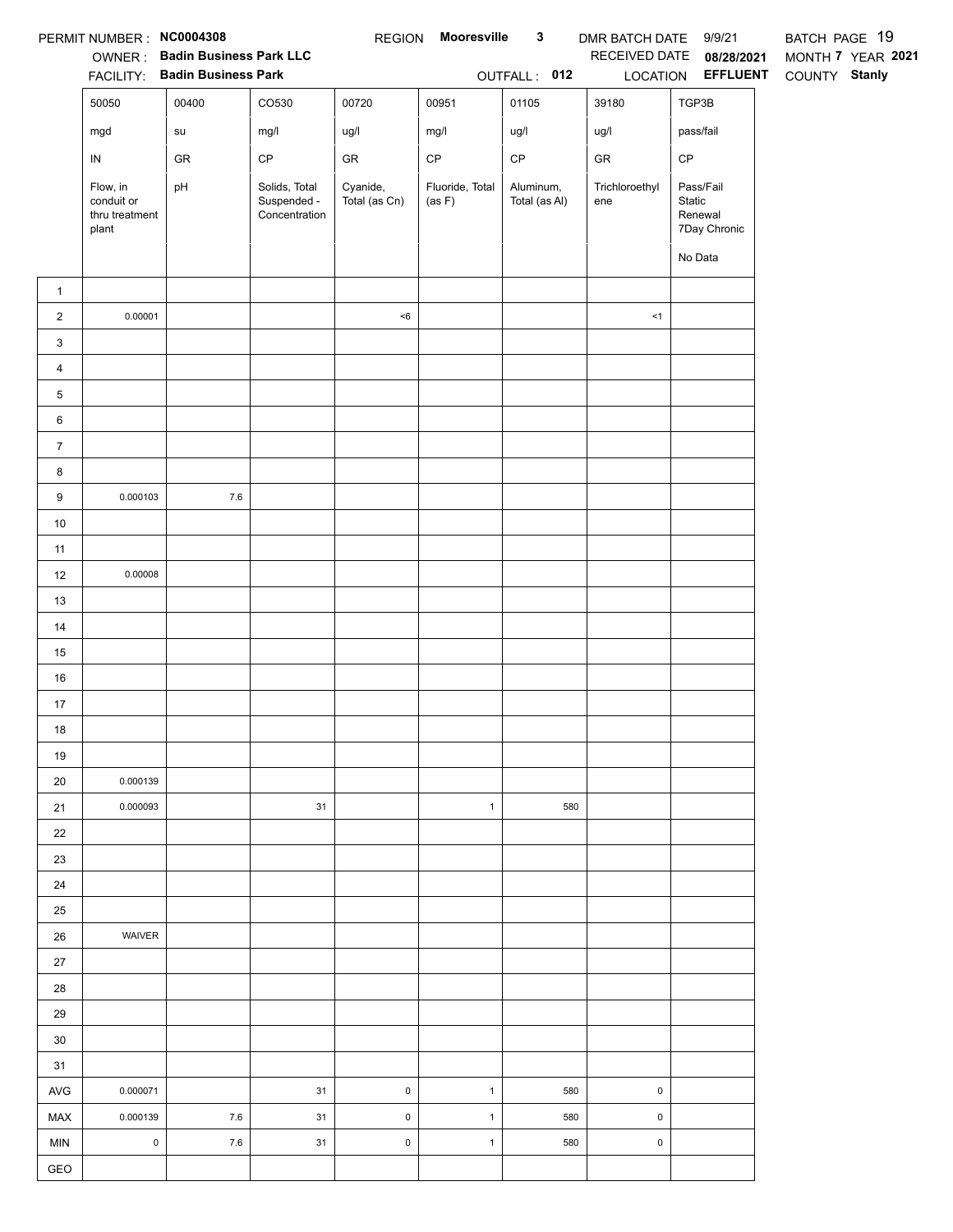|                | PERMIT NUMBER: NC0004308                          |                                          |       | <b>REGION</b>               | Mooresville                                   | $\mathbf{3}$              | DMR BATCH DATE 9/9/21     |                            | BATCH PAGE 20                           |                   |
|----------------|---------------------------------------------------|------------------------------------------|-------|-----------------------------|-----------------------------------------------|---------------------------|---------------------------|----------------------------|-----------------------------------------|-------------------|
|                |                                                   | OWNER: Badin Business Park LLC           |       |                             |                                               |                           | RECEIVED DATE             | 08/28/2021                 |                                         | MONTH 7 YEAR 2021 |
|                |                                                   | FACILITY: Badin Business Park            |       |                             |                                               | OUTFALL: 013              |                           | LOCATION EFFLUENT          | COUNTY Stanly                           |                   |
|                | 50050                                             | 00010                                    | 00400 | 50060                       | CO530                                         | 00720                     | 00951                     | 01105                      | TAE6C                                   |                   |
|                | mgd                                               | deg c                                    | su    | ug/l                        | mg/l                                          | ug/l                      | mg/l                      | ug/l                       | percent                                 |                   |
|                | IN                                                | GR                                       | GR    | GR                          | $\mathsf{CP}$                                 | ${\sf GR}$                | $\mathsf{CP}$             | CP                         | CP                                      |                   |
|                | Flow, in<br>conduit or<br>thru treatment<br>plant | Temperature,<br>Water Deg.<br>Centigrade | pH    | Chlorine, Total<br>Residual | Solids, Total<br>Suspended -<br>Concentration | Cyanide,<br>Total (as Cn) | Fluoride, Total<br>(as F) | Aluminum,<br>Total (as Al) | LC50 Static<br>24hr Acute<br>Pimephales |                   |
|                |                                                   | No Data                                  |       | No Data                     |                                               |                           |                           |                            | No Data                                 |                   |
| $\mathbf{1}$   |                                                   |                                          |       |                             |                                               |                           |                           |                            |                                         |                   |
| $\overline{2}$ | 0.023602                                          |                                          |       |                             |                                               | < 6                       |                           |                            |                                         |                   |
| 3              | 0.004896                                          |                                          |       |                             | 4.6                                           |                           | 0.33                      | $200$                      |                                         |                   |
| 4              |                                                   |                                          |       |                             |                                               |                           |                           |                            |                                         |                   |
| 5              |                                                   |                                          |       |                             |                                               |                           |                           |                            |                                         |                   |
| 6              |                                                   |                                          |       |                             |                                               |                           |                           |                            |                                         |                   |
| $\overline{7}$ |                                                   |                                          |       |                             |                                               |                           |                           |                            |                                         |                   |
| 8              |                                                   |                                          |       |                             |                                               |                           |                           |                            |                                         |                   |
| 9              | 0.007344                                          |                                          | 8.2   |                             |                                               |                           |                           |                            |                                         |                   |
| $10\,$         |                                                   |                                          |       |                             |                                               |                           |                           |                            |                                         |                   |
| 11             |                                                   |                                          |       |                             |                                               |                           |                           |                            |                                         |                   |
| 12             | 0.007344                                          |                                          |       |                             |                                               |                           |                           |                            |                                         |                   |
| 13             |                                                   |                                          |       |                             |                                               |                           |                           |                            |                                         |                   |
| 14             |                                                   |                                          |       |                             |                                               |                           |                           |                            |                                         |                   |
| 15             |                                                   |                                          |       |                             |                                               |                           |                           |                            |                                         |                   |
| 16             |                                                   |                                          |       |                             |                                               |                           |                           |                            |                                         |                   |
| 17             |                                                   |                                          |       |                             |                                               |                           |                           |                            |                                         |                   |
| 18             |                                                   |                                          |       |                             |                                               |                           |                           |                            |                                         |                   |
| 19             |                                                   |                                          |       |                             |                                               |                           |                           |                            |                                         |                   |
| 20             | 0.004896                                          |                                          |       |                             |                                               |                           |                           |                            |                                         |                   |
| 21             |                                                   |                                          |       |                             |                                               |                           |                           |                            |                                         |                   |
| 22             |                                                   |                                          |       |                             |                                               |                           |                           |                            |                                         |                   |
| 23             |                                                   |                                          |       |                             |                                               |                           |                           |                            |                                         |                   |
| 24             |                                                   |                                          |       |                             |                                               |                           |                           |                            |                                         |                   |
| 25             |                                                   |                                          |       |                             |                                               |                           |                           |                            |                                         |                   |
| 26             | 0.004896                                          |                                          |       |                             |                                               |                           |                           |                            |                                         |                   |
| $27\,$         |                                                   |                                          |       |                             |                                               |                           |                           |                            |                                         |                   |
| 28             |                                                   |                                          |       |                             |                                               |                           |                           |                            |                                         |                   |
| 29             |                                                   |                                          |       |                             |                                               |                           |                           |                            |                                         |                   |
| 30             |                                                   |                                          |       |                             |                                               |                           |                           |                            |                                         |                   |
| 31             |                                                   |                                          |       |                             |                                               |                           |                           |                            |                                         |                   |
| AVG            | 0.00883                                           |                                          |       |                             | 4.6                                           | $\pmb{0}$                 | 0.33                      | $\pmb{0}$                  |                                         |                   |
| <b>MAX</b>     | 0.023602                                          |                                          | 8.2   |                             | 4.6                                           | $\pmb{0}$                 | 0.33                      | $\pmb{0}$                  |                                         |                   |
| <b>MIN</b>     | 0.004896                                          |                                          | 8.2   |                             | 4.6                                           | $\pmb{0}$                 | 0.33                      | $\pmb{0}$                  |                                         |                   |
| GEO            |                                                   |                                          |       |                             |                                               |                           |                           |                            |                                         |                   |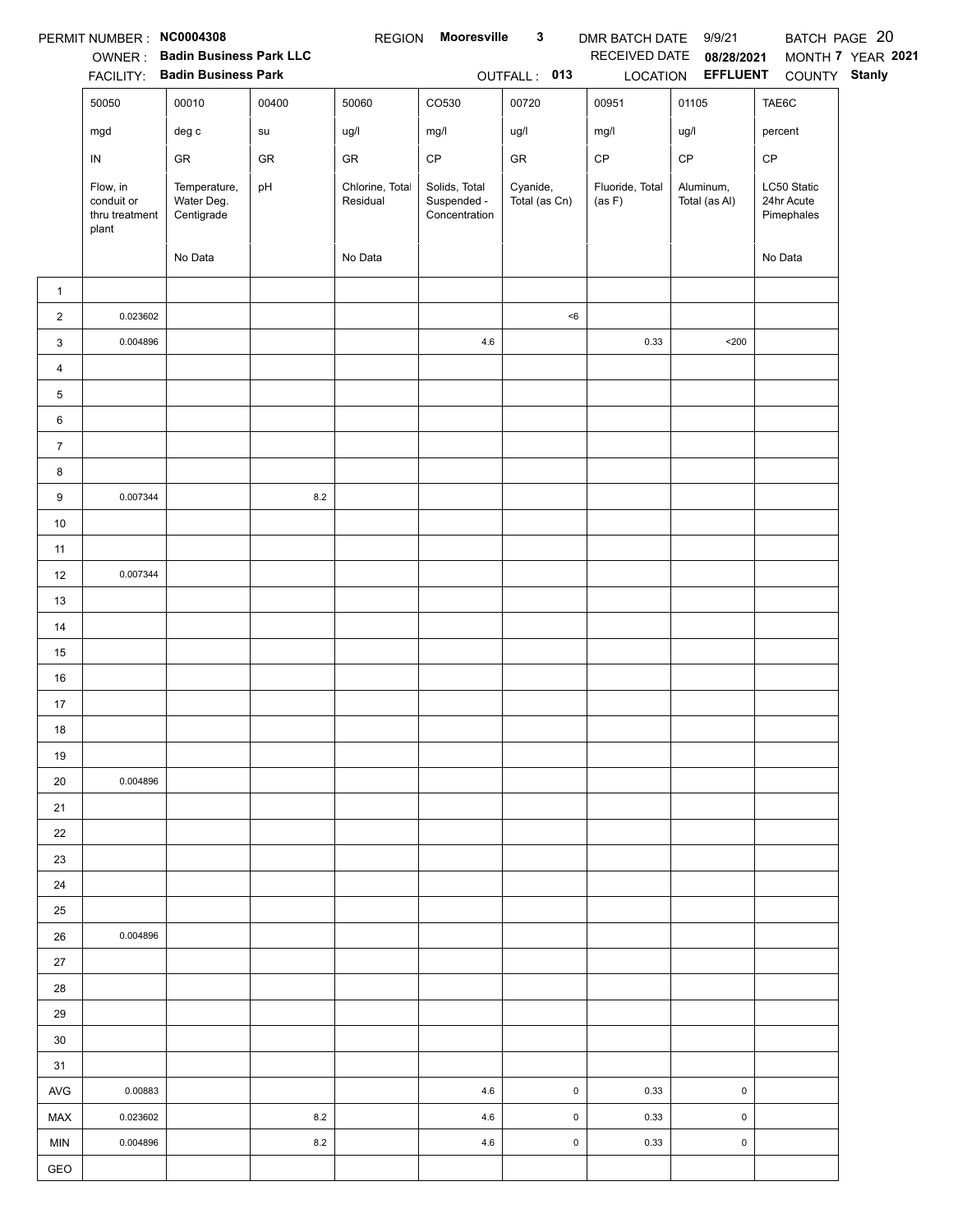|                | PERMIT NUMBER : NC0004308                         |                                                                 |                                               | <b>REGION</b>                                    | Mooresville               | $\mathbf{3}$                    | DMR BATCH DATE 9/9/21      |                                 | BATCH PAGE 21                                  |                   |
|----------------|---------------------------------------------------|-----------------------------------------------------------------|-----------------------------------------------|--------------------------------------------------|---------------------------|---------------------------------|----------------------------|---------------------------------|------------------------------------------------|-------------------|
|                |                                                   | OWNER: Badin Business Park LLC<br>FACILITY: Badin Business Park |                                               |                                                  |                           | Not Discharging<br>OUTFALL: 017 | RECEIVED DATE              | 08/28/2021<br>LOCATION EFFLUENT |                                                | MONTH 7 YEAR 2021 |
|                | 50050                                             | 00400                                                           | CO530                                         | 00340                                            | 00720                     | 00951                           | 01105                      | 46529                           | COUNTY Stanly<br>TGP3B                         |                   |
|                |                                                   |                                                                 |                                               |                                                  |                           |                                 |                            |                                 |                                                |                   |
|                | mgd                                               | su                                                              | mg/l                                          | mg/l                                             | ug/l                      | mg/l                            | mg/l                       | inches                          | pass/fail                                      |                   |
|                | ${\sf IN}$                                        | GR                                                              | CP                                            | GR                                               | ${\sf GR}$                | $\mathsf{CP}$                   | $\mathsf{CP}$              | ${\sf GR}$                      | CP                                             |                   |
|                | Flow, in<br>conduit or<br>thru treatment<br>plant | pH                                                              | Solids, Total<br>Suspended -<br>Concentration | Oxygen<br>Demand,<br>Chem. (High<br>Level) (COD) | Cyanide,<br>Total (as Cn) | Fluoride, Total<br>(as F)       | Aluminum,<br>Total (as Al) | Rainfall                        | Pass/Fail<br>Static<br>Renewal<br>7Day Chronic |                   |
|                |                                                   | No Data                                                         | No Data                                       | No Data                                          | No Data                   | No Data                         | No Data                    | No Data                         | No Data                                        |                   |
| $\mathbf{1}$   |                                                   |                                                                 |                                               |                                                  |                           |                                 |                            |                                 |                                                |                   |
| $\overline{a}$ |                                                   |                                                                 |                                               |                                                  |                           |                                 |                            |                                 |                                                |                   |
| 3              |                                                   |                                                                 |                                               |                                                  |                           |                                 |                            |                                 |                                                |                   |
| $\overline{4}$ |                                                   |                                                                 |                                               |                                                  |                           |                                 |                            |                                 |                                                |                   |
| 5              |                                                   |                                                                 |                                               |                                                  |                           |                                 |                            |                                 |                                                |                   |
| 6              |                                                   |                                                                 |                                               |                                                  |                           |                                 |                            |                                 |                                                |                   |
| $\overline{7}$ |                                                   |                                                                 |                                               |                                                  |                           |                                 |                            |                                 |                                                |                   |
| 8              |                                                   |                                                                 |                                               |                                                  |                           |                                 |                            |                                 |                                                |                   |
| 9              | WAIVER                                            |                                                                 |                                               |                                                  |                           |                                 |                            |                                 |                                                |                   |
| $10\,$         |                                                   |                                                                 |                                               |                                                  |                           |                                 |                            |                                 |                                                |                   |
| 11             |                                                   |                                                                 |                                               |                                                  |                           |                                 |                            |                                 |                                                |                   |
| 12             | WAIVER                                            |                                                                 |                                               |                                                  |                           |                                 |                            |                                 |                                                |                   |
| 13             |                                                   |                                                                 |                                               |                                                  |                           |                                 |                            |                                 |                                                |                   |
| 14             |                                                   |                                                                 |                                               |                                                  |                           |                                 |                            |                                 |                                                |                   |
| 15             |                                                   |                                                                 |                                               |                                                  |                           |                                 |                            |                                 |                                                |                   |
| 16             |                                                   |                                                                 |                                               |                                                  |                           |                                 |                            |                                 |                                                |                   |
| 17             |                                                   |                                                                 |                                               |                                                  |                           |                                 |                            |                                 |                                                |                   |
| 18             |                                                   |                                                                 |                                               |                                                  |                           |                                 |                            |                                 |                                                |                   |
| 19             |                                                   |                                                                 |                                               |                                                  |                           |                                 |                            |                                 |                                                |                   |
| 20             | WAIVER                                            |                                                                 |                                               |                                                  |                           |                                 |                            |                                 |                                                |                   |
| 21             |                                                   |                                                                 |                                               |                                                  |                           |                                 |                            |                                 |                                                |                   |
| 22             |                                                   |                                                                 |                                               |                                                  |                           |                                 |                            |                                 |                                                |                   |
| 23             |                                                   |                                                                 |                                               |                                                  |                           |                                 |                            |                                 |                                                |                   |
| 24             |                                                   |                                                                 |                                               |                                                  |                           |                                 |                            |                                 |                                                |                   |
| 25             |                                                   |                                                                 |                                               |                                                  |                           |                                 |                            |                                 |                                                |                   |
| 26             | WAIVER                                            |                                                                 |                                               |                                                  |                           |                                 |                            |                                 |                                                |                   |
| 27             |                                                   |                                                                 |                                               |                                                  |                           |                                 |                            |                                 |                                                |                   |
| 28             |                                                   |                                                                 |                                               |                                                  |                           |                                 |                            |                                 |                                                |                   |
| 29             |                                                   |                                                                 |                                               |                                                  |                           |                                 |                            |                                 |                                                |                   |
| $30\,$         |                                                   |                                                                 |                                               |                                                  |                           |                                 |                            |                                 |                                                |                   |
| 31             |                                                   |                                                                 |                                               |                                                  |                           |                                 |                            |                                 |                                                |                   |
| <b>AVG</b>     | $\mathsf 0$                                       |                                                                 |                                               |                                                  |                           |                                 |                            |                                 |                                                |                   |
| MAX            | $\mathsf 0$                                       |                                                                 |                                               |                                                  |                           |                                 |                            |                                 |                                                |                   |
| <b>MIN</b>     | $\mathsf 0$                                       |                                                                 |                                               |                                                  |                           |                                 |                            |                                 |                                                |                   |
| GEO            |                                                   |                                                                 |                                               |                                                  |                           |                                 |                            |                                 |                                                |                   |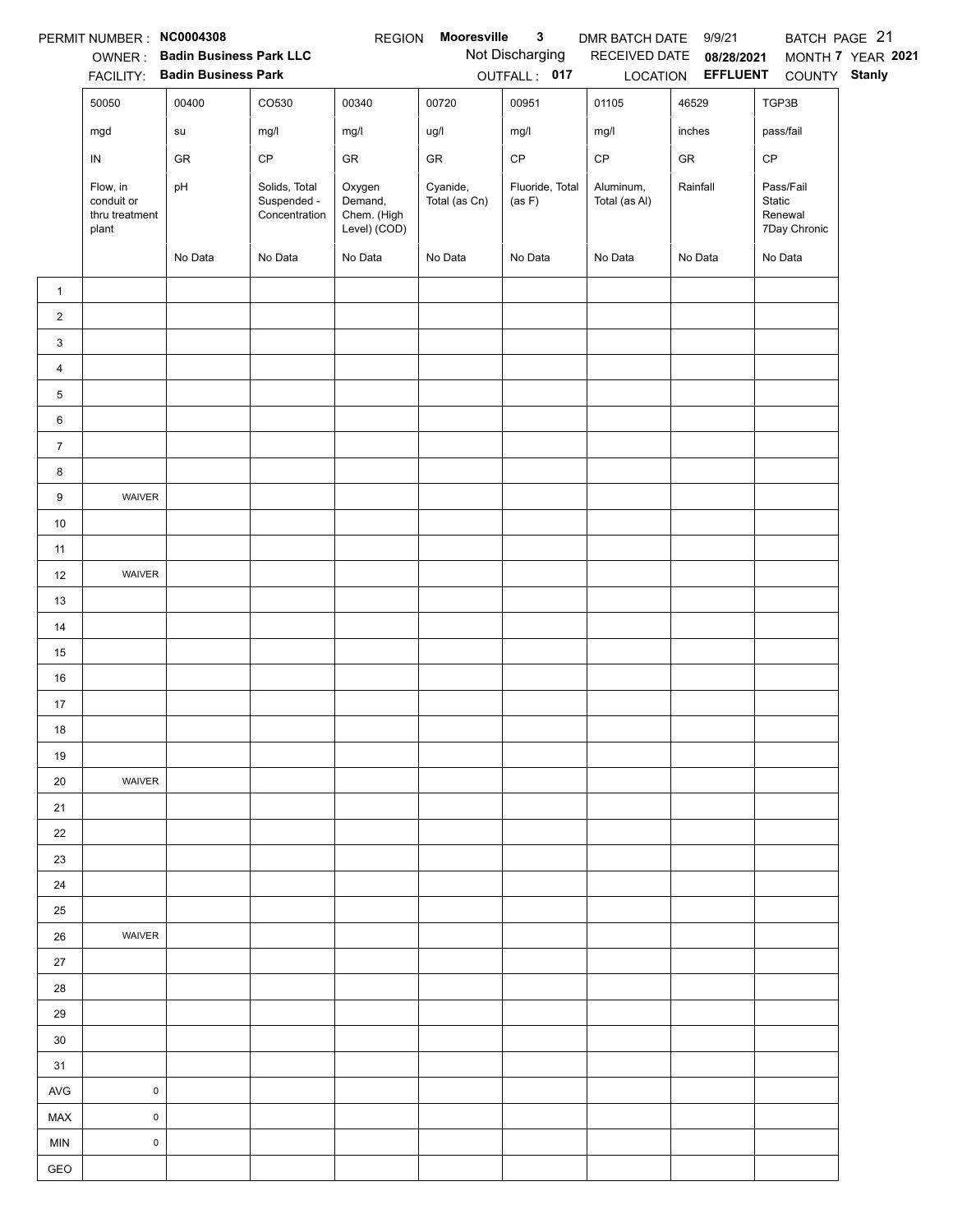|                | PERMIT NUMBER : NC0004308                         |                                |                                               | <b>REGION</b>                                    | Mooresville               | $\mathbf{3}$              | DMR BATCH DATE 9/9/21      |                          |                                                | BATCH PAGE 22     |
|----------------|---------------------------------------------------|--------------------------------|-----------------------------------------------|--------------------------------------------------|---------------------------|---------------------------|----------------------------|--------------------------|------------------------------------------------|-------------------|
|                |                                                   | OWNER: Badin Business Park LLC |                                               |                                                  |                           | Not Discharging           |                            | RECEIVED DATE 08/28/2021 |                                                | MONTH 7 YEAR 2021 |
|                |                                                   | FACILITY: Badin Business Park  |                                               |                                                  |                           | OUTFALL: 018              |                            | LOCATION EFFLUENT        | COUNTY Stanly                                  |                   |
|                | 50050                                             | 00400                          | CO530                                         | 00340                                            | 00720                     | 00951                     | 01105                      | 46529                    | TGP3B                                          |                   |
|                | mgd                                               | su                             | mg/l                                          | mg/l                                             | ug/l                      | mg/l                      | mg/l                       | inches                   | pass/fail                                      |                   |
|                | IN                                                | GR                             | CP                                            | GR                                               | GR                        | CP                        | $\mathsf{CP}$              | ${\sf GR}$               | CP                                             |                   |
|                | Flow, in<br>conduit or<br>thru treatment<br>plant | pH                             | Solids, Total<br>Suspended -<br>Concentration | Oxygen<br>Demand,<br>Chem. (High<br>Level) (COD) | Cyanide,<br>Total (as Cn) | Fluoride, Total<br>(as F) | Aluminum,<br>Total (as Al) | Rainfall                 | Pass/Fail<br>Static<br>Renewal<br>7Day Chronic |                   |
|                |                                                   | No Data                        | No Data                                       | No Data                                          | No Data                   | No Data                   | No Data                    | No Data                  | No Data                                        |                   |
| $\mathbf{1}$   |                                                   |                                |                                               |                                                  |                           |                           |                            |                          |                                                |                   |
| $\overline{c}$ |                                                   |                                |                                               |                                                  |                           |                           |                            |                          |                                                |                   |
| $\mathbf{3}$   |                                                   |                                |                                               |                                                  |                           |                           |                            |                          |                                                |                   |
| $\overline{4}$ |                                                   |                                |                                               |                                                  |                           |                           |                            |                          |                                                |                   |
| 5              |                                                   |                                |                                               |                                                  |                           |                           |                            |                          |                                                |                   |
| 6              |                                                   |                                |                                               |                                                  |                           |                           |                            |                          |                                                |                   |
| $\overline{7}$ |                                                   |                                |                                               |                                                  |                           |                           |                            |                          |                                                |                   |
| 8              |                                                   |                                |                                               |                                                  |                           |                           |                            |                          |                                                |                   |
| 9              | WAIVER                                            |                                |                                               |                                                  |                           |                           |                            |                          |                                                |                   |
| $10$           |                                                   |                                |                                               |                                                  |                           |                           |                            |                          |                                                |                   |
| 11             |                                                   |                                |                                               |                                                  |                           |                           |                            |                          |                                                |                   |
| 12             | WAIVER                                            |                                |                                               |                                                  |                           |                           |                            |                          |                                                |                   |
| 13             |                                                   |                                |                                               |                                                  |                           |                           |                            |                          |                                                |                   |
| 14             |                                                   |                                |                                               |                                                  |                           |                           |                            |                          |                                                |                   |
| 15             |                                                   |                                |                                               |                                                  |                           |                           |                            |                          |                                                |                   |
| 16             |                                                   |                                |                                               |                                                  |                           |                           |                            |                          |                                                |                   |
| 17             |                                                   |                                |                                               |                                                  |                           |                           |                            |                          |                                                |                   |
| 18             |                                                   |                                |                                               |                                                  |                           |                           |                            |                          |                                                |                   |
| 19             |                                                   |                                |                                               |                                                  |                           |                           |                            |                          |                                                |                   |
| 20             | WAIVER                                            |                                |                                               |                                                  |                           |                           |                            |                          |                                                |                   |
| 21             |                                                   |                                |                                               |                                                  |                           |                           |                            |                          |                                                |                   |
| 22             |                                                   |                                |                                               |                                                  |                           |                           |                            |                          |                                                |                   |
| 23             |                                                   |                                |                                               |                                                  |                           |                           |                            |                          |                                                |                   |
| 24             |                                                   |                                |                                               |                                                  |                           |                           |                            |                          |                                                |                   |
| 25             |                                                   |                                |                                               |                                                  |                           |                           |                            |                          |                                                |                   |
| 26             | WAIVER                                            |                                |                                               |                                                  |                           |                           |                            |                          |                                                |                   |
| 27             |                                                   |                                |                                               |                                                  |                           |                           |                            |                          |                                                |                   |
| 28             |                                                   |                                |                                               |                                                  |                           |                           |                            |                          |                                                |                   |
| 29             |                                                   |                                |                                               |                                                  |                           |                           |                            |                          |                                                |                   |
| 30             |                                                   |                                |                                               |                                                  |                           |                           |                            |                          |                                                |                   |
| 31             |                                                   |                                |                                               |                                                  |                           |                           |                            |                          |                                                |                   |
| <b>AVG</b>     | $\pmb{0}$                                         |                                |                                               |                                                  |                           |                           |                            |                          |                                                |                   |
| MAX            | 0                                                 |                                |                                               |                                                  |                           |                           |                            |                          |                                                |                   |
| <b>MIN</b>     | $\pmb{0}$                                         |                                |                                               |                                                  |                           |                           |                            |                          |                                                |                   |
| GEO            |                                                   |                                |                                               |                                                  |                           |                           |                            |                          |                                                |                   |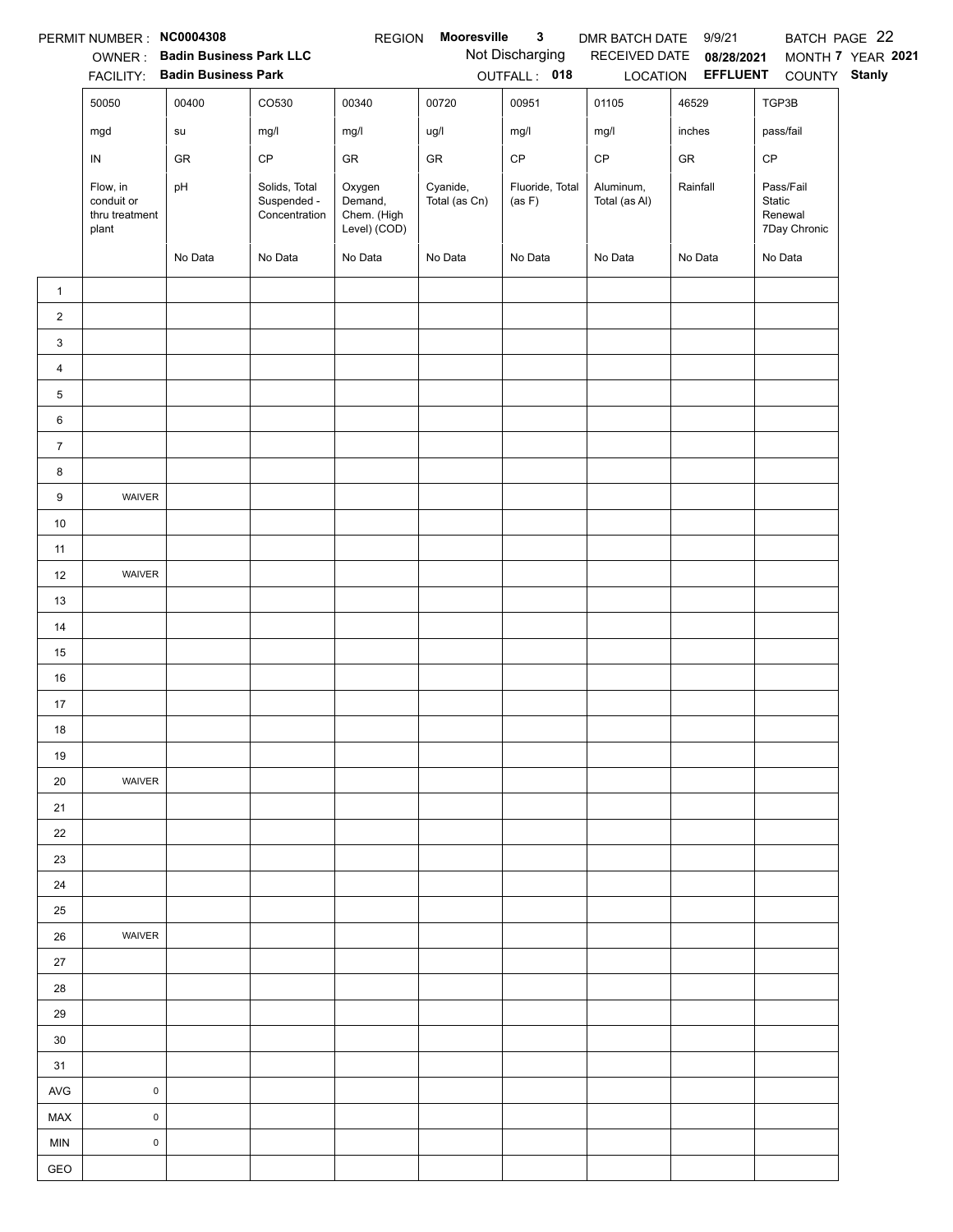|                | PERMIT NUMBER : NC0004308                         |                                |                                               | <b>REGION</b>                                    | Mooresville               | 3                         | DMR BATCH DATE             | 9/9/21          |                                         | BATCH PAGE 23                                  |
|----------------|---------------------------------------------------|--------------------------------|-----------------------------------------------|--------------------------------------------------|---------------------------|---------------------------|----------------------------|-----------------|-----------------------------------------|------------------------------------------------|
|                | OWNER:                                            | <b>Badin Business Park LLC</b> |                                               |                                                  |                           | Not Discharging           | RECEIVED DATE              | 08/28/2021      |                                         | MONTH 7 YEAR 2021                              |
|                | <b>FACILITY:</b>                                  | <b>Badin Business Park</b>     |                                               |                                                  |                           | OUTFALL: 019              | LOCATION                   | <b>EFFLUENT</b> | COUNTY Stanly                           |                                                |
|                | 50050                                             | 00400                          | CO530                                         | 00340                                            | 00720                     | 00951                     | 01105                      | 46529           | TAE6C                                   | TGP3B                                          |
|                | mgd                                               | su                             | mg/l                                          | mg/l                                             | ug/l                      | mg/l                      | mg/l                       | inches          | percent                                 | pass/fail                                      |
|                | IN                                                | GR                             | CP                                            | GR                                               | <b>GR</b>                 | $\mathsf{CP}$             | CP                         | GR              | GR                                      | $\mathsf{CP}$                                  |
|                | Flow, in<br>conduit or<br>thru treatment<br>plant | pH                             | Solids, Total<br>Suspended -<br>Concentration | Oxygen<br>Demand,<br>Chem. (High<br>Level) (COD) | Cyanide,<br>Total (as Cn) | Fluoride, Total<br>(as F) | Aluminum,<br>Total (as Al) | Rainfall        | LC50 Static<br>24hr Acute<br>Pimephales | Pass/Fail<br>Static<br>Renewal<br>7Day Chronic |
|                |                                                   | No Data                        | No Data                                       | No Data                                          | No Data                   | No Data                   | No Data                    | No Data         | No Data                                 | No Data                                        |
| $\mathbf{1}$   |                                                   |                                |                                               |                                                  |                           |                           |                            |                 |                                         |                                                |
| $\overline{c}$ |                                                   |                                |                                               |                                                  |                           |                           |                            |                 |                                         |                                                |
| 3              |                                                   |                                |                                               |                                                  |                           |                           |                            |                 |                                         |                                                |
| $\overline{4}$ |                                                   |                                |                                               |                                                  |                           |                           |                            |                 |                                         |                                                |
| 5              |                                                   |                                |                                               |                                                  |                           |                           |                            |                 |                                         |                                                |
| 6              |                                                   |                                |                                               |                                                  |                           |                           |                            |                 |                                         |                                                |
| $\overline{7}$ |                                                   |                                |                                               |                                                  |                           |                           |                            |                 |                                         |                                                |
| 8              |                                                   |                                |                                               |                                                  |                           |                           |                            |                 |                                         |                                                |
| 9              | WAIVER                                            |                                |                                               |                                                  |                           |                           |                            |                 |                                         |                                                |
| $10\,$         |                                                   |                                |                                               |                                                  |                           |                           |                            |                 |                                         |                                                |
| 11             |                                                   |                                |                                               |                                                  |                           |                           |                            |                 |                                         |                                                |
| 12             | WAIVER                                            |                                |                                               |                                                  |                           |                           |                            |                 |                                         |                                                |
| 13             |                                                   |                                |                                               |                                                  |                           |                           |                            |                 |                                         |                                                |
| 14             |                                                   |                                |                                               |                                                  |                           |                           |                            |                 |                                         |                                                |
| 15             |                                                   |                                |                                               |                                                  |                           |                           |                            |                 |                                         |                                                |
| 16             |                                                   |                                |                                               |                                                  |                           |                           |                            |                 |                                         |                                                |
| 17             |                                                   |                                |                                               |                                                  |                           |                           |                            |                 |                                         |                                                |
| 18             |                                                   |                                |                                               |                                                  |                           |                           |                            |                 |                                         |                                                |
| 19             |                                                   |                                |                                               |                                                  |                           |                           |                            |                 |                                         |                                                |
| 20             |                                                   |                                |                                               |                                                  |                           |                           |                            |                 |                                         |                                                |
| 21             |                                                   |                                |                                               |                                                  |                           |                           |                            |                 |                                         |                                                |
| 22             |                                                   |                                |                                               |                                                  |                           |                           |                            |                 |                                         |                                                |
| 23             |                                                   |                                |                                               |                                                  |                           |                           |                            |                 |                                         |                                                |
| 24             |                                                   |                                |                                               |                                                  |                           |                           |                            |                 |                                         |                                                |
| 25             |                                                   |                                |                                               |                                                  |                           |                           |                            |                 |                                         |                                                |
| 26             | <b>WAIVER</b>                                     |                                |                                               |                                                  |                           |                           |                            |                 |                                         |                                                |
| 27             |                                                   |                                |                                               |                                                  |                           |                           |                            |                 |                                         |                                                |
| 28             |                                                   |                                |                                               |                                                  |                           |                           |                            |                 |                                         |                                                |
| 29             |                                                   |                                |                                               |                                                  |                           |                           |                            |                 |                                         |                                                |
| 30             |                                                   |                                |                                               |                                                  |                           |                           |                            |                 |                                         |                                                |
| 31             |                                                   |                                |                                               |                                                  |                           |                           |                            |                 |                                         |                                                |
| AVG            | $\pmb{0}$                                         |                                |                                               |                                                  |                           |                           |                            |                 |                                         |                                                |
| MAX            | $\mathsf 0$                                       |                                |                                               |                                                  |                           |                           |                            |                 |                                         |                                                |
| <b>MIN</b>     | $\pmb{0}$                                         |                                |                                               |                                                  |                           |                           |                            |                 |                                         |                                                |
| GEO            |                                                   |                                |                                               |                                                  |                           |                           |                            |                 |                                         |                                                |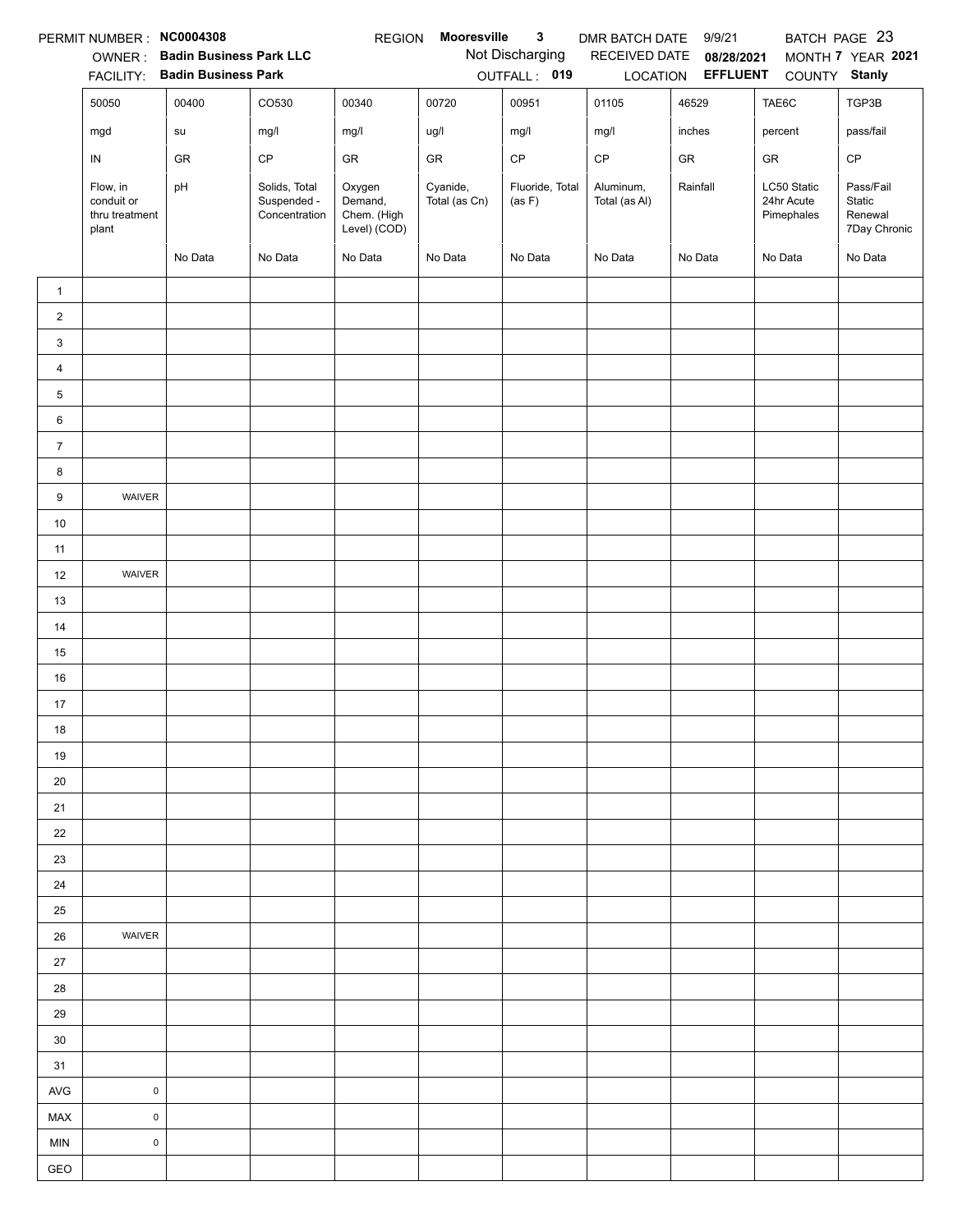|                | PERMIT NUMBER : NC0004308                         |                                |                                               | <b>REGION</b>                                    | Mooresville               | $\mathbf{3}$              | DMR BATCH DATE 9/9/21      |                   |                                                | BATCH PAGE 24     |
|----------------|---------------------------------------------------|--------------------------------|-----------------------------------------------|--------------------------------------------------|---------------------------|---------------------------|----------------------------|-------------------|------------------------------------------------|-------------------|
|                |                                                   | OWNER: Badin Business Park LLC |                                               |                                                  |                           | Not Discharging           | RECEIVED DATE              | 08/28/2021        |                                                | MONTH 7 YEAR 2021 |
|                |                                                   | FACILITY: Badin Business Park  |                                               |                                                  |                           | OUTFALL: 020              |                            | LOCATION EFFLUENT | COUNTY Stanly                                  |                   |
|                | 50050                                             | 00400                          | CO530                                         | 00340                                            | 00720                     | 00951                     | 01105                      | 46529             | TGP3B                                          |                   |
|                | mgd                                               | su                             | mg/l                                          | mg/l                                             | ug/l                      | mg/l                      | mg/l                       | inches            | pass/fail                                      |                   |
|                | ${\sf IN}$                                        | GR                             | CP                                            | GR                                               | ${\sf GR}$                | $\mathsf{CP}$             | $\mathsf{CP}$              | ${\sf GR}$        | CP                                             |                   |
|                | Flow, in<br>conduit or<br>thru treatment<br>plant | pH                             | Solids, Total<br>Suspended -<br>Concentration | Oxygen<br>Demand,<br>Chem. (High<br>Level) (COD) | Cyanide,<br>Total (as Cn) | Fluoride, Total<br>(as F) | Aluminum,<br>Total (as Al) | Rainfall          | Pass/Fail<br>Static<br>Renewal<br>7Day Chronic |                   |
|                |                                                   | No Data                        | No Data                                       | No Data                                          | No Data                   | No Data                   | No Data                    | No Data           | No Data                                        |                   |
| $\mathbf{1}$   |                                                   |                                |                                               |                                                  |                           |                           |                            |                   |                                                |                   |
| $\overline{a}$ |                                                   |                                |                                               |                                                  |                           |                           |                            |                   |                                                |                   |
| 3              |                                                   |                                |                                               |                                                  |                           |                           |                            |                   |                                                |                   |
| $\overline{4}$ |                                                   |                                |                                               |                                                  |                           |                           |                            |                   |                                                |                   |
| 5              |                                                   |                                |                                               |                                                  |                           |                           |                            |                   |                                                |                   |
| 6              |                                                   |                                |                                               |                                                  |                           |                           |                            |                   |                                                |                   |
| $\overline{7}$ |                                                   |                                |                                               |                                                  |                           |                           |                            |                   |                                                |                   |
| 8              |                                                   |                                |                                               |                                                  |                           |                           |                            |                   |                                                |                   |
| 9              | WAIVER                                            |                                |                                               |                                                  |                           |                           |                            |                   |                                                |                   |
| $10\,$         |                                                   |                                |                                               |                                                  |                           |                           |                            |                   |                                                |                   |
| 11             |                                                   |                                |                                               |                                                  |                           |                           |                            |                   |                                                |                   |
| 12             | WAIVER                                            |                                |                                               |                                                  |                           |                           |                            |                   |                                                |                   |
| 13             |                                                   |                                |                                               |                                                  |                           |                           |                            |                   |                                                |                   |
| 14             |                                                   |                                |                                               |                                                  |                           |                           |                            |                   |                                                |                   |
| 15             |                                                   |                                |                                               |                                                  |                           |                           |                            |                   |                                                |                   |
| 16             |                                                   |                                |                                               |                                                  |                           |                           |                            |                   |                                                |                   |
| 17             |                                                   |                                |                                               |                                                  |                           |                           |                            |                   |                                                |                   |
| 18             |                                                   |                                |                                               |                                                  |                           |                           |                            |                   |                                                |                   |
| 19             |                                                   |                                |                                               |                                                  |                           |                           |                            |                   |                                                |                   |
| 20             | WAIVER                                            |                                |                                               |                                                  |                           |                           |                            |                   |                                                |                   |
| 21             |                                                   |                                |                                               |                                                  |                           |                           |                            |                   |                                                |                   |
| 22             |                                                   |                                |                                               |                                                  |                           |                           |                            |                   |                                                |                   |
| 23             |                                                   |                                |                                               |                                                  |                           |                           |                            |                   |                                                |                   |
| 24             |                                                   |                                |                                               |                                                  |                           |                           |                            |                   |                                                |                   |
| 25             |                                                   |                                |                                               |                                                  |                           |                           |                            |                   |                                                |                   |
| 26             | WAIVER                                            |                                |                                               |                                                  |                           |                           |                            |                   |                                                |                   |
| 27             |                                                   |                                |                                               |                                                  |                           |                           |                            |                   |                                                |                   |
| 28             |                                                   |                                |                                               |                                                  |                           |                           |                            |                   |                                                |                   |
| 29             |                                                   |                                |                                               |                                                  |                           |                           |                            |                   |                                                |                   |
| $30\,$         |                                                   |                                |                                               |                                                  |                           |                           |                            |                   |                                                |                   |
| 31             |                                                   |                                |                                               |                                                  |                           |                           |                            |                   |                                                |                   |
| <b>AVG</b>     | $\pmb{0}$                                         |                                |                                               |                                                  |                           |                           |                            |                   |                                                |                   |
| MAX            | $\mathsf 0$                                       |                                |                                               |                                                  |                           |                           |                            |                   |                                                |                   |
| <b>MIN</b>     | $\mathsf 0$                                       |                                |                                               |                                                  |                           |                           |                            |                   |                                                |                   |
| GEO            |                                                   |                                |                                               |                                                  |                           |                           |                            |                   |                                                |                   |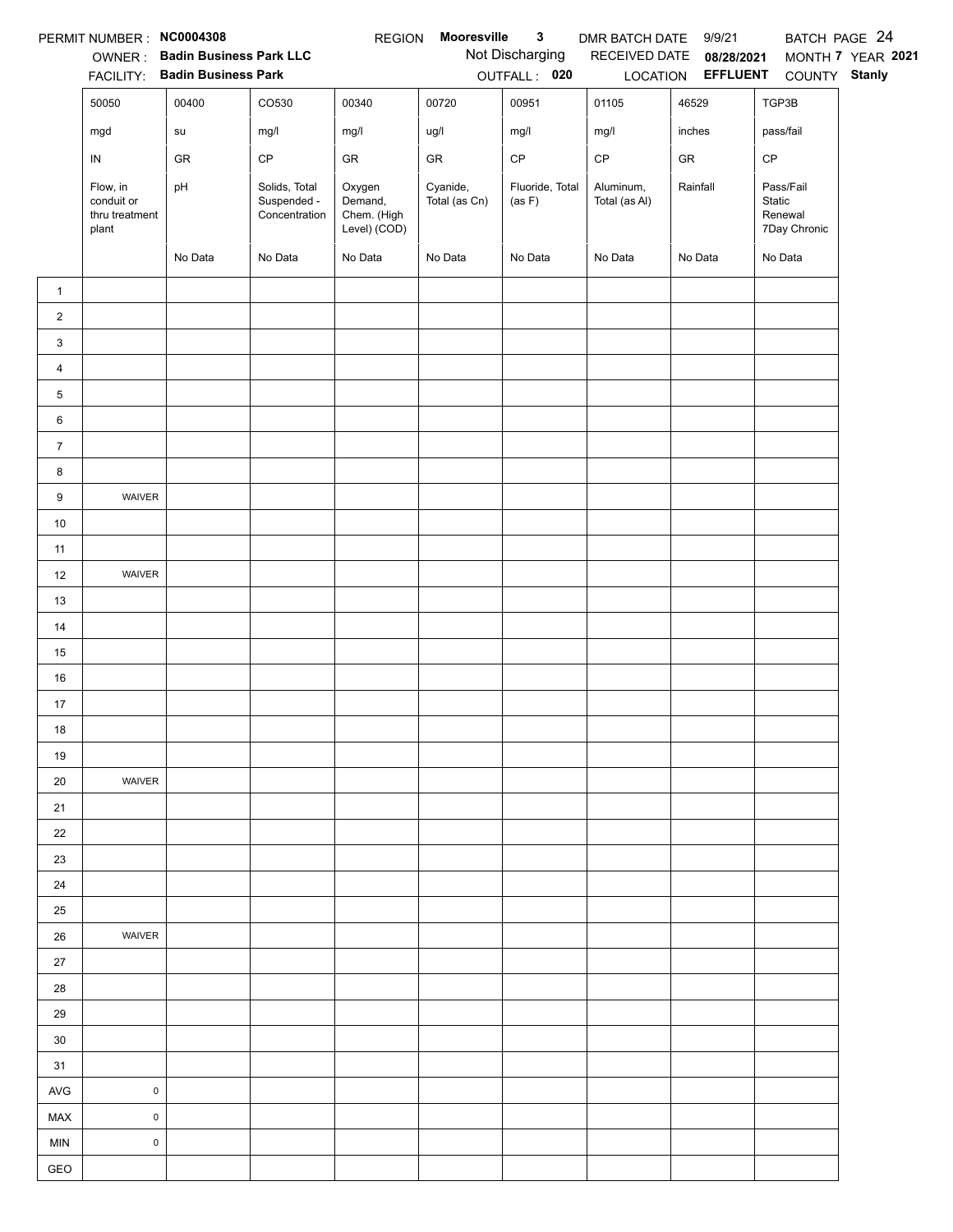|                | PERMIT NUMBER : NC0004308                         |                                |                                               | <b>REGION</b>                                    | <b>Mooresville</b>        | $\mathbf{3}$              | DMR BATCH DATE 9/9/21      |                          |                                                | BATCH PAGE 25     |
|----------------|---------------------------------------------------|--------------------------------|-----------------------------------------------|--------------------------------------------------|---------------------------|---------------------------|----------------------------|--------------------------|------------------------------------------------|-------------------|
|                |                                                   | OWNER: Badin Business Park LLC |                                               |                                                  |                           |                           | RECEIVED DATE              | 08/28/2021               |                                                | MONTH 7 YEAR 2021 |
|                |                                                   | FACILITY: Badin Business Park  |                                               |                                                  |                           | OUTFALL: 022              |                            | LOCATION <b>EFFLUENT</b> | COUNTY Stanly                                  |                   |
|                | 50050                                             | 00400                          | CO530                                         | 00340                                            | 00720                     | 00951                     | 01105                      | 46529                    | TGP3B                                          |                   |
|                | mgd                                               | su                             | mg/l                                          | mg/l                                             | ug/l                      | mg/l                      | ug/l                       | inches                   | pass/fail                                      |                   |
|                | IN                                                | GR                             | ${\sf GR}$                                    | GR                                               | ${\sf GR}$                | $\mathsf{CP}$             | ${\sf GR}$                 | ${\sf GR}$               | CP                                             |                   |
|                | Flow, in<br>conduit or<br>thru treatment<br>plant | pH                             | Solids, Total<br>Suspended -<br>Concentration | Oxygen<br>Demand,<br>Chem. (High<br>Level) (COD) | Cyanide,<br>Total (as Cn) | Fluoride, Total<br>(as F) | Aluminum,<br>Total (as Al) | Rainfall                 | Pass/Fail<br>Static<br>Renewal<br>7Day Chronic |                   |
|                |                                                   | No Data                        |                                               |                                                  |                           |                           |                            |                          | No Data                                        |                   |
| $\mathbf{1}$   |                                                   |                                |                                               |                                                  |                           |                           |                            |                          |                                                |                   |
| $\overline{a}$ | 0.006                                             |                                | 4.5                                           | $17$                                             | $<\!6$                    | < 0.1                     | $200$                      | 0.875                    |                                                |                   |
| 3              |                                                   |                                |                                               |                                                  |                           |                           |                            |                          |                                                |                   |
| 4              |                                                   |                                |                                               |                                                  |                           |                           |                            |                          |                                                |                   |
| 5              |                                                   |                                |                                               |                                                  |                           |                           |                            |                          |                                                |                   |
| 6              |                                                   |                                |                                               |                                                  |                           |                           |                            |                          |                                                |                   |
| $\overline{7}$ |                                                   |                                |                                               |                                                  |                           |                           |                            |                          |                                                |                   |
| 8              |                                                   |                                |                                               |                                                  |                           |                           |                            |                          |                                                |                   |
| 9              | WAIVER                                            |                                |                                               |                                                  |                           |                           |                            |                          |                                                |                   |
| $10\,$         |                                                   |                                |                                               |                                                  |                           |                           |                            |                          |                                                |                   |
| 11             |                                                   |                                |                                               |                                                  |                           |                           |                            |                          |                                                |                   |
| 12             | WAIVER                                            |                                |                                               |                                                  |                           |                           |                            |                          |                                                |                   |
| 13             |                                                   |                                |                                               |                                                  |                           |                           |                            |                          |                                                |                   |
| 14             |                                                   |                                |                                               |                                                  |                           |                           |                            |                          |                                                |                   |
| 15             |                                                   |                                |                                               |                                                  |                           |                           |                            |                          |                                                |                   |
| 16             |                                                   |                                |                                               |                                                  |                           |                           |                            |                          |                                                |                   |
| 17             |                                                   |                                |                                               |                                                  |                           |                           |                            |                          |                                                |                   |
| 18             |                                                   |                                |                                               |                                                  |                           |                           |                            |                          |                                                |                   |
| 19             |                                                   |                                |                                               |                                                  |                           |                           |                            |                          |                                                |                   |
| 20             | WAIVER                                            |                                |                                               |                                                  |                           |                           |                            |                          |                                                |                   |
| 21             |                                                   |                                |                                               |                                                  |                           |                           |                            |                          |                                                |                   |
| 22             |                                                   |                                |                                               |                                                  |                           |                           |                            |                          |                                                |                   |
| 23             |                                                   |                                |                                               |                                                  |                           |                           |                            |                          |                                                |                   |
| 24             |                                                   |                                |                                               |                                                  |                           |                           |                            |                          |                                                |                   |
| 25             |                                                   |                                |                                               |                                                  |                           |                           |                            |                          |                                                |                   |
| 26             | WAIVER                                            |                                |                                               |                                                  |                           |                           |                            |                          |                                                |                   |
| $27\,$         |                                                   |                                |                                               |                                                  |                           |                           |                            |                          |                                                |                   |
| 28             |                                                   |                                |                                               |                                                  |                           |                           |                            |                          |                                                |                   |
| 29             |                                                   |                                |                                               |                                                  |                           |                           |                            |                          |                                                |                   |
| 30             |                                                   |                                |                                               |                                                  |                           |                           |                            |                          |                                                |                   |
| 31             |                                                   |                                |                                               |                                                  |                           |                           |                            |                          |                                                |                   |
| $\mathsf{AVG}$ | 0.0012                                            |                                | 4.5                                           | 17                                               | $\pmb{0}$                 | $\pmb{0}$                 | $\mathsf 0$                | 0.875                    |                                                |                   |
| <b>MAX</b>     | 0.006                                             |                                | 4.5                                           | 17                                               | $\pmb{0}$                 | $\pmb{0}$                 | $\mathsf 0$                | 0.875                    |                                                |                   |
| MIN            | $\pmb{0}$                                         |                                | 4.5                                           | 17                                               | $\mathsf 0$               | $\pmb{0}$                 | $\mathsf 0$                | 0.875                    |                                                |                   |
| GEO            |                                                   |                                |                                               |                                                  |                           |                           |                            |                          |                                                |                   |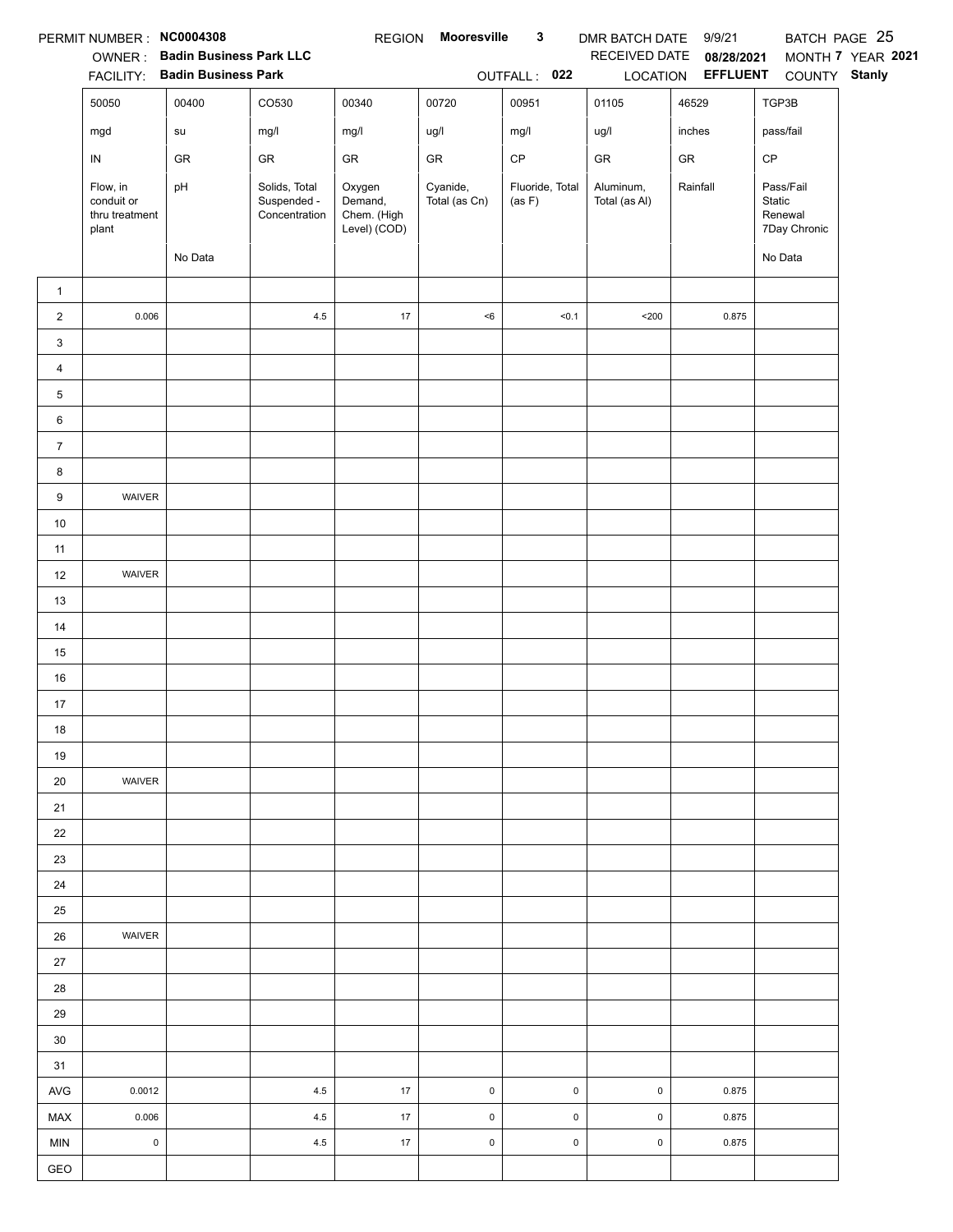|                            | PERMIT NUMBER : NC0004308<br>OWNER: Badin Business Park LLC |                               |                           |                       | REGION Mooresville | $\mathbf{3}$ | DMR BATCH DATE 9/9/21    |                                 | BATCH PAGE 26 |                   |  |
|----------------------------|-------------------------------------------------------------|-------------------------------|---------------------------|-----------------------|--------------------|--------------|--------------------------|---------------------------------|---------------|-------------------|--|
|                            |                                                             | FACILITY: Badin Business Park |                           |                       | OUTFALL: MZ1       |              | RECEIVED DATE 08/28/2021 | LOCATION DOWNSTRE COUNTY Stanly |               | MONTH 7 YEAR 2021 |  |
|                            | 00400                                                       | 00720                         | 00951                     | 39180                 |                    |              |                          |                                 |               |                   |  |
|                            |                                                             |                               |                           |                       |                    |              |                          |                                 |               |                   |  |
|                            | $\operatorname{\mathsf{su}}\nolimits$                       | ug/l                          | mg/l                      | ug/l                  |                    |              |                          |                                 |               |                   |  |
|                            | ${\sf GR}$                                                  | ${\sf GR}$                    | ${\sf GR}$                | ${\sf GR}$            |                    |              |                          |                                 |               |                   |  |
|                            | pH                                                          | Cyanide,<br>Total (as Cn)     | Fluoride, Total<br>(as F) | Trichloroethyl<br>ene |                    |              |                          |                                 |               |                   |  |
|                            |                                                             |                               |                           |                       |                    |              |                          |                                 |               |                   |  |
|                            |                                                             |                               |                           |                       |                    |              |                          |                                 |               |                   |  |
|                            |                                                             |                               |                           |                       |                    |              |                          |                                 |               |                   |  |
| $\mathbf{1}$               |                                                             |                               |                           |                       |                    |              |                          |                                 |               |                   |  |
| $\overline{2}$             |                                                             |                               |                           |                       |                    |              |                          |                                 |               |                   |  |
| $\mathbf{3}$               |                                                             |                               |                           |                       |                    |              |                          |                                 |               |                   |  |
| $\overline{4}$             |                                                             |                               |                           |                       |                    |              |                          |                                 |               |                   |  |
| $\,$ 5 $\,$                |                                                             |                               |                           |                       |                    |              |                          |                                 |               |                   |  |
| $\,6$                      |                                                             |                               |                           |                       |                    |              |                          |                                 |               |                   |  |
| $\overline{7}$             | $7.6\,$                                                     | $<\!6$                        | 0.11                      | $\leq$ 1              |                    |              |                          |                                 |               |                   |  |
| $\bf8$<br>$\boldsymbol{9}$ |                                                             |                               |                           |                       |                    |              |                          |                                 |               |                   |  |
| 10                         |                                                             |                               |                           |                       |                    |              |                          |                                 |               |                   |  |
| 11                         |                                                             |                               |                           |                       |                    |              |                          |                                 |               |                   |  |
| 12                         |                                                             |                               |                           |                       |                    |              |                          |                                 |               |                   |  |
| 13                         |                                                             |                               |                           |                       |                    |              |                          |                                 |               |                   |  |
| 14                         |                                                             |                               |                           |                       |                    |              |                          |                                 |               |                   |  |
| 15                         |                                                             |                               |                           |                       |                    |              |                          |                                 |               |                   |  |
| 16                         |                                                             |                               |                           |                       |                    |              |                          |                                 |               |                   |  |
| $17$                       |                                                             |                               |                           |                       |                    |              |                          |                                 |               |                   |  |
| 18                         |                                                             |                               |                           |                       |                    |              |                          |                                 |               |                   |  |
| 19                         |                                                             |                               |                           |                       |                    |              |                          |                                 |               |                   |  |
| $20\,$                     |                                                             |                               |                           |                       |                    |              |                          |                                 |               |                   |  |
| 21                         |                                                             |                               |                           |                       |                    |              |                          |                                 |               |                   |  |
| $22\,$                     |                                                             |                               |                           |                       |                    |              |                          |                                 |               |                   |  |
| 23                         |                                                             |                               |                           |                       |                    |              |                          |                                 |               |                   |  |
| 24                         |                                                             |                               |                           |                       |                    |              |                          |                                 |               |                   |  |
| 25                         |                                                             |                               |                           |                       |                    |              |                          |                                 |               |                   |  |
| 26                         |                                                             |                               |                           |                       |                    |              |                          |                                 |               |                   |  |
| 27                         |                                                             |                               |                           |                       |                    |              |                          |                                 |               |                   |  |
| 28                         |                                                             |                               |                           |                       |                    |              |                          |                                 |               |                   |  |
| 29                         |                                                             |                               |                           |                       |                    |              |                          |                                 |               |                   |  |
| $30\,$                     |                                                             |                               |                           |                       |                    |              |                          |                                 |               |                   |  |
| 31                         |                                                             |                               |                           |                       |                    |              |                          |                                 |               |                   |  |
| AVG                        |                                                             | $\pmb{0}$                     | 0.11                      | $\pmb{0}$             |                    |              |                          |                                 |               |                   |  |
| MAX                        | $7.6\,$                                                     | $\mathbf 0$                   | 0.11                      | $\mathsf 0$           |                    |              |                          |                                 |               |                   |  |
| <b>MIN</b>                 | $7.6\,$                                                     | $\mathbf 0$                   | 0.11                      | $\mathsf 0$           |                    |              |                          |                                 |               |                   |  |
| GEO                        |                                                             |                               |                           |                       |                    |              |                          |                                 |               |                   |  |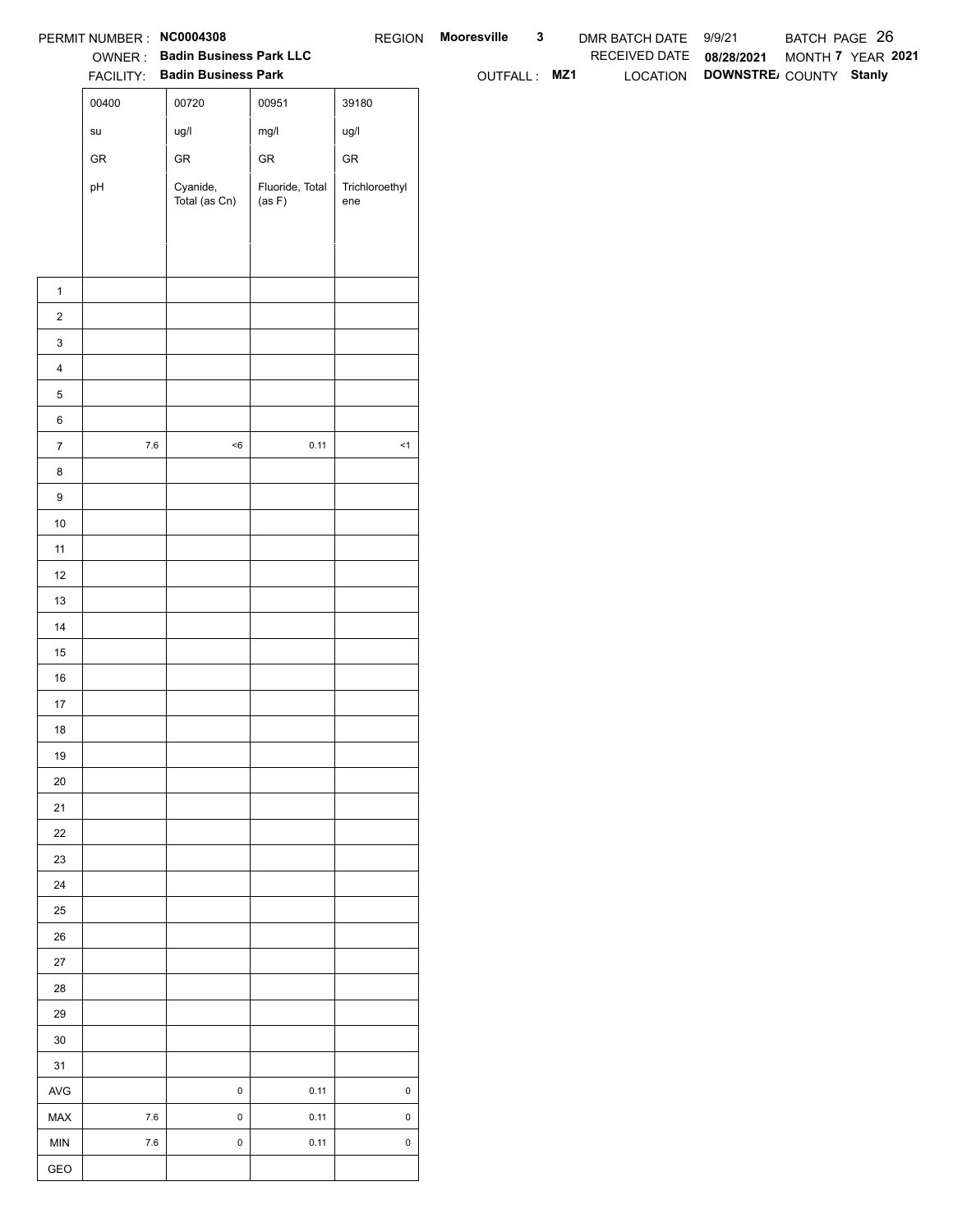|                          | PERMIT NUMBER : NC0004308             |                                                                 |                           |                       | REGION Mooresville | $\mathbf{3}$ | DMR BATCH DATE 9/9/21    |                                 | BATCH PAGE 27     |  |
|--------------------------|---------------------------------------|-----------------------------------------------------------------|---------------------------|-----------------------|--------------------|--------------|--------------------------|---------------------------------|-------------------|--|
|                          |                                       | OWNER: Badin Business Park LLC<br>FACILITY: Badin Business Park |                           |                       |                    |              | RECEIVED DATE 08/28/2021 | LOCATION DOWNSTRE COUNTY Stanly | MONTH 7 YEAR 2021 |  |
|                          | 00400                                 |                                                                 |                           |                       | OUTFALL: MZ2       |              |                          |                                 |                   |  |
|                          |                                       | 00720                                                           | 00951                     | 39180                 |                    |              |                          |                                 |                   |  |
|                          | $\operatorname{\mathsf{su}}\nolimits$ | ug/l                                                            | mg/l                      | ug/l                  |                    |              |                          |                                 |                   |  |
|                          | ${\sf GR}$                            | ${\sf GR}$                                                      | ${\sf GR}$                | ${\sf GR}$            |                    |              |                          |                                 |                   |  |
|                          | pH                                    | Cyanide,<br>Total (as Cn)                                       | Fluoride, Total<br>(as F) | Trichloroethyl<br>ene |                    |              |                          |                                 |                   |  |
|                          |                                       |                                                                 |                           |                       |                    |              |                          |                                 |                   |  |
|                          |                                       |                                                                 |                           |                       |                    |              |                          |                                 |                   |  |
|                          |                                       |                                                                 |                           |                       |                    |              |                          |                                 |                   |  |
| $\mathbf{1}$             |                                       |                                                                 |                           |                       |                    |              |                          |                                 |                   |  |
| $\overline{2}$           |                                       |                                                                 |                           |                       |                    |              |                          |                                 |                   |  |
| $\mathbf{3}$             |                                       |                                                                 |                           |                       |                    |              |                          |                                 |                   |  |
| $\overline{4}$           |                                       |                                                                 |                           |                       |                    |              |                          |                                 |                   |  |
| $\mathbf 5$              |                                       |                                                                 |                           |                       |                    |              |                          |                                 |                   |  |
| $\,6\,$                  | $7.4\,$                               | $<\!6$                                                          | 0.11                      | $\leq$ 1              |                    |              |                          |                                 |                   |  |
| $\overline{7}$<br>$\bf8$ |                                       |                                                                 |                           |                       |                    |              |                          |                                 |                   |  |
| $\boldsymbol{9}$         |                                       |                                                                 |                           |                       |                    |              |                          |                                 |                   |  |
| 10                       |                                       |                                                                 |                           |                       |                    |              |                          |                                 |                   |  |
| 11                       |                                       |                                                                 |                           |                       |                    |              |                          |                                 |                   |  |
| 12                       |                                       |                                                                 |                           |                       |                    |              |                          |                                 |                   |  |
| 13                       |                                       |                                                                 |                           |                       |                    |              |                          |                                 |                   |  |
| 14                       |                                       |                                                                 |                           |                       |                    |              |                          |                                 |                   |  |
| 15                       |                                       |                                                                 |                           |                       |                    |              |                          |                                 |                   |  |
| $16\,$                   |                                       |                                                                 |                           |                       |                    |              |                          |                                 |                   |  |
| 17                       |                                       |                                                                 |                           |                       |                    |              |                          |                                 |                   |  |
| 18                       |                                       |                                                                 |                           |                       |                    |              |                          |                                 |                   |  |
| 19                       |                                       |                                                                 |                           |                       |                    |              |                          |                                 |                   |  |
| $20\,$                   |                                       |                                                                 |                           |                       |                    |              |                          |                                 |                   |  |
| 21                       |                                       |                                                                 |                           |                       |                    |              |                          |                                 |                   |  |
| $22\,$                   |                                       |                                                                 |                           |                       |                    |              |                          |                                 |                   |  |
| 23                       |                                       |                                                                 |                           |                       |                    |              |                          |                                 |                   |  |
| 24                       |                                       |                                                                 |                           |                       |                    |              |                          |                                 |                   |  |
| $25\,$                   |                                       |                                                                 |                           |                       |                    |              |                          |                                 |                   |  |
| $26\,$                   |                                       |                                                                 |                           |                       |                    |              |                          |                                 |                   |  |
| $27\,$                   |                                       |                                                                 |                           |                       |                    |              |                          |                                 |                   |  |
| 28                       |                                       |                                                                 |                           |                       |                    |              |                          |                                 |                   |  |
| 29                       |                                       |                                                                 |                           |                       |                    |              |                          |                                 |                   |  |
| $30\,$                   |                                       |                                                                 |                           |                       |                    |              |                          |                                 |                   |  |
| 31                       |                                       |                                                                 |                           |                       |                    |              |                          |                                 |                   |  |
| $\mathsf{AVG}$           |                                       | $\pmb{0}$                                                       | 0.11                      | $\mathsf{O}\xspace$   |                    |              |                          |                                 |                   |  |
| MAX                      | $7.4$                                 | $\mathbf 0$                                                     | 0.11                      | $\pmb{0}$             |                    |              |                          |                                 |                   |  |
| <b>MIN</b>               | $7.4$                                 | $\pmb{0}$                                                       | 0.11                      | $\mathsf 0$           |                    |              |                          |                                 |                   |  |
| GEO                      |                                       |                                                                 |                           |                       |                    |              |                          |                                 |                   |  |